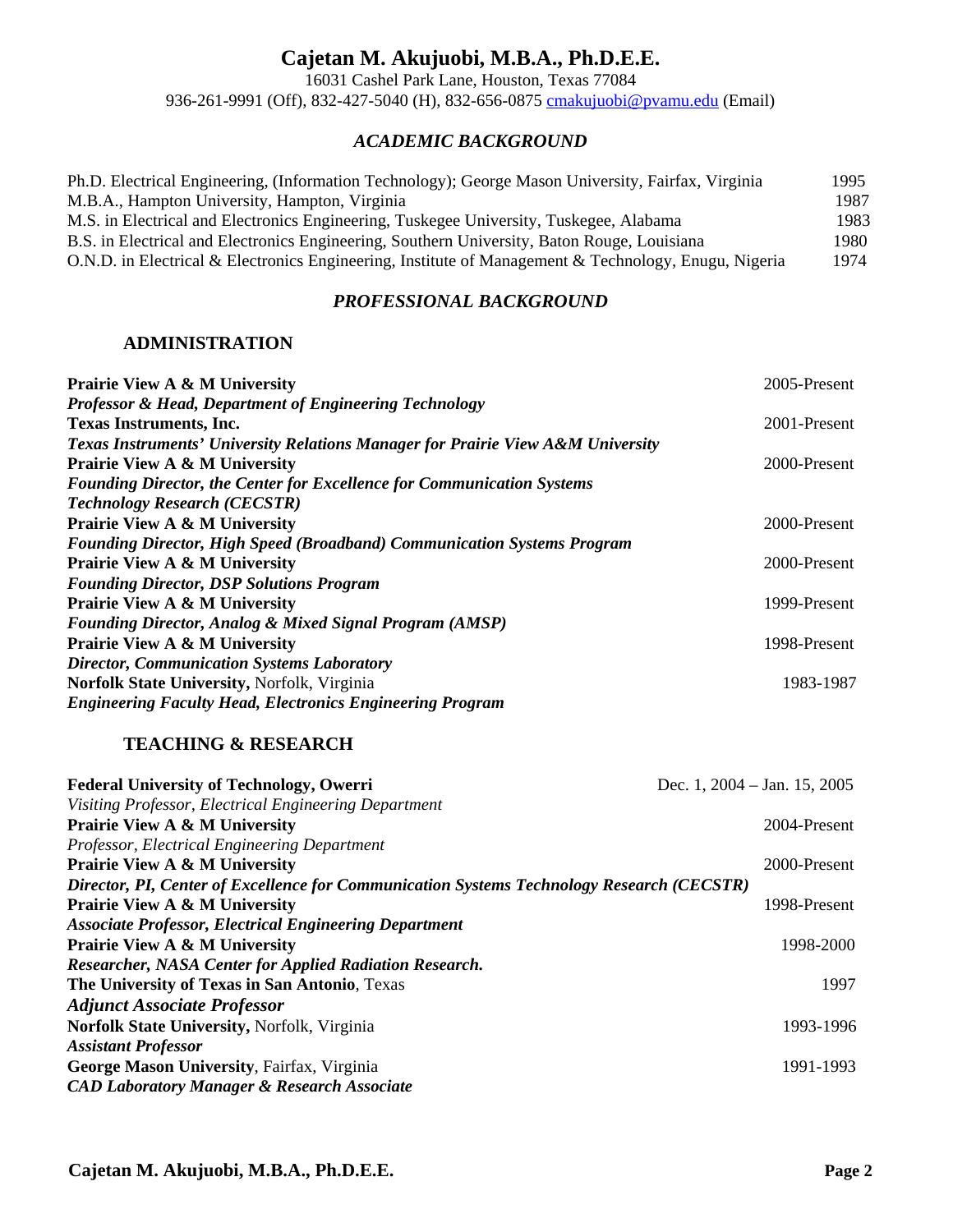## *PROFESSIONAL BACKGROUND CONTINUED*

## **TEACHING & RESEARCH CONTINUED**

| Norfolk State University, Norfolk, Virginia                                                                                                                            | 1983-1992           |
|------------------------------------------------------------------------------------------------------------------------------------------------------------------------|---------------------|
| <b>Instructor</b><br>Univ. of the District of Columbia, Washington, D.C.                                                                                               | 1989-1990           |
| <b>Adjunct Associate Professor</b>                                                                                                                                     |                     |
| Howard University, Washington, D.C.                                                                                                                                    | 1987-1990           |
| Lecturer                                                                                                                                                               |                     |
| Hampton University, Hampton, Virginia                                                                                                                                  | 1983 - 1985         |
| <b>Visiting Lecturer &amp; Consultant</b><br>St. Michael's Secondary School, Orsu Obodo, Nigeria                                                                       | $1974 - 1977$       |
| <b>Technical Instructor</b>                                                                                                                                            |                     |
| <b>INDUSTRIAL</b>                                                                                                                                                      |                     |
| Texas Instruments, Inc., Dallas, Texas<br><b>Research and Development Faculty Engineer</b>                                                                             | Summer 1999 & 2000  |
| Advanced Hardware Architectures, Inc., Pullman, Washington State<br>Systems Engineering Project Manager, Research and Development (1997-1998); Consultant (1998-2000). | 1997-2000           |
| Data Race, Inc., San Antonio, Texas<br><b>Senior Design and Development Engineer</b>                                                                                   | 1997                |
| Schlumberger, Inc., Austin, Texas<br><b>Research and Development Engineer</b>                                                                                          | 1996-1997           |
| <b>Argonne National Laboratory, Argonne, Illinois</b><br><b>Faculty Research Appointment</b>                                                                           | Summer 1995         |
| Intelsat, Washington, D.C.<br><b>Research and Development Engineer</b>                                                                                                 | Summer 1993         |
| Spectrum Engineering & Technology, Washington, D.C.<br><b>Principal Research Engineering Manager</b>                                                                   | 1991 - 1992         |
| <b>AT&amp;T Bell Laboratory, Holmdel, New Jersey</b><br><b>Member of Technical Staff</b>                                                                               | Summers 1988 - 1991 |
| <b>NASA Langley Research</b> , Langley, Virginia<br><b>SIMNET Research Fellow</b>                                                                                      | Summer 1987         |
| AT&T Bell Laboratories, Red Hill, New Jersey<br><b>Member of Technical Staff</b>                                                                                       | Summer 1986         |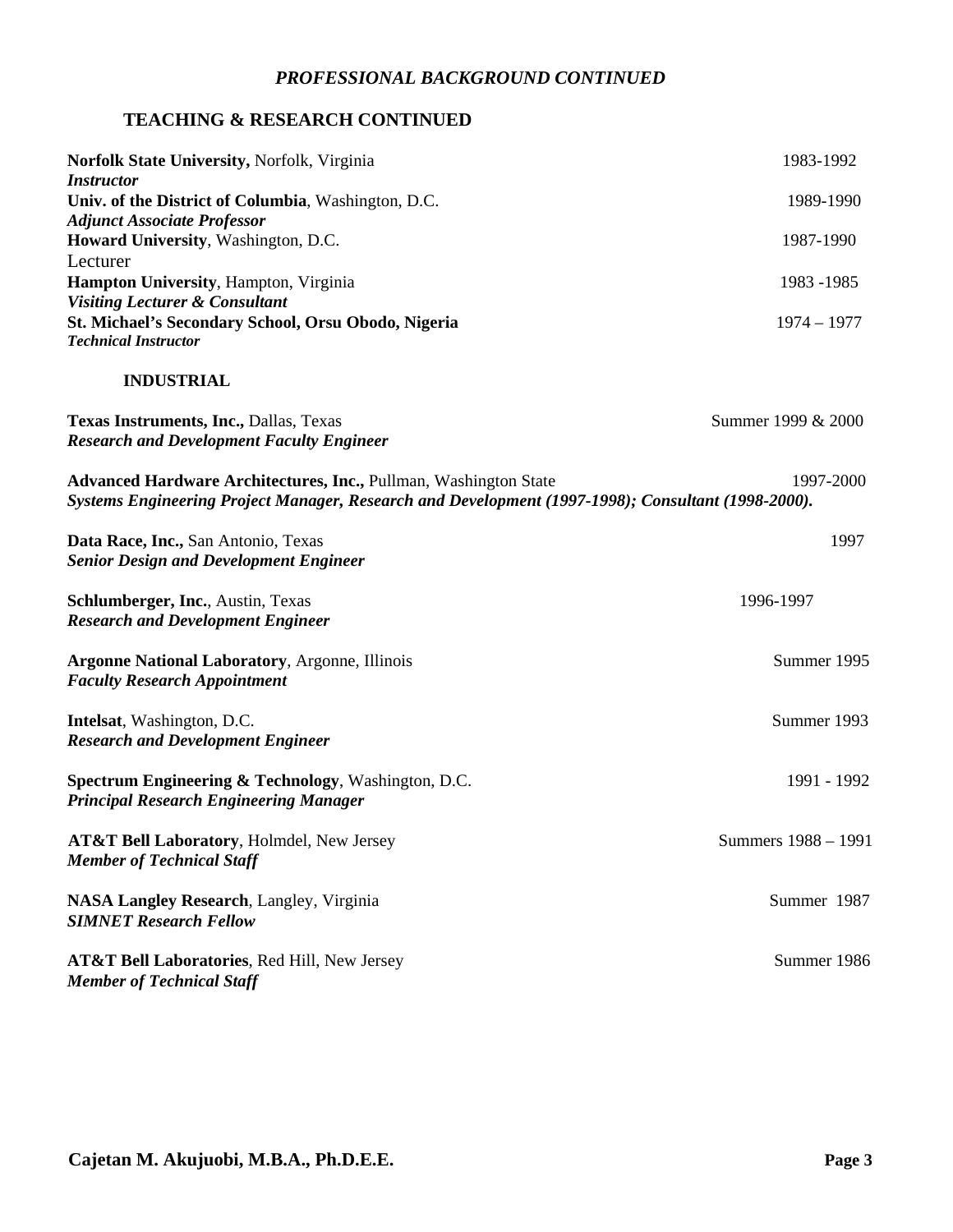## *HONORS AND AWARDS*

- ASEE/NSF Invitation as a Panelist for 2006 NSF Graduate Research Fellowship Evaluations Feb. 2006
- Selected as a reviewer for IEEE Transactions on Circuits and Systems, 2005-2006.
- Appointed to many Conference Review and Publication Committees by ASEE, IEEE, etc. in 2000-2006.
- Dr. Akujuobi was appointed to the Curriculum Advisory Committee for Electrical Engineering Program at the Polytechnic University of Namibia in Namibia, Southern Africa. This appointment is for a period of 3 years starting fall 2005 - 2008.
- Appointed by Dr. Wright (President PVAMU) to serve on the PVAMU Infrastructure Technology Subcommittee, 2005-2007 academic year.
- Invited to serve as one of the NSF Panelists in Washington, DC from February 11-13, 2005.
- Invited Visiting Professor, Federal University of Technology, Owerri, Imo State, Nigeria Dec. '04 Jan. '05
- ASEE/NSF Invitation as a Panelist for 2005 NSF Graduate Research Fellowship Evaluations Feb. 2005
- Appointed to the Curriculum Advisory Committee for Electrical Engineering Program at the Polytechnic University of Namibia in Namibia, Southern Africa. **This appointment is for a period of 3 years starting fall 2005.**
- Appointed by Dr. Wright (President PVAMU) to serve on the PVAMU Infrastructure Technology Subcommittee, 2005-2006 academic year.
- IEEE Elevation to the grade of Senior Member (Only 7% of 382,000 IEEE members hold this grade) reflecting professional maturity and significant professional achievements. Sept. 10, 2003
- Approval and the Establishment of the Center of Excellence for Communication Systems Technology Research (CECSTR) as an organized unit of Prairie View A&M University by The Texas A&M University Chancellor, Howard D. Graves, effective August 1, 2003 August 31, 2003
- Approval of the Center of Excellence for Communication Systems Technology Research (CECSTR) by The Texas A&M University System Board of Regents in Commerce, Texas July 25, 2003
- US News and World Report Honorable Mention of the Center of Excellence for Communication Systems Technology Research (CECSTR), discussing Leading Educational Institutions in Texas April 14, 2003
- Global Technology Conferences Award for my Contribution on " Test-Point Selection Method for Mixed Signal Systems Using Discrete Wavelet Transform", at The International Signal Processing Conferences (ISPC), Dallas, Texas April 3, 2003
- Global Technology Conferences Award for my Contribution on " A Baseline Test for the Ability to Support up to Eight Derived Lines on the IADs for VoDSL", at The International Signal Processing Conferences (ISPC), Dallas, Texas April 1, 2003
- Recognized by extending Special Invitation to Attend the Quality Education for Minorities (QEM) Network their 12<sup>th</sup> Annual QEM/MSE Network National Conference in Washington, D.C. as one of the Panelists on Courses and Curricula and their effects on enhancing our Universities. March 2003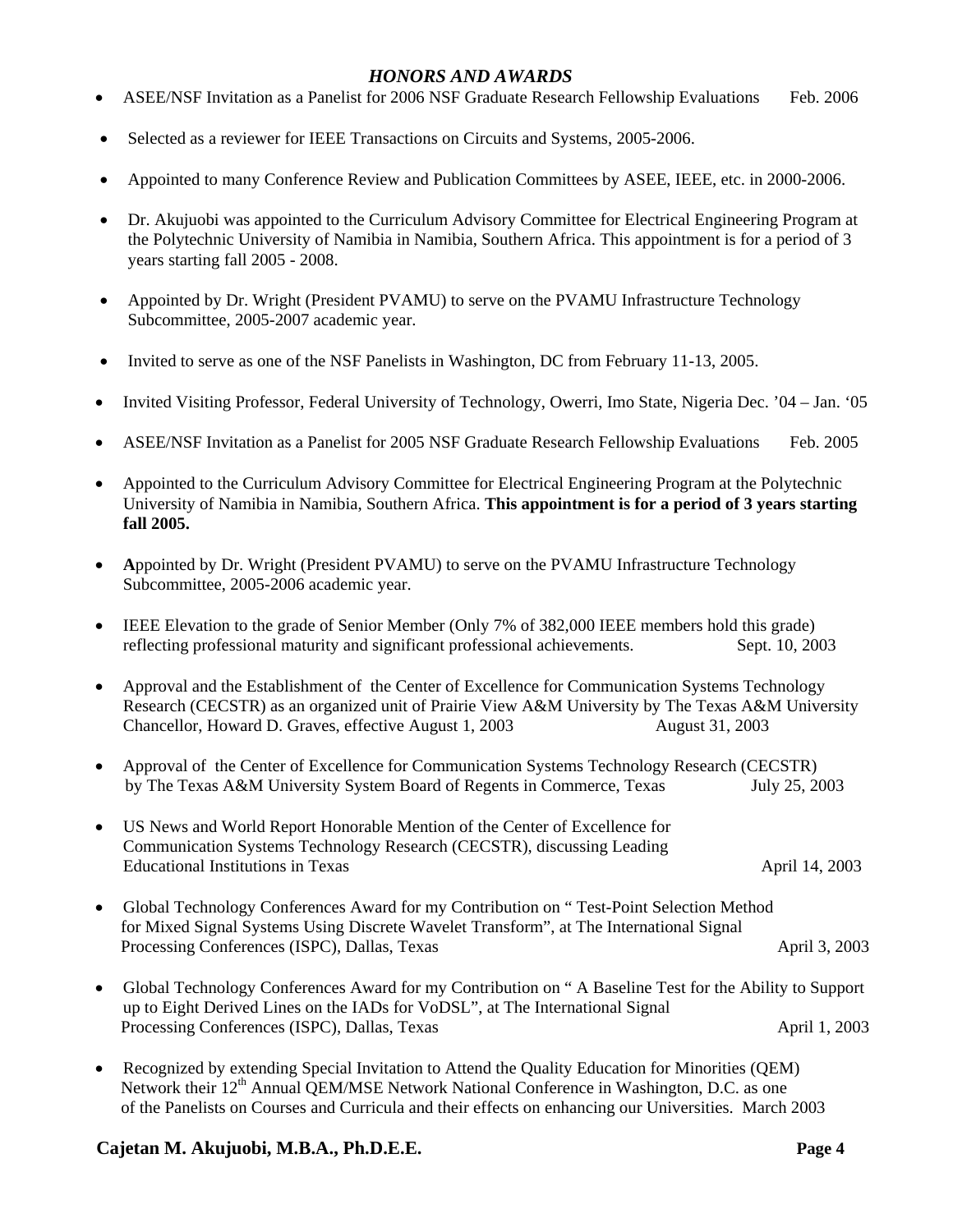## *HONORS AND AWARDS CONTINUED*

|           | Chancellor, Texas A & M Systems Recognition for Commitment to Prairie View A&M<br>University and The Texas A&M University System because of my research in Algorithms<br>that has Space Applications.                                                                                                                                                                                    | February 14, 2003  |
|-----------|------------------------------------------------------------------------------------------------------------------------------------------------------------------------------------------------------------------------------------------------------------------------------------------------------------------------------------------------------------------------------------------|--------------------|
| $\bullet$ | Congratulation Letter from the Texas Instruments Director of Public Affairs<br>Torrence H. Robinson thanking me for the able way I have coordinated and managed<br>the Texas Instruments' Grant after his official review process ended.                                                                                                                                                 | December 10, 2002  |
| $\bullet$ | International Association on Science, Technology and Engineering Development (IASTED),<br>Award, Certificate of Participation for my Contribution on "A Novel Parametric Test Method for<br>Communication Systems Mixed-Signal Circuits Using Discrete Wavelet Transform", in the<br>Communications, Internet, and Information Technology (CIIT) Conference.                             | November 2002      |
|           | College of Engineering Excellence in Research Award for faculty and staff at<br>Prairie View A&M University for Quality Research Activities                                                                                                                                                                                                                                              | December 2001      |
| $\bullet$ | Recognized by extending Special Invitation to Attend the Quality Education for Minorities (QEM)<br>Network their 11 <sup>th</sup> Annual QEM/MSE Network National Conference in Washington, D.C. as the<br>recipient of first place in the Scholarly Productivity competition held at the Teagle-funded<br>Scholarly Productivity Workshop at Texas Southern University, Houston, Texas, | March 2001         |
| $\bullet$ | Honorary Appointed Member of the Texas Instruments', Inc. Data Converter Group<br>for contributions to research activities in the areas of Data Converters – Mixed Signal Systems.                                                                                                                                                                                                       | 2000-Present       |
|           | Listed in WHO'S WHO in Science and Engineering, 3rd Edition-Latest Edition                                                                                                                                                                                                                                                                                                               | 1996-Present       |
|           | Listed in WHO'S WHO in the South and Southwest, 24th Edition – Latest Edition                                                                                                                                                                                                                                                                                                            | 1995-Present       |
|           | Listed in WHO'S WHO in the World, 13th Edition-Latest Edition                                                                                                                                                                                                                                                                                                                            | 1996-Present       |
|           | Listed in WHO's WHO in American Education, 5th Edition-Latest Edition                                                                                                                                                                                                                                                                                                                    | 1996-Present       |
|           | Listed in WHO's WHO in Finance and Industry, 30th Edition-Latest Edition                                                                                                                                                                                                                                                                                                                 | 1996-Present       |
|           | Listed in International WHO's WHO of Professionals <sup>TM</sup>                                                                                                                                                                                                                                                                                                                         | 1998-Present       |
|           | Invited Guest Speaker at the Mixed Signal-Based Meeting and Workshop at<br>Univ. of Puerto Rico, Mayaguez Campus, Mayaguez, Puerto Rico                                                                                                                                                                                                                                                  | 2000               |
|           | IEEE Communication's Society Certificate of Appreciation for Contributions to Communications                                                                                                                                                                                                                                                                                             | 1999               |
|           | Selected to participate in the first NSF sponsored workshop "Developing Numerical<br>Engineering Problems to Accompany Existing and New Courses in Engineering<br>Ethics and Professionalism".                                                                                                                                                                                           | 1995               |
|           | Distinguished Citizenship Award by Governor Scharfer of the State of Maryland                                                                                                                                                                                                                                                                                                            | September 13, 2003 |
|           | Commonwealth of Virginia Council of Higher Education Ph.D. Fellowship Award Recipient                                                                                                                                                                                                                                                                                                    | $1992 - 1993$      |
|           | Norfolk State University Faculty Development Fellowship Award Recipient for Ph.D. Studies                                                                                                                                                                                                                                                                                                | 1987-1991          |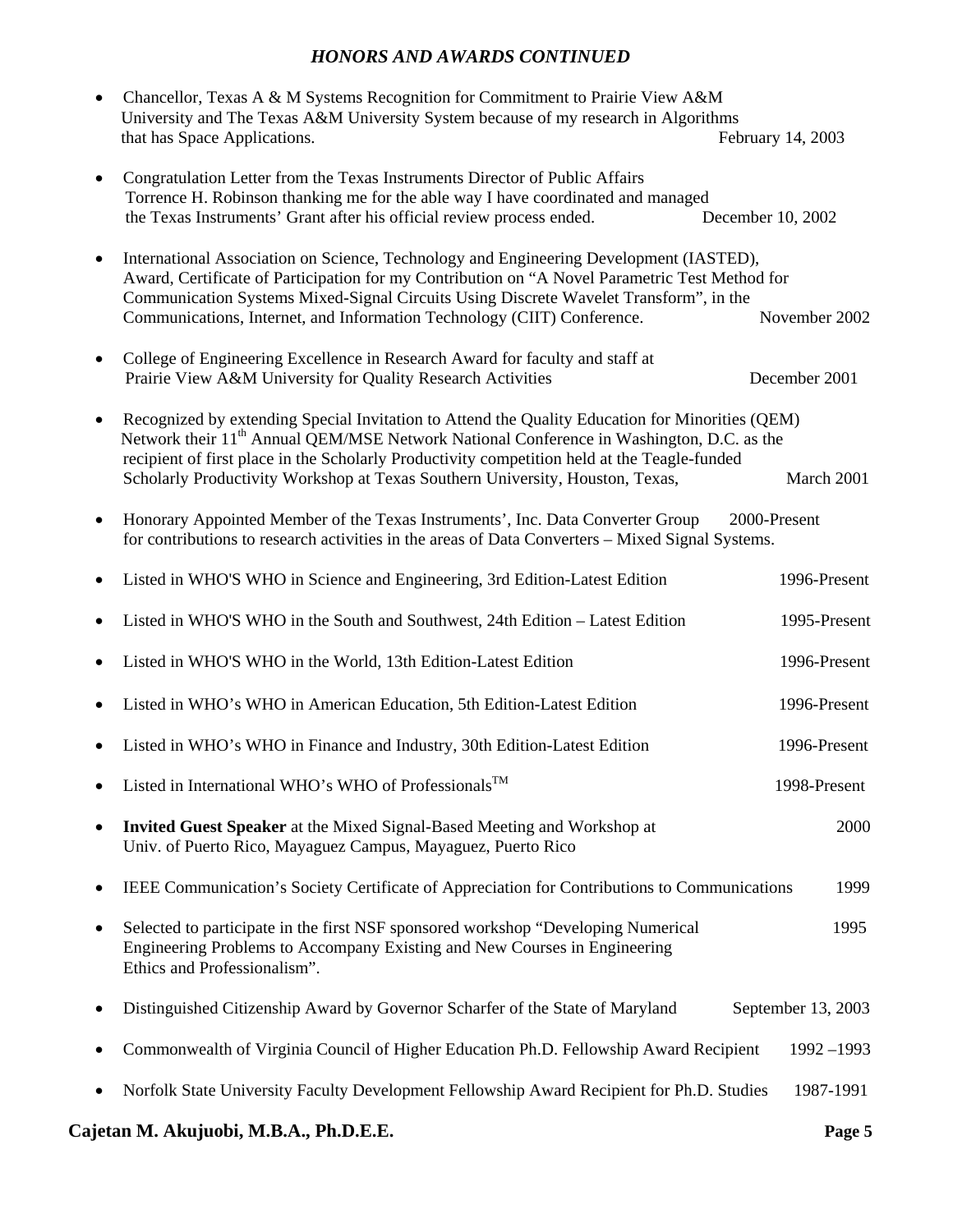## *HONORS AND AWARDS CONTINUED*

| $\bullet$ | Selected as one of the United States American Society for Engineering Education (ASEE)<br>representatives for an Educational and Consultation Mission to Asia | 1989 |
|-----------|---------------------------------------------------------------------------------------------------------------------------------------------------------------|------|
| $\bullet$ | Certificate of Recognition for Affirmative Action from the New Jersey Division of Affirmative<br>Committee for AT&T Consumer Products Laboratories            | 1988 |
| $\bullet$ | Norfolk State University Physics and Engineering Club Certificate of Appreciation                                                                             | 1986 |
|           | Kellog's Honor Award                                                                                                                                          | 1985 |
| $\bullet$ | IEEE & Heathkit/Zenith Certificate of Achievement in Microprocessors and Digital Techniques 1982-1983                                                         |      |
|           | Alpha Kappa Mu - National Honor Society (Scholarship Honor Award)                                                                                             | 1978 |

## *RESPONSIBILITIES IN RECENT POSITIONS*

## **ADMINISTRATION**

## **Prairie View A & M University 2005-Present 2005-Present**

## *Professor & Head, Department of Engineering Technology*

- Manage the affairs, faculty and staff of the Engineering Technology Department
- Represent the Engineering Technology Department at the Engineering Council Meetings
- Manage the Budget Issues of the Engineering Technology Department
- Manage the day-to-day issues of the Electrical Engineering Technology, Computer Engineering Technology, and Computer Aided Design (CAD) Programs
- Managing the Instructional Issues of all Engineering Technology Department Students

### **Texas Instruments, Inc.** 2001-Present

#### *Texas Instruments' University Relations Manager for Prairie View A&M University*

- Manages the Texas Instruments' AMSP and DSP Solutions Programs
- Texas Instruments University Relations Manager & Representative at PVAMU
- Identify and Train the talented PVAMU students in the areas of AMSP and DSP Solutions
- Manage the Texas Instruments Scholar's Program
- Interact with Texas Instruments Hiring Managers & Key Executive Administrators
- Identify and Award Texas Instruments Scholarships and Assistantships to Deserving Students
- Recommend PVAMU Students to Texas Instruments for Coop/Internship and Permanent Hiring
- Conduct Weekly Seminars for Texas Instruments' Scholars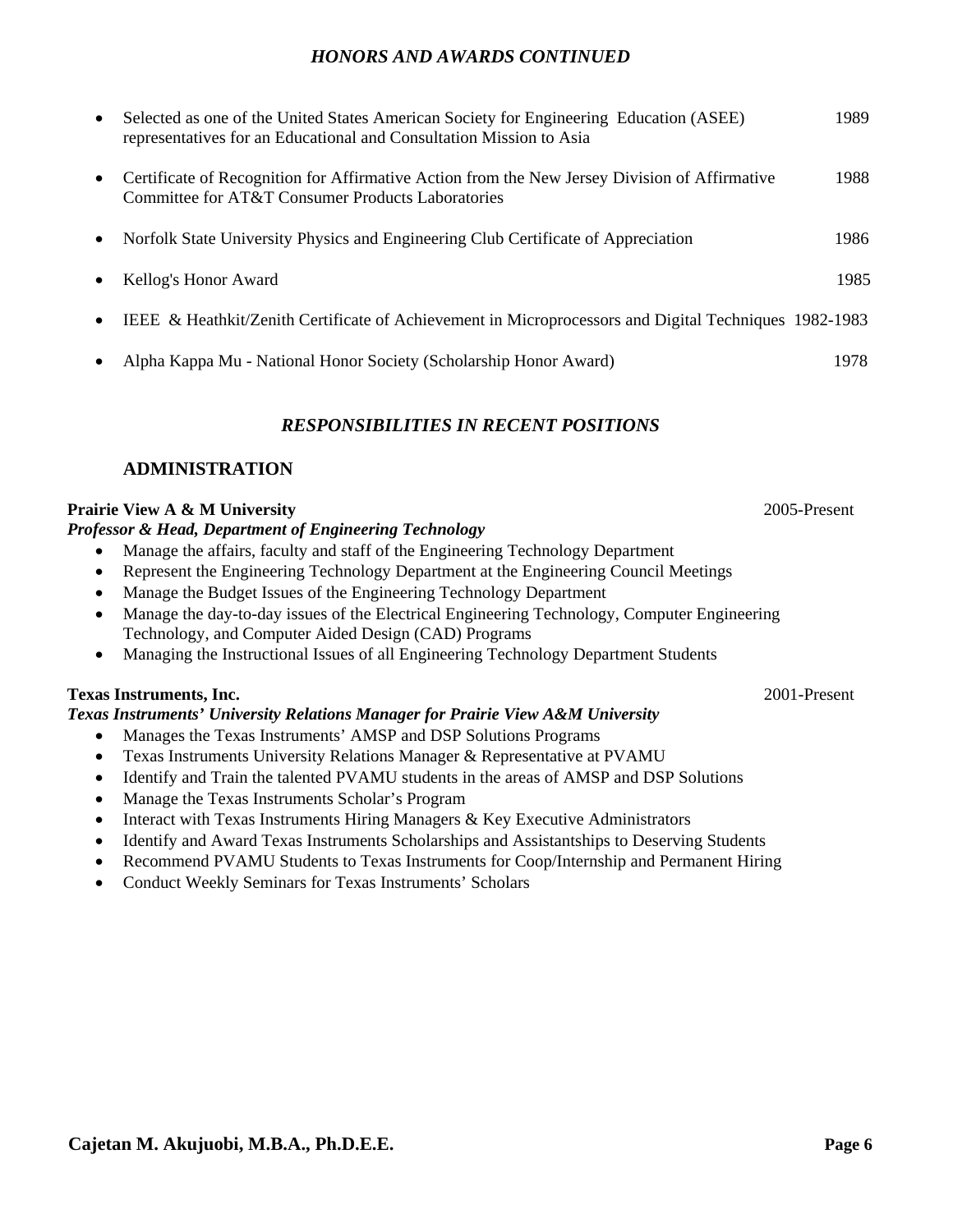## *RESPONSIBILITIES IN RECENT POSITIONS CONTINUED*

## **ADMINISTRATION**

## **Prairie View A & M University 2000-Present 2000-Present**

*Founding Director, the Center of Excellence for Communication Systems Technology Research (CECSTR),* 

- Work includes implementing the Center's mission which is to establish a comprehensive research center with the capability of seeking an understanding of selected aspects of communication (telecommunication) systems, DSP Solutions, Image Processing, Mixed Signal Systems, control systems and Broadband Access Technologies Systems by way of algorithm developments, modeling, simulation, analysis, design, and testing.
- Work involves development of various research and instructional laboratories and recruiting personnels to serve in various positions at the center.
- Designing and Developing courses and research portfolios to enhance and improve engineering and educational curriculum.
- Manages the day-to-day administration of the center.
- Development of human resources in the various areas of communication systems technologies for various research and industrial organizations to tap into in order to fulfill their much needed engineering manpower needs.
- Formulating and implementing policies at the center that seeks to answer relevant questions concerning various strategic enterprises.
- Exploring means of using the knowledge gained as a result of the work done at the envisioned center to benefit mankind and increase the State of Texas and the Nation's economic competitiveness.
- Managing different projects and equipment at CECSTR estimated over \$5,000,000.00.
- Developing Proposals, Interacting with different funding agencies and industries seeking funding for CECSTR.

## **Prairie View A & M University** 2000 - Present

## *Founding Director, High Speed (Broadband) Communication Systems Program,*

- Work involves Broadband Communication Network technologies that allows for broadband access from the residence or small office to a network service provider and Internet Service Provider (ISP). It is also an access technology that can be used to convert the access line into a high-speed digital link and to avoid overloading the circuit-switched Plain Service Telephone Network (PSTN).
- Work includes development of the high-speed (broadband) communication systems research and instructional laboratory and recruiting personnels to serve in various positions in the lab.
- Designing and Developing courses and research portfolios to enhance and improve curriculum in the areas of high-speed (broadband) communications engineering.
- Manages the day-to-day administration of the laboratory.
- Development of human resources in the in the areas of high speed (broadband) communications engineering for various research and industrial organizations to tap into in order to fulfill their much needed engineering manpower needs.
- Formulating and implementing policies in the laboratory that seeks to answer relevant questions concerning various strategic enterprises.

## **Prairie View A & M University** 2000 - Present *Founding Director, High Speed (Broadband) Communication Systems Program Continued,*

- Exploring means of using the knowledge gained as a result of the work done in the laboratory to benefit mankind and increase the State of Texas and the Nation's economic competitiveness.
- Worked with faculty, students, and staffs from different parts of the world and vendors representing state, national and international affiliated companies.
- Managing projects and equipment with a starting total budget of about \$600,000.00 excluding equipment and Sprint donated labor.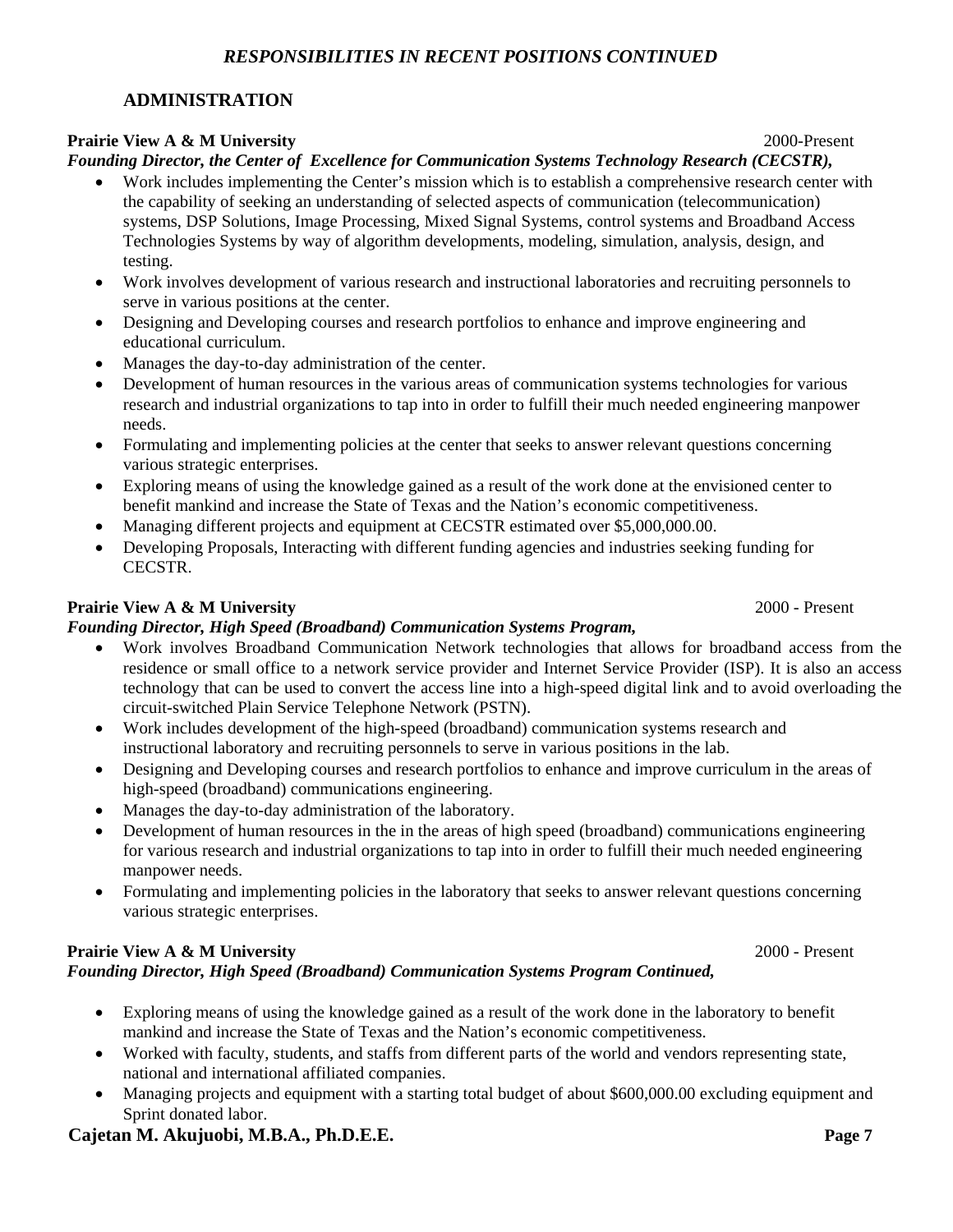## *RESPONSIBILITIES IN RECENT POSITIONS CONTINUED*

## **ADMINISTRATION**

## **Prairie View A & M University** 1999-Present

## *Founding Director, Analog & Mixed Signal Program (AMSP) and DSP Solutions Program*

- Formulating and implementing, research, instructional and strategical policies in both the DSP and Mixed Signal laboratories that will add value to the body of knowledge in these vital areas thereby helping alleviate the lives of mankind worldwide and solving the problems of limited trained engineers in these two vital technical areas.
- Work involves implementing Mixed Signal and Digital signal processing (DSP) solutions to complex products such as digital cellular phones, modems, disk drive servo control, PC multimedia, and home theater that are growing rapidly worldwide.
- Manages the day-to-day administration of the laboratories.
- Developing human resources in the areas of DSP solutions and Mixed signal engineering for various research and industrial organizations to tap into in order to fulfill their much needed engineering manpower needs.
- Managing projects and equipment with a total budget of over \$700,000.00.

## **TEACHING & RESEARCH**

## **Prairie View A & M University Sept. 2004-Present**

## *Professor, Electrical Engineering*

- Developing human resources in the areas of communication systems engineering for various research and industrial organizations to tap into in order to fulfill their much needed engineering manpower needs.
- Managing lab projects and equipment worth millions of dollars.
- Teaching electrical engineering courses at both undergraduate and graduate levels.
- Supervised and Advised Students in their class Projects and research activities both undergraduates and graduates.
- Chair and/or member of important Departmental, Engineering, University-Wide and National committees.
- Initiating and Developing State-of-the-Art educational and research laboratories.
- Conducting Research in the areas of Image & Signal Processing, Mixed Signal Systems, DSP Solutions and Broadband Communication Systems.

## **Prairie View A & M University** 1998-Aug. 2004

## *Associate Professor*

- Developing human resources in the areas of communication systems engineering for various research and industrial organizations to tap into in order to fulfill their much needed engineering manpower needs.
- Managing lab projects and equipment worth millions of dollars.
- Teaching electrical engineering courses at both undergraduate and graduate levels.
- Supervised and Advised Students in their class Projects and research activities both undergraduates and graduates.
- Chair and/or member of important Departmental, Engineering, University-Wide and National committees.
- Initiating and Developing State-of-the-Art educational and research laboratories.
- Conducting Research in the areas of Image & Signal Processing, Mixed Signal Systems, DSP Solutions and Broadband Communication Systems.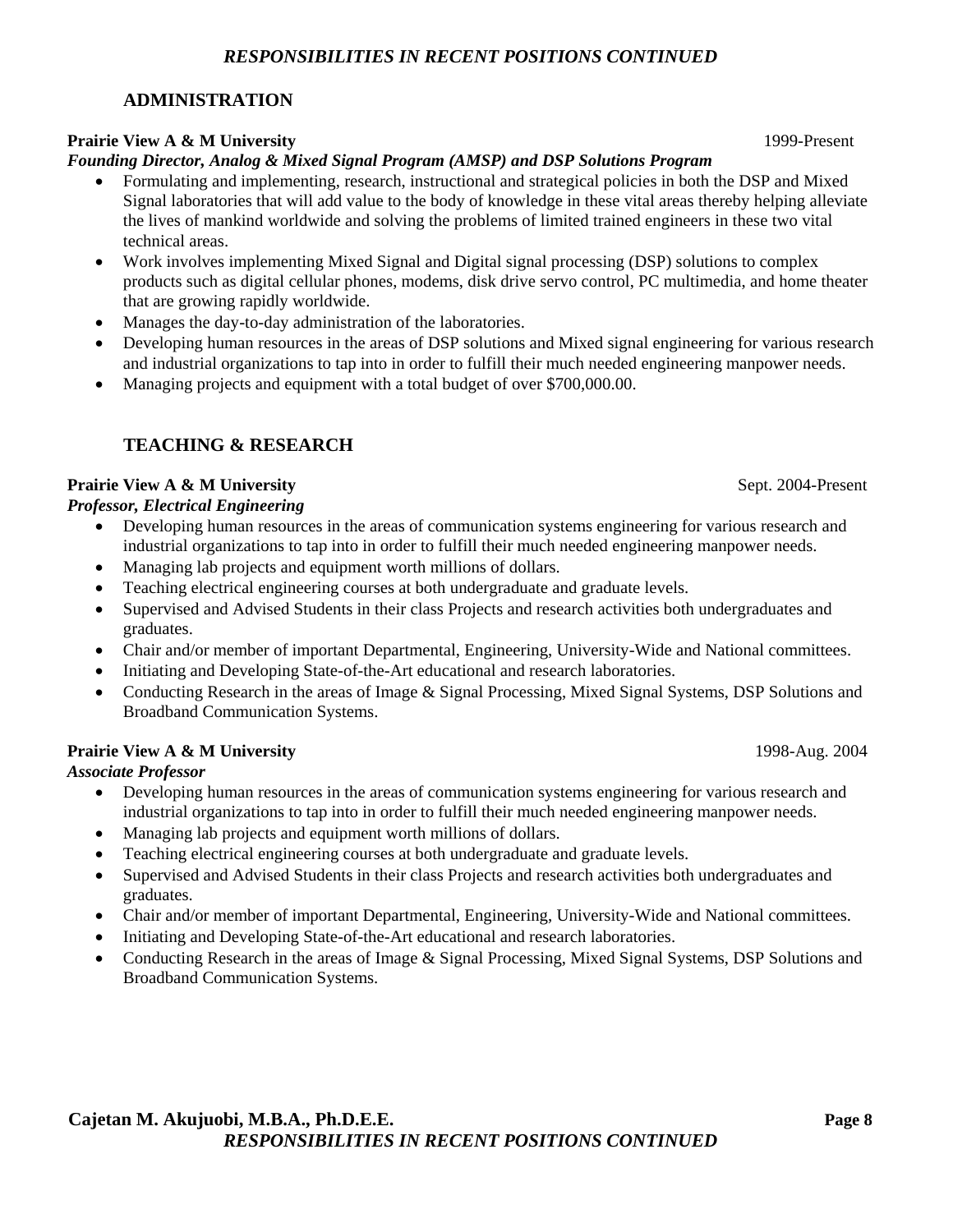## **TEACHING & RESEARCH**

## **Prairie View A & M University** 1998-2000 *Researcher, NASA Center for Applied Radiation Research.*

## **The University of Texas in San Antonio**, Texas 1997

*Adjunct Associate Professor* 

Taught Electrical & Computer Engineering Courses - Linear Systems. Supervised and Advised Students in their class Projects*.*

## **Norfolk State University,** Norfolk, Virginia 1993-1996

*Assistant Professor, Electrical Engineering* 

- Taught Electrical & Electronics Engineering, Computer Science, Physics, Mathematics and Engineering Technology courses.
- Conducted Research in the area of Image & Signal Processing, and Communication Systems.
- Presented research publications to IEEE, IASTED, ISA, Modeling & Simulation conferences and NASA Langley Research.
- Participated in Departmental and school-wide committee assignments.
- Chaired, Electronics Engineering Curriculum Development and Accreditation Committee.
- Co-Chaired, Electronics Engineering Assessment Committee.
- Founded IEEE Student Chapter, Founding IEEE Student Counselor and advisor.
- Campus Representative of many International and National Organizations IEEE, ASEE & ISA.

## **George Mason University**, Fairfax, Virginia 1991-1993

*CAD Laboratory Manager & Research Associate* 

- Supervised and Contributed in the development of the Computer-Aided Design Laboratory capable for lectures, demonstrations and practical computer-aided design projects.
- Coordinated and contributed in the administrative affairs of the Lab budgeting, hiring graduate assistants, work scheduling, student advisements in completing their projects, and participating in Laboratory and school meetings.
- Participated in the Signal Processing and Communication Research Laboratory using Wavelets and Fractals.
- Presented research publications to IEEE, IASTED, conferences and some major International and National research organizations - Schlumberger Inc., Argonne National Laboratory. **The research resulted to an invited co-authored book chapter in the 2D and 3D Digital Signal Processing Techniques and Applications, Control and Dynamic Systems Series, ed. C.T. Leondes, vol. 67, Academic Press, Inc., San Diego, 1994.**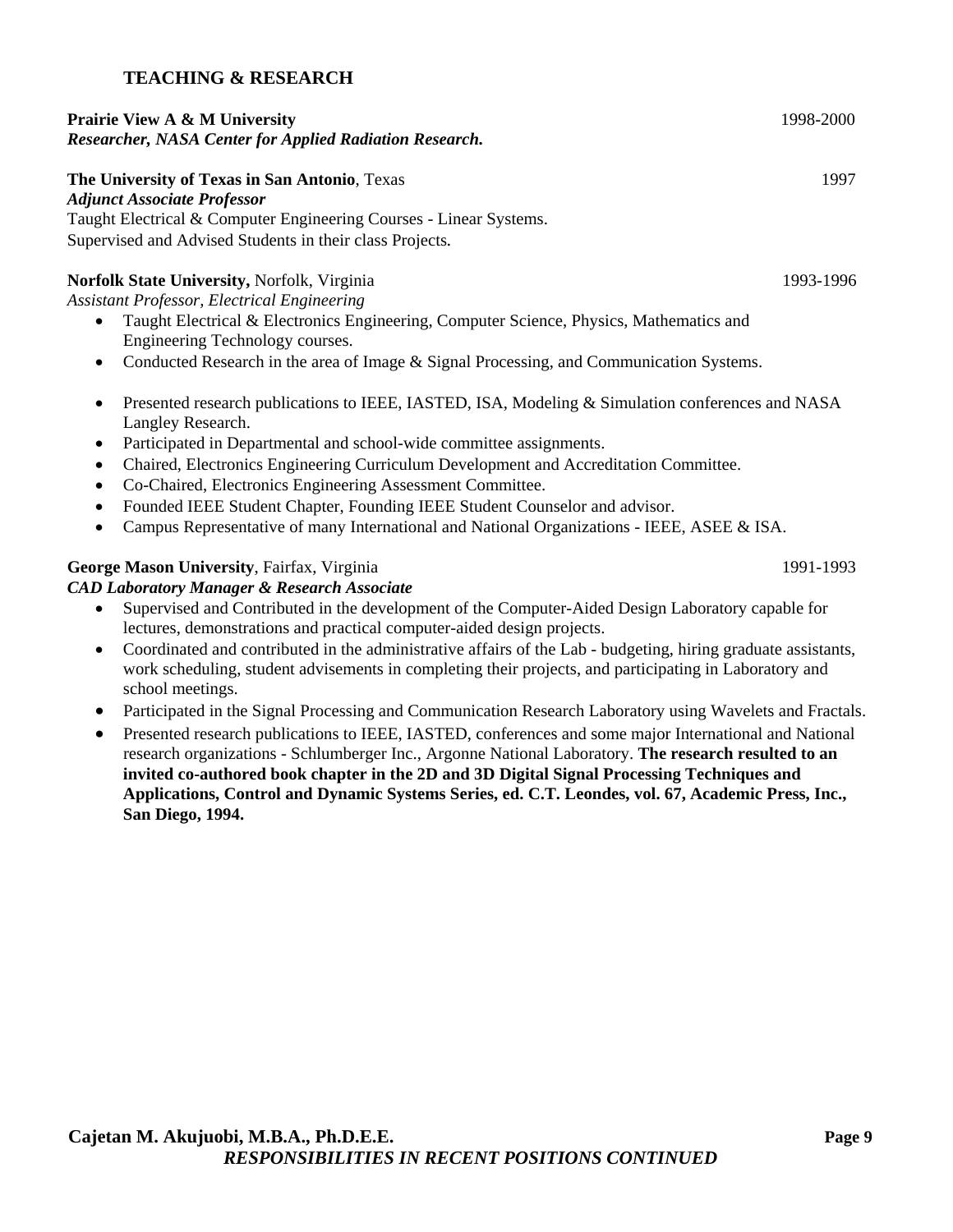## **TEACHING & RESEARCH**

## **Norfolk State University,** Norfolk, Virginia 1983-1992 *Instructor*  • As the only Electrical Engineer faculty in the program, I served as Head, Electronics Engineering Program, 1983-1987. • Coordinated and directed the administrative affairs of the electronics engineering program - budgeting, course scheduling, student advisement, formulating and implementing policies, faculty hiring and participating in program and school-wide meetings. • Taught Electrical & Electronics Engineering, Computer Science, Physics, Mathematics and Engineering Technology courses. • Conducted Research in the area of Image & Signal Processing, and Communication Systems. • Presented research publications to IEEE, IASTED, ISA, Modeling & Simulation conferences and NASA Langley Research. • Participated in Departmental and school-wide committee assignments. • Chaired, Electronics Engineering Curriculum Development and Accreditation Committee. • Co-Chaired, Electronics Engineering Assessment Committee. • Started the first IEEE Student Organization and was the first IEEE Student Counselor and advisor. • Campus Representative of many International and National Organizations - IEEE, ASEE & ISA. **Univ. of the District of Columbia**, Washington, D.C. 1989-1990 *Adjunct Associate Professor*  • Taught Signals & Systems I & II, Networks I & II, Electronics I & II. • Participated in the Electrical Engineering ABET Accreditation Process **Howard University**, Washington, D.C. 1987-1990 *Lecturer*  • Taught Digital Systems, Senior Project. • Participated in the Electrical Engineering ABET Accreditation Process. **Hampton University**, Hampton, Virginia 1983 -1985 *Visiting Lecturer & Consultant*  • Taught Electrical & Electronics Engineering and Mathematics courses. • Consultant to the \$5 Million grant award for the Kenan program Cognitive Development Laboratory (CODE) Lab. **St. Michael's Secondary School, Orsu Obodo, Nigeria** 1974 – 1977 *Technical Instructor*

## **INDUSTRIAL**

| Texas Instruments, Inc., Dallas, Texas                                                                             | Summers 1999 & 2000 |
|--------------------------------------------------------------------------------------------------------------------|---------------------|
| <b>Research and Development Faculty Engineering Consultant</b>                                                     |                     |
| Study of the Wavelet Transform-Based Testing of Analog-to-Digital Converters (ADCs) with a view to<br>$\bullet$    |                     |
| improving mixed-signal testing techniques from conventional methods. Computer Modeling and Simulations             |                     |
| are applied using MATLAB, LABView, and Mathematica Software Packages.                                              |                     |
| Analysis, Evaluation and Characterization of Mixed-Signal Systems from systems and application levels<br>$\bullet$ |                     |

with a view to Designing for Maximum System Shrinkage. Functionality tests were performed. Computer Modeling and Simulations were applied using Cadence Software Package.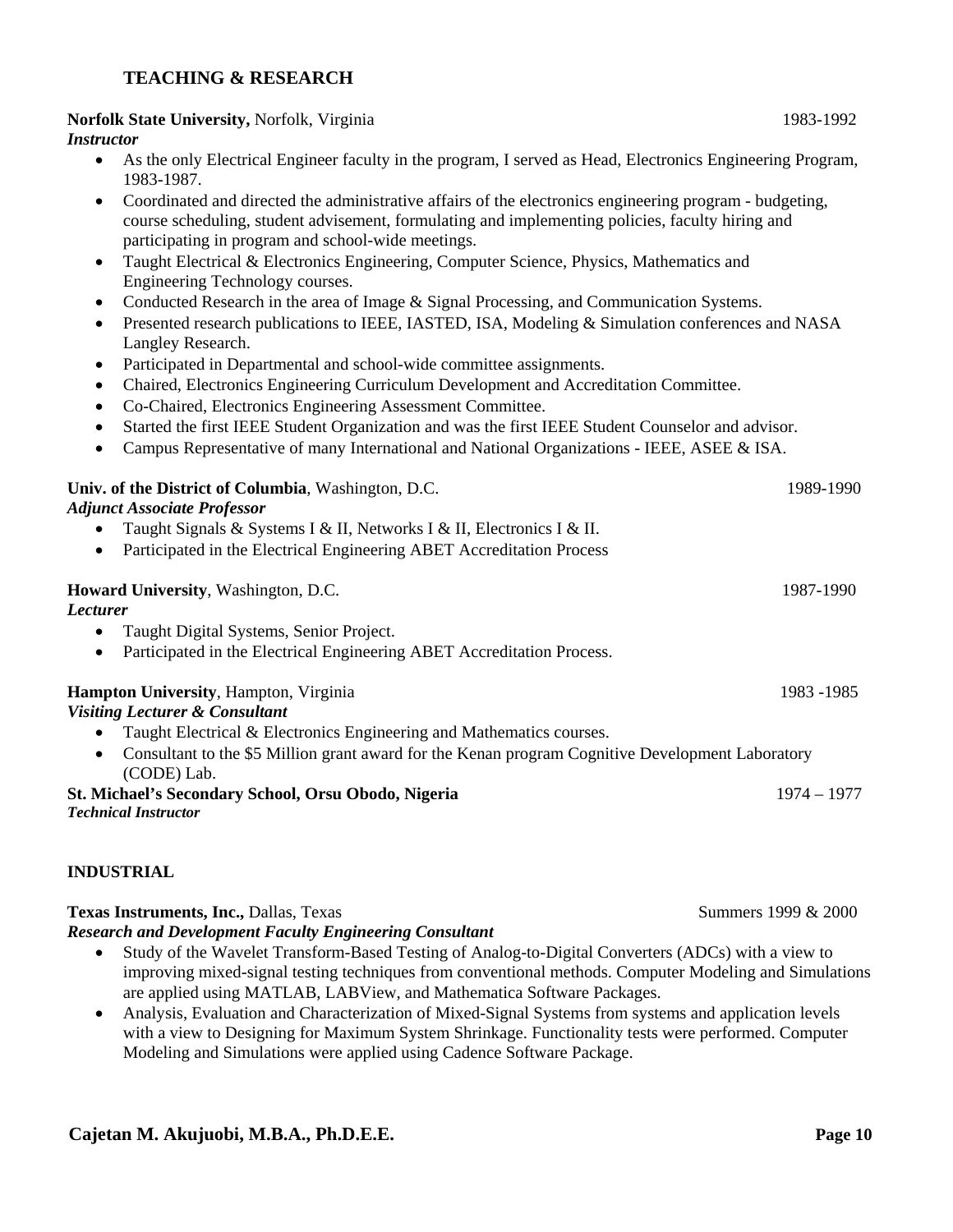## *RESPONSIBILITIES IN RECENT POSITIONS CONTINUED*

#### **INDUSTRIAL**

#### Advanced Hardware Architectures, Inc., Pullman, Washington State September 1997-Present *Systems Engineering Project Manager, Research and Development (1997-1998); Consultant (1998-Present).*

- Managing Engineers working on systems engineering issues and the research and development of High-Speed communication modems - xDSLs.
- Worked and managed projects on different varieties of digital subscriber lines (xDSLs) analog front ends (AFEs).
- Responsible for issues with different Communication Standards: ANSI-T1E1.4, ITU, MCNS, and ETSI.
- Represented the company within the standard organizations both nationally and worldwide.
- Managed and directed the investigation of future Technology product issues.
- Directed, negotiated and managed contracts with potential partners.
- Reported to two Vice Presidents Engineering, and Research & Development.

## **Data Race, Inc., San Antonio, Texas April – August 1997** April – August 1997

## *Senior Design and Development Engineer*

- Project Management Leader Responsible for the design and development of ISDN BRI and PRI client/server modems and multimodems for Telecommuting applications.
- Developed requirements and specifications for the modem and multimodem products.

## **Schlumberger, Inc.**, Austin, Texas 1996 - March 1997

## *Research and Development Engineer*

• Contributed in the development of Multiflex Smart Card personalizations (soft-cryptoflex), which were used in developing the Schlumberger-Litronic and the Schlumberger-Microsoft products.

#### **Argonne National Laboratory, Argonne, Illinois Summer 1995** Summer 1995

#### *Faculty Research Appointment*

- Conducted comparative analysis of the effects of nonorthogonal and orthogonally compensated w-transform compression using the quadratic spline and Daubechies wavelet coefficients. This extensive experimental investigation resulted in better compression ratios.
- Published, presented paper and chaired wavelet session of IEEE Southeastern Conference in 1996.

## **Intelsat**, Washington, D.C. Summer 1993

#### *Research and Development Engineer*

- Designed and developed a burst monitoring and measurement system used in upgrading existing NRDE for monitoring and measuring burst anomalies or repetition of anomalies. This system not only helps in troubleshooting but also enhances the assessment of burst quality from Intelsat operations center on an as needed basis.
- Successfully installed the developed NRDE upgrade at Clarksburg. Upgrade is saving Intelsat approximately \$1 million per year in labor and repair costs of satellites, and is now helping Intelsat avoid burst anomalies or repetition of anomalies.

## **Spectrum Engineering & Technology**, Washington, D.C. 1991 - 1992 *Principal Research Engineering Manager*

- Manager responsible for the successful conduction of multichannel multipoint distribution system interference studies and antenna geometric design that passed FCC rules and regulations.
- Studies were done for prospective radio and television station owners.
- Negotiated, signed antenna tower contracts and filed applications with FCC on behalf of customers.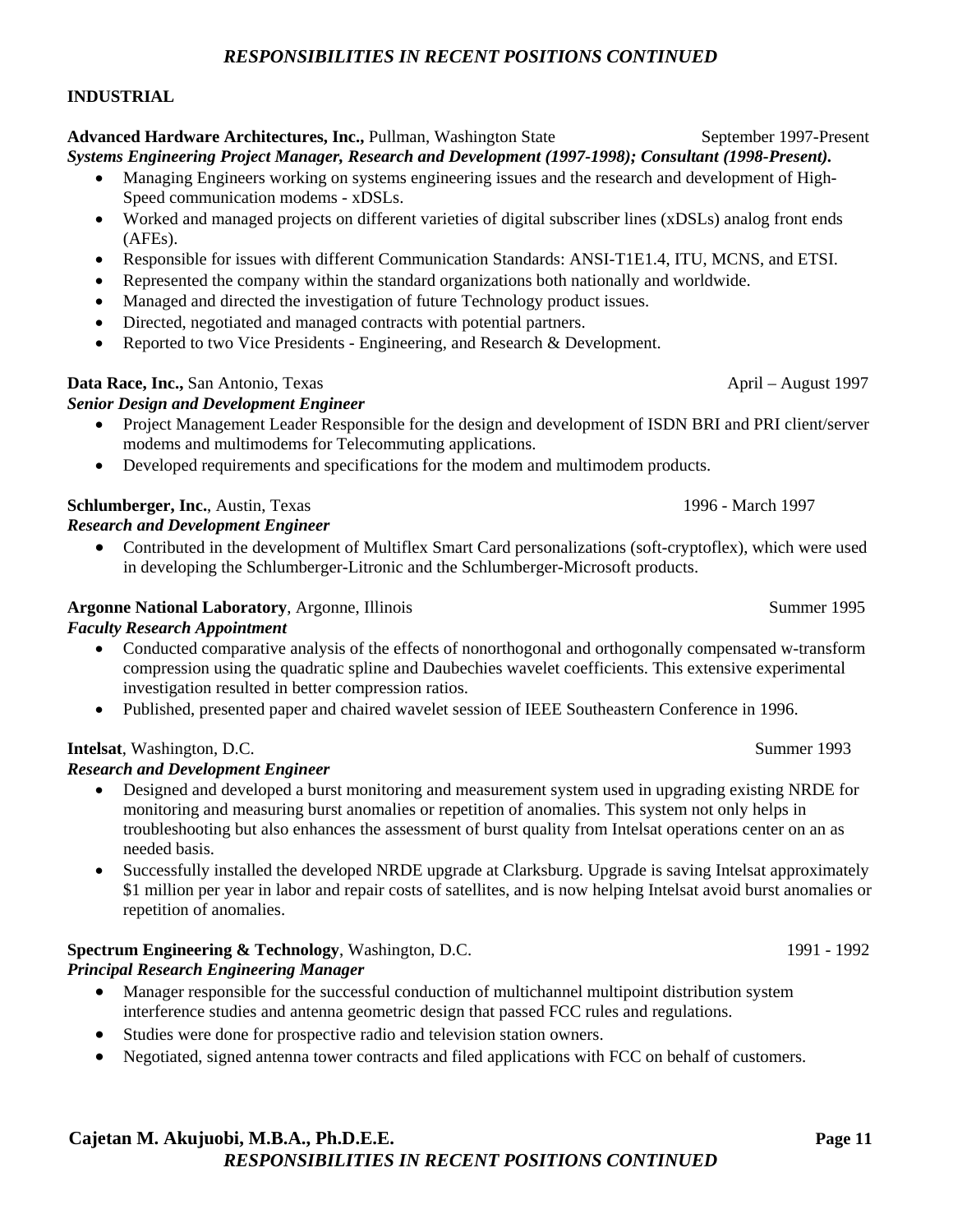## **INDUSTRIAL**

## **AT&T Bell Laboratory**, Holmdel, New Jersey Summers 1988 – 1991 *Member of Technical Staff*

- Designed state transitions and action routines for telephone-based speaker verification system.
- Designed a flow chart for the speaker verification system, which included state transition performances and action routines. The designed state transition and action routines were adopted simulated and are still used today in AT&T's telephone-based speaker verification systems.
- Designed and developed an automatic range simulation system for the measurement of signal, noise and distortion (SINAD) for AT&T cordless phones. This provided an opportunity for testing and evaluation of phones at point of sales, which eliminated unnecessary shipping to repair centers in Singapore and Hong Kong. It saved close to \$1.5 million in shipping, labor and repair costs.
- Devised methodology to achieve commonality for all AT&T 5000 series handset cordless phones, which resulted in the Universal handset currently in use. This saved design, manufacturing, production and repair costs.
- Designed and developed end-user telephone management applications prototype using firmware package 3 (FP3)/application programming interface (API) on an ISDN 750x series telephones. The prototype was adopted and used by AT&T in demonstrating the concepts and capabilities of API to AT&T customers and potential software vendors. The features developed include personal directory and incoming call log.

# **NASA Langley Research**, Langley, Virginia 1987

*SIMNET Research Fellow* • Selected as a member of a team of engineers assigned to research, design and develop a simulation network (SIMNET) by NASA. The network was successfully developed and tested under the auspices of NASA Langley Research. From 1987 to date, the network has served the participating institutions to enhance, share resources and coordinate their research efforts, thereby saving the institutions an average of \$500,000 per year.

## **AT&T Bell Laboratories**, Red Hill, New Jersey

Summer 1986

*Member of Technical Staff*

• Developed computer-based signal generation equipment capable of generating 139,264 data points in 17 seconds, replacing equipment, which previously generated 10,000 data points in three hours. Presented project results to 20 Bell Lab department managers resulting in immediate internal sales for use in product development.

## **CONSULTANCY SERVICES**

## *Consultant: State of Louisiana, Baton Rouge, LA* Nov. 22, 2006 – Feb. 27, 2007

• One of the Out-of-State Experts Participating in the In-Dept Mail Review of Research Proposals Submitted Under the Research Competitiveness Subprogram (RCS) of the Board of Regents Support Fund Research and Development (R&D) Program.

## *Consultant: State of Louisiana, Baton Rouge, LA* Nov. 21, 2005 – Feb. 27, 2006

• One of the Out-of-State Experts Participating in the In-Dept Mail Review of Research Proposals Submitted Under the Research Competitiveness Subprogram (RCS) of the Board of Regents Support Fund Research and Development (R&D) Program.

## *National Science Foundation, Arlington, VA* February 10-12, 2006

• One of the Invited panelists for the Graduate Research Fellowship Program (GREP) to evaluate NSF GREP Fellowships and make recommendations for Awards.

## *National Science Foundation, Arlington, VA* February 11-13, 2005

• One of the Invited panelists for the Graduate Research Fellowship Program (GREP) to evaluate NSF GREP Fellowships and make recommendations for Awards.

## **Hampton University**, Hampton, Virginia 1983 -1985

## *Consultant*

• Consultant to the \$5 Million grant award for the Kenan program Cognitive Development Laboratory (CODE) Lab.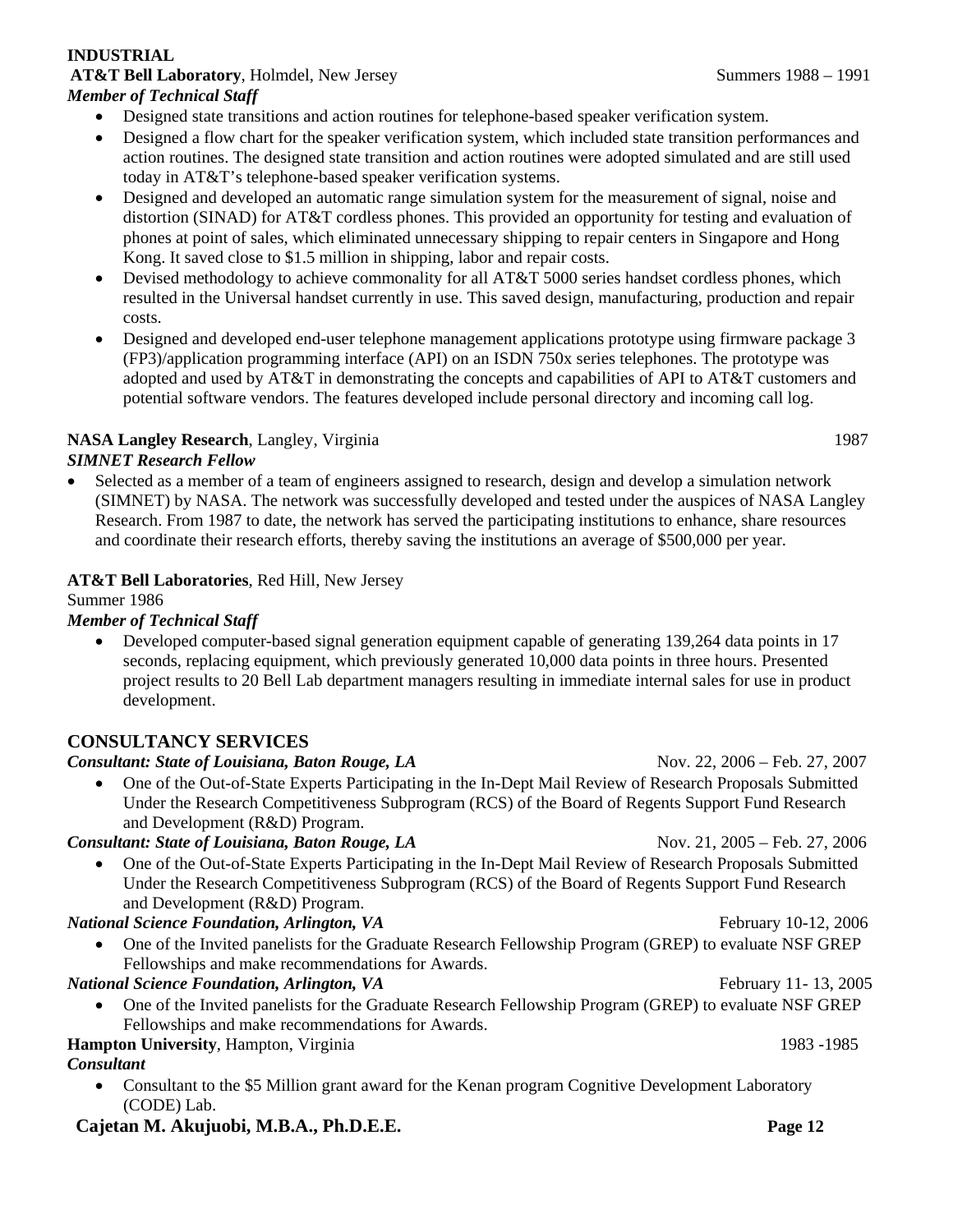| <b>Courses</b> | <b>Semester</b>                                                            | <b>Course Title</b>                                          | <b>Course Type</b>                               | <b>Department</b> | <b>College</b> | University   |
|----------------|----------------------------------------------------------------------------|--------------------------------------------------------------|--------------------------------------------------|-------------------|----------------|--------------|
| <b>Taught</b>  |                                                                            |                                                              |                                                  |                   |                |              |
| ELEG 6553-001  | Spring 2007<br>Fall 2005<br><b>Fall 2003</b>                               | <b>Advanced Analog</b><br><b>Mixed Signal Systems</b>        | Graduate<br>(Lecture + Research<br>Project)      | Electrical        | Engineering    | <b>PVAMU</b> |
| ELEG 6333-001  | Spring 2006<br>Spring 2004                                                 | Wavelets and Their<br>Application                            | Graduate<br>$(Lecture + Research)$<br>Project)   | Electrical        | Engineering    | <b>PVAMU</b> |
| ELEG 6423-001  | Fall 2006,<br>Spring 2005                                                  | <b>Advanced Broadband</b><br>Communication<br>Systems        | Graduate<br>(Lecture + Research<br>Project)      | Electrical        | Engineering    | <b>PVAMU</b> |
| ELEG 6213-001  | Summer<br>2005                                                             | Adv. Digital<br>Communication<br><b>Systems</b>              | Graduate<br>(Lecture + Research<br>Project)      | Electrical        | Engineering    | <b>PVAMU</b> |
| ELEG 3023-001  | Spring 2005                                                                | Signals & Systems                                            | Undergraduate<br>(Lecture + Research<br>Project) | Electrical        | Engineering    | <b>PVAMU</b> |
| ELEG 5423-001  | Spring 2005<br>Spring 2003                                                 | <b>Advanced Broadband</b><br>Communication<br><b>Systems</b> | Graduate<br>$(Lecture + Research)$<br>Project)   | Electrical        | Engineering    | <b>PVAMU</b> |
| ELEG 6553-001  | <b>Fall 2003</b>                                                           | <b>Advanced Analog</b><br>Mixed Signal Systems               | Graduate<br>$(Lecture + Research)$<br>Project)   | Electrical        | Engineering    | <b>PVAMU</b> |
| ELEG 4313-001  | <b>Fall 2003</b><br><b>Fall 2002</b>                                       | <b>Broadband</b><br>Communication<br>Systems I               | Undergraduate<br>(Lecture + Research<br>Project) | Electrical        | Engineering    | <b>PVAMU</b> |
| ELEG 5253-001  | Fall 2002                                                                  | <b>Advanced Analog</b><br>Mixed Signal Systems               | Graduate<br>$(Lecture + Research)$<br>Project)   | Electrical        | Engineering    | <b>PVAMU</b> |
| ELEG 5083-001  | Spring 2002<br>Spring 1999                                                 | <b>Advanced Digital Signal</b><br>Processing                 | Graduate<br>$(Lecture + Research)$<br>Project)   | Electrical        | Engineering    | <b>PVAMU</b> |
| ELEG 4003-001  | Spring 2002<br>Spring 2000<br><b>Fall 2000</b><br>Spring 1999<br>Fall 1999 | <b>Communication Theory</b>                                  | Undergraduate<br>$(Lecture + Project)$           | Electrical        | Engineering    | <b>PVAMU</b> |
| GNEG 5993-001  | Spring 2002                                                                | <b>Independent Study</b>                                     | Graduate (Research<br>Project)                   | Electrical        | Engineering    | <b>PVAMU</b> |
| GNEG 5193-021  | <b>Fall 2001</b>                                                           | <b>Advanced Mixed Signal</b><br>Techniques                   | Graduate (Lecture +<br>Research Project)         | Electrical        | Engineering    | <b>PVAMU</b> |
| ELEG 4003-001  | <b>Fall 2001</b>                                                           | <b>Communication Theory</b>                                  | Undergraduate<br>$(Lecture + Project)$           | Electrical        | Engineering    | <b>PVAMU</b> |
| ELEG 4273-001  | Spring 2000<br>Fall 1999                                                   | Analog Mixed Signal<br>Techniques                            | Graduate (Lecture +<br>Research Project)         | Electrical        | Engineering    | <b>PVAMU</b> |
| GNEG 5193-021  | <b>Fall 2000</b>                                                           | <b>Advanced Mixed Signal</b><br>Techniques                   | Graduate (Lecture +<br>Research Project)         | Electrical        | Engineering    | <b>PVAMU</b> |
|                |                                                                            |                                                              |                                                  |                   |                |              |
| ELEG 4063-001  | Spring 1999                                                                | <b>Communication Theory</b><br>Lab                           | Undergraduate<br>(Laboratory)                    | Electrical        | Engineering    | <b>PVAMU</b> |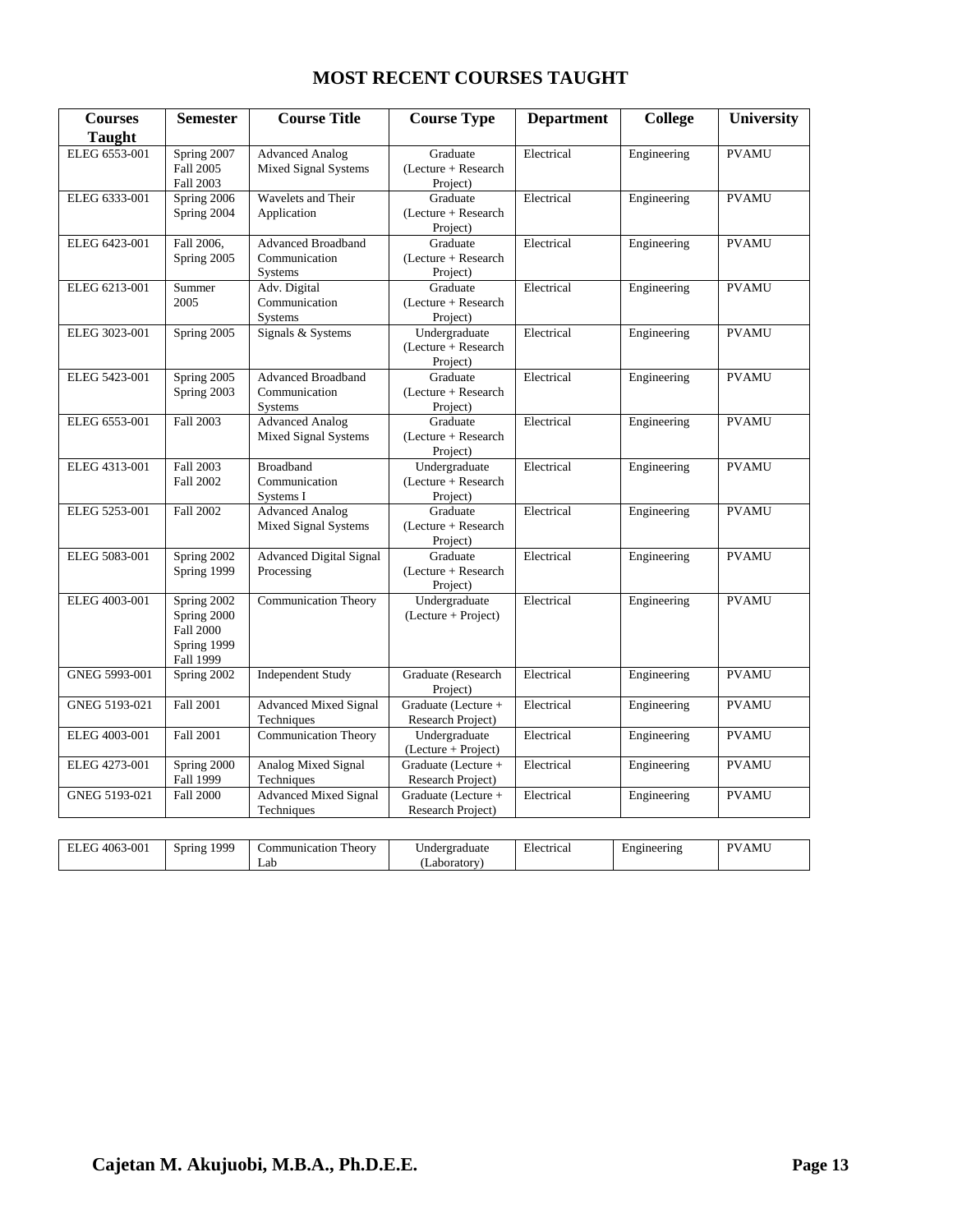## *MOST RECENT COURSES DEVELOPED*

| <b>Courses</b>               | <b>Date</b>    | Taught/N<br>ot Yet                                  | <b>Course Title</b>                                        | <b>Course Type</b>                               | <b>Departmen</b><br>$\mathbf{t}$ | <b>College</b> | University   |
|------------------------------|----------------|-----------------------------------------------------|------------------------------------------------------------|--------------------------------------------------|----------------------------------|----------------|--------------|
| <b>Developed</b>             |                | <b>Taught</b>                                       |                                                            |                                                  |                                  |                |              |
| ELEG 6333-001                | Fall<br>2003   | Taught<br>Spring<br>2004                            | Wavelets and Their<br>Applications                         | Graduate<br>$(Lecture + Research)$<br>Project)   | Electrical                       | Engineering    | <b>PVAMU</b> |
| <b>ELEG</b><br>5253/6553-001 | Fall<br>2003   | Taught<br>more than<br>4 times                      | <b>Advanced Mixed</b><br><b>Signal Techniques</b>          | Graduate (Lecture +<br>Research Project)         | Electrical                       | Engineering    | <b>PVAMU</b> |
| ELEG 2083-001                | Spring<br>2002 | Not Yet<br>Taught                                   | Introduction to DSP<br>Solutions                           | Undergraduate<br>(Lecture + Research<br>Project) | Electrical                       | Engineering    | <b>PVAMU</b> |
| ELEG 4451-001                | Spring<br>2002 | Not Yet<br>Taught                                   | <b>DSP</b> Solutions<br>Laboratory                         | Undergraduate (Lecture +<br>Project)             | Electrical                       | Engineering    | <b>PVAMU</b> |
| ELEG 4163-001                | Spring<br>2002 | Not Yet<br>Taught                                   | DSP Design and<br><b>Testing Techniques</b>                | Undergraduate (Lecture +<br>Project)             | Electrical                       | Engineering    | <b>PVAMU</b> |
| ELEG 4273-001                | Spring<br>2002 | Taught<br>more than<br>3 times                      | Analog Mixed<br><b>Signal Techniques</b>                   | Undergraduate (Lecture +<br>Project)             | Electrical                       | Engineering    | <b>PVAMU</b> |
| ELEG 4273-001                | Spring<br>2002 | Taught<br>more than<br>3 times                      | <b>Analog Mixed</b><br>Signal Techniques I                 | Undergraduate (Lecture +<br>Project)             | Electrical                       | Engineering    | <b>PVAMU</b> |
| ELEG 4283-001                | Spring<br>2002 | Taught<br>more than<br>3 times                      | <b>Analog Mixed</b><br>Signal Techniques II                | Undergraduate (Lecture +<br>Project)             | Electrical                       | Engineering    | <b>PVAMU</b> |
| ELEG 4291-001                | Spring<br>2002 | Taught                                              | Analog and Mixed<br><b>Signal Techniques</b><br>Laboratory | Undergraduate (Lecture +<br>Project)             | Electrical                       | Engineering    | <b>PVAMU</b> |
| GNEG 5193-021                | Fall<br>2001   | Taught                                              | <b>Advanced Mixed</b><br><b>Signal Techniques</b>          | Graduate (Lecture +<br>Research Project)         | Electrical                       | Engineering    | <b>PVAMU</b> |
| ELEG 4313-001                | Fall<br>2002   | Taught                                              | <b>Broadband</b><br>Communication<br>Systems I             | Undergraduate (Lecture +<br>Project)             | Electrical                       | Engineering    | <b>PVAMU</b> |
| ELEG 4323-001                | Fall<br>2002   | Not Yet<br>Taught                                   | <b>Broadband</b><br>Communication<br>Systems II            | Undergraduate (Lecture +<br>Project)             | Electrical                       | Engineering    | <b>PVAMU</b> |
| ELEG 5243-001                | Spring<br>2002 | Taught<br>more than<br>3 times,<br><b>Fall 2006</b> | Advanced<br><b>Broadband</b><br>Communication<br>Systems   | Graduate (Lecture +<br>Project)                  | Electrical                       | Engineering    | <b>PVAMU</b> |
| ELEG 5193-021                | Fall<br>2001   | Taught                                              | <b>Advanced Mixed</b><br><b>Signal Techniques</b>          | Graduate (Lecture +<br>Research Project)         | Electrical                       | Engineering    | <b>PVAMU</b> |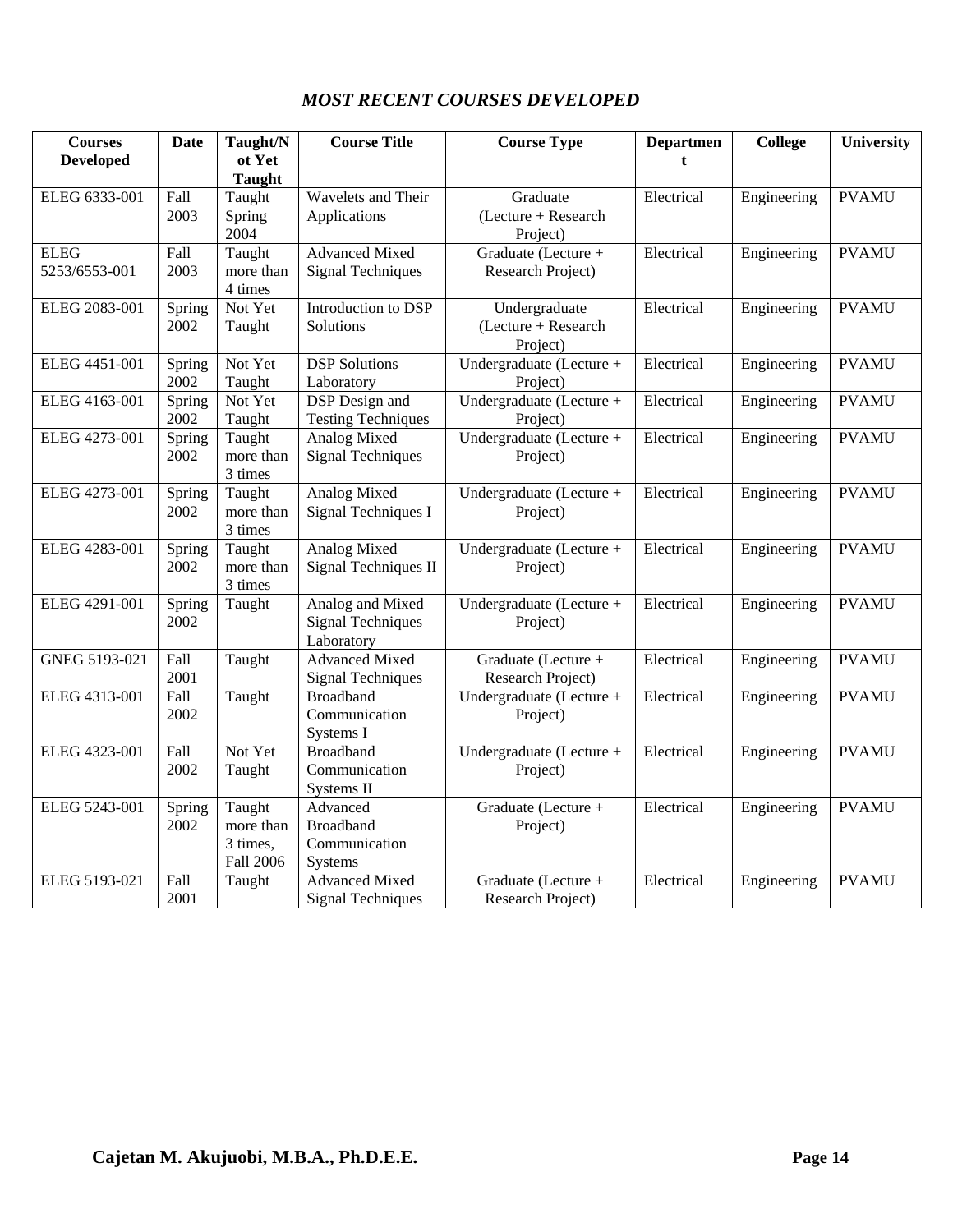## *PUBLICATIONS AND PRESENTATIONS*

## **Thesis/Dissertation/Projects**

## *Ph.D. Dissertation*

Wavelets and Fractals: A Quantitative Assessment of their Performance in Image Reconstruction, Restoration and Segmentation.

## *M.S. Research Project*

A Research Study on the Characteristics for all Major types of A/D Converters such that Selection for a Particular Application can be Easily made Based on Cost and Performance Criteria (One type designed and built).

## **Books**

## • **Invited Book Chapters**

Matthew N.O. Sadiku and **Cajetan M. Akujuobi**, Chapter 14 – Computer Networks, "Computers, Software Engineering, and Digital Devices; in The Electrical Engineering Handbook, 3rd ed., Edited by Richard C. Doff, CRC, 2006.

M. N. O. Sadiku and **C. M. Akujuobi**, "Electromagnetics", **an Invited Book Chapter** to The Engineering Handbook, in C. Dorf (ed.), 2<sup>nd</sup> Edition, CRC Press, chap. 114, pg. 1-9, 2005.

**C. M. Akujuobi** and A. Z. Baraniecki, "A Comparative Analysis of Wavelets and Fractals," **an Invited Book Chapter** to the 2D and 3D Digital Signal Processing Techniques and Applications, Control and Dynamic Systems Series, ed. C. T. Leondes, vol. 67, Academic Press, Inc., San Diego, pg. 143-197, 1994.

#### • **Book Manuscripts**

**C. M. Akujuobi** and M. O. Sadiku, Manuscript of Book on "**Broadband Communications**" Completed. **C. M. Akujuobi**, Manuscript of Book on "**Wavelets, Fractals and Their Applications**" Completed. **C. M. Akujuobi**, Manuscript of Book on "Computer-Based Algorithms and Programs for Wavelet-Based Signal Processing and Applications Using MATLABTM" (**In Preparation**).

#### **Journal Papers Published or Submitted for Publication**

**Cajetan M. Akujuobi,** Jie Shen, and Matthew N. O. Sadiku, "A New Parallel Greedy Bit-Loading Algorithm With Fairness for Multi-Users in a DMT System", *IEEE Transactions on Communications,* Vol. 54, No. 8, August 2006.

W. Ali, Yongpeng Zhang, **C.M. Akujuobi,** C.L. Tolliver, L.S. Shieh, "DSP-based PID Controller Design for the PMDC Motor", *International Journal of Modeling and Simulation*, Vol. 26, No. 2, 2006.

**Yongpeng Zhang, C.M. Akujuobi**, W. Ali, C.L. Tolliver, L.S. Shieh, "Disturbance Resistance Speed Controller Design for PMSM", *IEEE Trans. on Industrial Electronics*, Vol. 53, No. 4, Aug 2006.

Cary Smith, **Cajetan M. Akujuobi**, Kurt Kloesel and Phil Hamory, An Approach to Vibration Analysis Using Wavelets in an Application of Aircraft Health Monitoring, Journal of Mechanical Systems and Signal Processing, **Accepted for Publication June 16, 2006,** Ref. # MSSP05-189R2, Elsevier, 2006.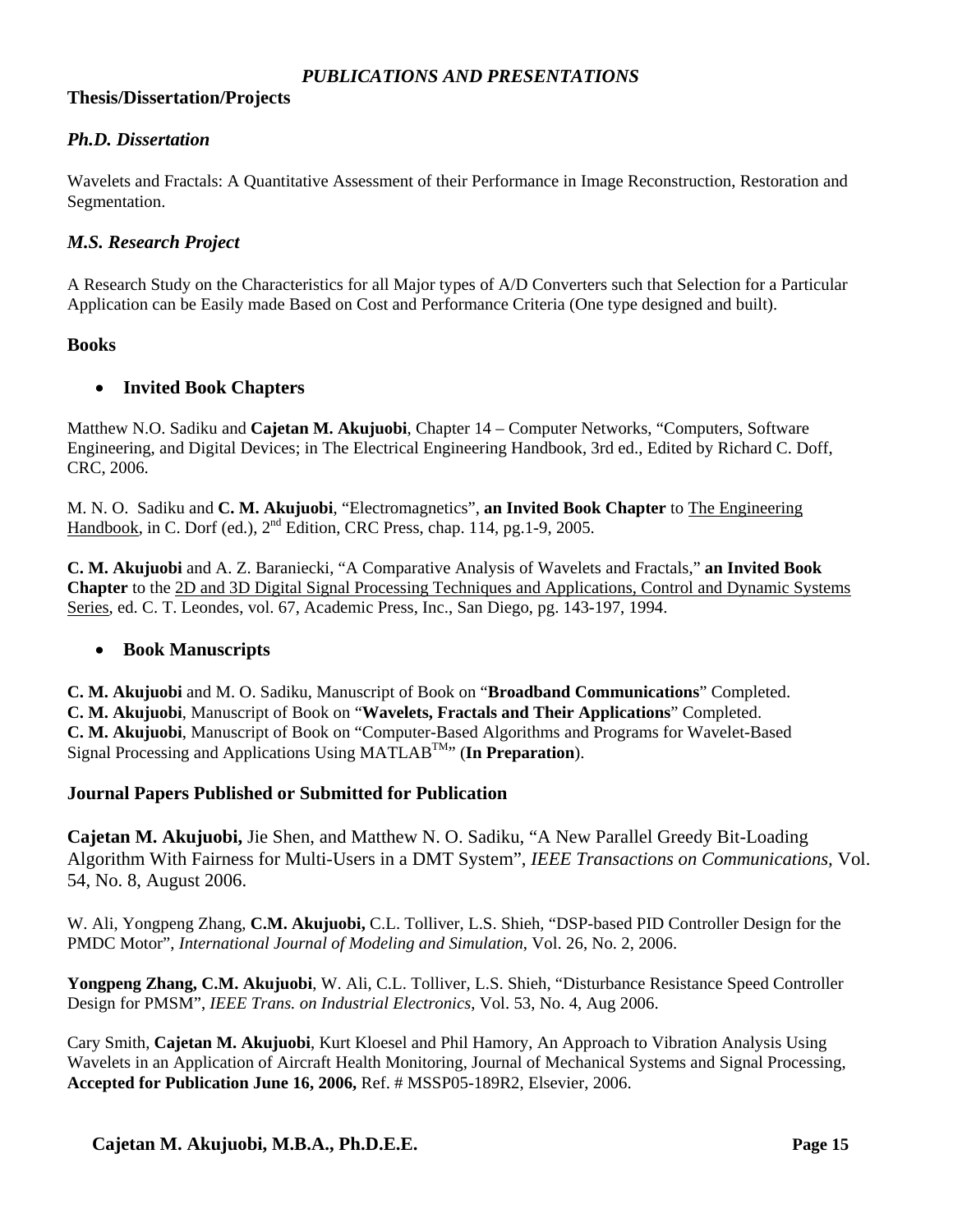## **Journal Papers Published or Submitted for Publication Continued**

Matthew N.O. Sadiku and **Cajetan M. Akujuobi,** "Magnetic Levitation", *IEEE Potentials Journal*, Vol. 25, No. 2, March/April 2006, pg. 41-42.

**Cajetan M. Akujuobi,** Scott Briles and Jian-ao Lian, "On Morlet and Spline Wavelets", *International Journal of Wavelets, Multiresolution and Information Processing (IJWMIP)*, Accepted for Publications, to appear November 2006.

S. M. Musa, Emmanuel Opara, **Cajetan M. Akujuobi**, and N. F. Mir," UTILIZATION OF BUFFERS FOR PERFORMANCE EVALUATION OF LOCAL AREA NETWORK PROTOCOLS", Communication of the International Information Management Association Journal (CIIMA)-in press, October 2006.

S. M. Musa, **Cajetan M. Akujuobi**, and N. F. Mir," VoDSL Information Management for Broadband Communication Network Access," Journal of Computing and Information Technology in press October 2006.

M. N. O. Sadiku, S.M. Musa, and **C. M. Akujuobi,"** SMART MATERIALS AND THEIR APPLICATIONS," IEEE Potential Journal submitted March 16, 2006.

**C. M. Akujuobi** and Matthew N. O. Sadiku, "The Present and Future of Broadband Communication", IEEE Potential Journal, October/November 2005, pg. 12-16.

**Cajetan M. Akujuobi** and Jian-ao Lian, "Image Compression Using Nonorthogonal and Orthogonally Compensated W-Matrices", *Chinese Journal of Engineering Mathematics*, Vol. 22, No. 5, Oct. 2005.

Matthew N. O. Sadiku, **Cajetan M. Akujuobi** and Raymond C. Garcia, "An Introduction to Wavelets in Electromagnetics", *IEEE Microwave Magazine*, June 2005.

**Cajetan M. Akujuobi,** Jie Shen, and Matthew N. O. Sadiku"A New Parallel Greedy Bit-Loading Algorithm With Fairness for Multi-Users in a DMT System", *IEEE Transactions on Communications, paper # TCOM 04-0197*, Accepted to Appear after being Revised and resubmitted, 2005.

W. Ali, Yongpeng Zhang, **Cajetan M. Akujuobi**, Charles Tolliver, and Leang-San Shieh, "DSP-Based PID Controller Design for the PMDC Motor," *International Journal of Modeling and Simulation*, (In Press).

Matthew N.O. Sadiku and **Cajetan M. Akujuobi,** "Software-defined Radio: A brief Overview", *IEEE Potentials Journal*, Vol. 23, No. 4, October/November 2004, pg. 14-15.

Yongpeng Zhang, **C.M. Akujuobi**, W. Ali, C.L. Tolliver, Leang-San Shieh, "Load Disturbance Resistance Speed Controller Design for PMSM", *IEEE Trans. On Industrial Electronics*, paper no. TIE-00121-2004, Accepted for publications, October 2004.

**Cajetan M. Akujuobi**, Martin Brenner and Cary Smith, "Wavelet-Based Algorithm for Vibration Detection in an Aeroelastic System", IEEE Transactions on Instrumentation and Measurement, Paper No. IM-6983, submitted June 2004.

Jie Shen and **Cajetan M. Akujuobi**, "An Efficient Multi-User Bit-Loading Algorithm for Discrete Multitone Systems", IEICE Transactions on Communications, Submitted, June 2004.

Matthew N.O. Sadiku and **Cajetan M. Akujuobi,** "Electrostatic Discharge (ESD)", IEEE Potentials Journal, December 2003/January 2004, p. 39-41.

Y. Zhang, L. S. Shieh, **C. M. Akujuobi** and W. Ali, "Digital PID Controller Design for Delayed Multivariable Analog Systems", Asian Journal of Control, vol. 6, No. 4, 2004.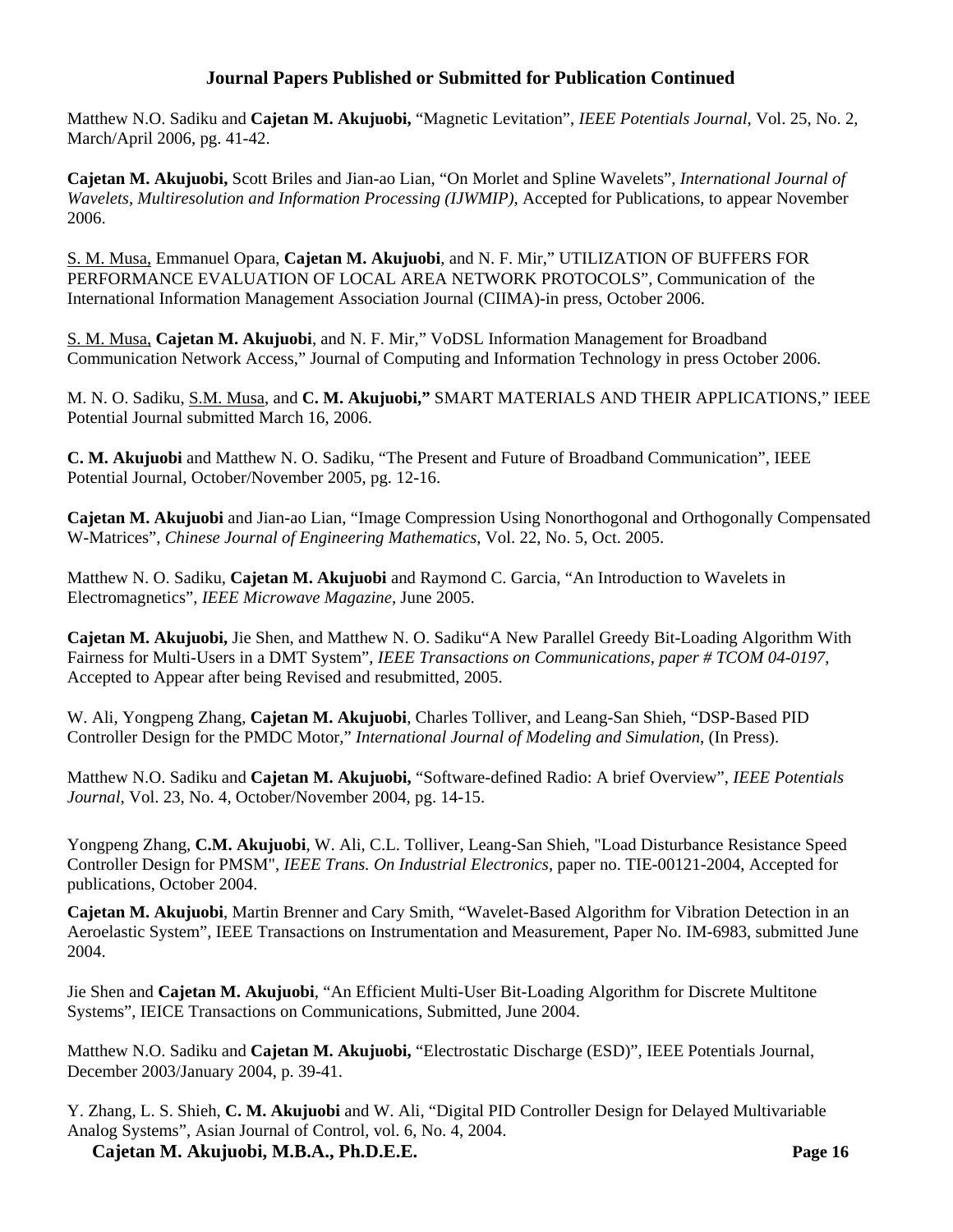## **Journal Papers Published or Submitted for Publication Continued**

Ali, W. H. , Y. P. Zhang, **C. M. Akujuobi**, C. L. Tolliver, and L. S. Shieh, "DSP-Based Controller Design for the PMDC Motor", International Journal of Modeling and Simulation, Provisionally Accepted for Publication, Paper Number 205-4253, December 20, 2004.

**C. M. Akujuobi,** "Broadband Applications in Sub-Saharan Africa", *Journal of Science, Business & Agriculture*, ISBN 978-30999-0-3, ISSN No.1, Vol. 1, 4<sup>th</sup> Quarter, 2003.

**C. M. Akujuobi,** "The Impact of Telecommunications on the Development of Nigeria, the States and the Local Governments", *Journal of Science, Business & Agriculture*, ISBN 978-30999-0-3, ISSN No.1, Vol. 1, 4<sup>th</sup> Quarter, 2003.

**C. M. Akujuobi**, "Hot New Science and Engineering Research at the Center of Excellence for Communication Systems Technology Research (CECSTR) at Prairie View A & M University", Appeared as "New Science and Engineering Research at America's Black Colleges" Editor, Lango Deen, US Black Engineer & Information Technology Journal, Career Comm. Group, Inc., p. 16-20, August/September 2003.

W. Ali, Y. Zhang, **C. M. Akujuobi**, C. Tolliver, and L.S. Shieh, DSP-Based PID Controller Design for the PMDC Motor", Modeling and Simulation Journal, Submitted, Dec. 2003.

**C. M. Akujuobi**, M. N. O. Sadiku, Lan Hu, "Effective Number of Bits testing of Mixed-Signal Systems Using Discrete Wavelet Transform", **Currently Being Revised after initial Acceptance for Re-Submission** , IEEE Transactions on Instrumentation and Measurement, Paper No. IM-6594, April 2003.

**C. M. Akujuobi** and M. N. O. Sadiku, "Broadband Communication Systems", submitted for Publication to IEEE Potential Journal, April 2003.

**C. M. Akujuobi,** M. N. O. Sadiku and Lan Hu, "Test-Point Selection Method for Mixed Signal Systems Using Discrete Wavelet Transform", submitted for Publication to Elsieiver Journal, tracking No. 7003, March 2003.

**Cajetan. M. Akujuobi** and Caroline C. Akujuobi, "Status of Women and Minorities in Information Technology: Causes of Under representation and Ideas for Improvement", Submitted to IEEE Technology Journal, Feb. 2003, Currently being revised for resubmission.

Lan Hu, **C. M. Akujuobi** and Y. Zhang, "A New Variable Structure-Based Adaptive Mixed Signal Control System for Ultrasonic Logging", **Asked to revise and Re-Submit** to IEEE Transaction on Control Systems Technology, Paper **No. 2003-034**, January 2003.

**C. M. Akujuobi** and M. K. Kwong, "Nonorthogonal and Orthogonally Compensated Wavelet Analysis: An Application to Image Compression Using the W-Transforms," Abstract publication, IEEE Trans. on Image Processing, vol. 5, no. 3, March 1996.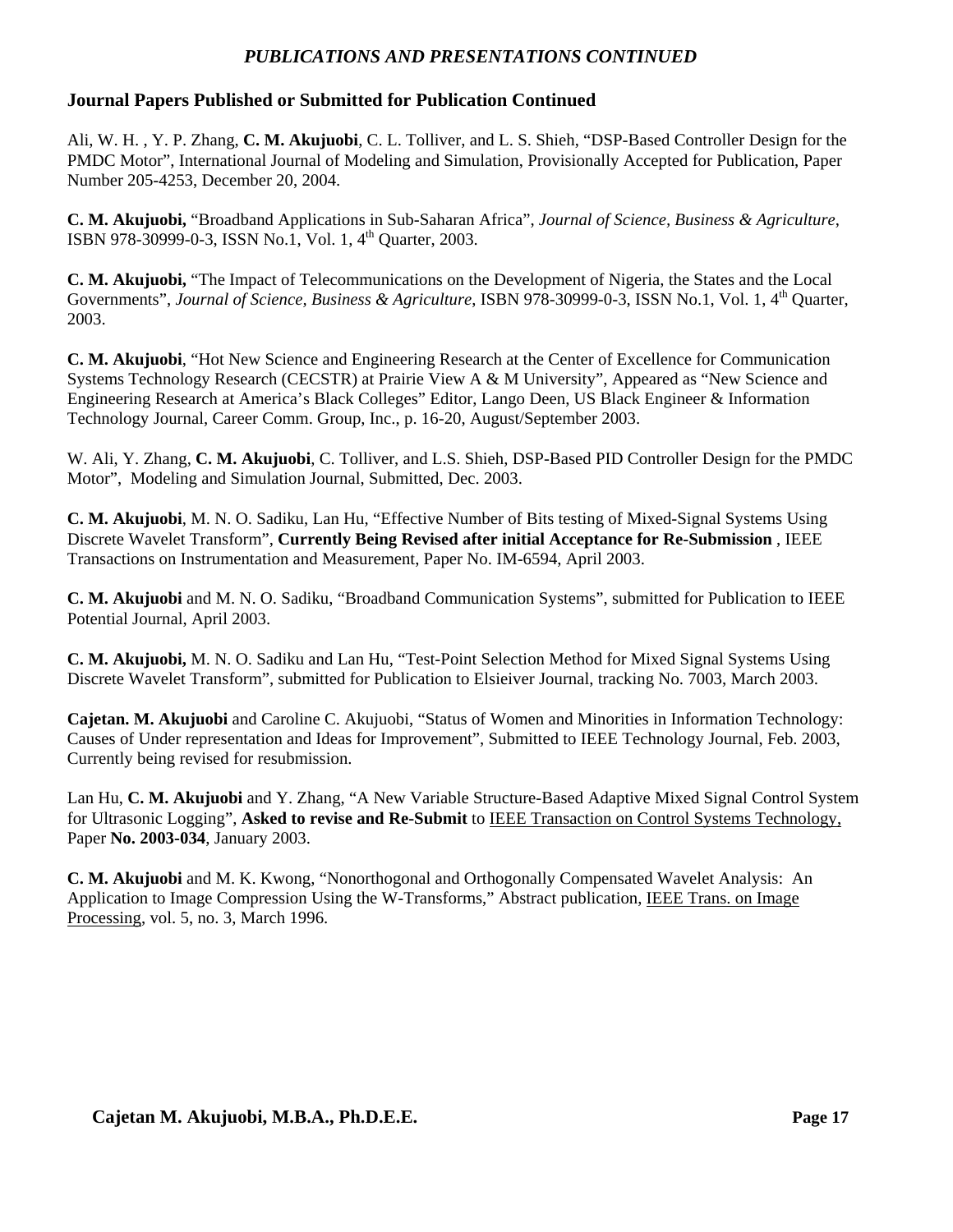## **Peer-Reviewed Papers**

**Cajetan M. Akujuobi**, Matthew Sadiku, Shumon Alam and Veeramuthu Rajaravivarma, "Design, Development, Training and Implementation of a Mixed Signal Broadband Chip-to-Chip Communication System", 5th ASEE Global Colloquium on Engineering Education, Rio de Janeiro, Brazil, 9-12 October 2006.

S. M. Musa, Emmanuel Opara, **Cajetan M. Akujuobi**, and N. F. Mir," UTILIZATION OF BUFFERS FOR PERFORMANCE EVALUATION OF LOCAL AREA NETWORK PROTOCOLS", the 17 the Annual International Information Management Association (IIMA) conference , New York, October 4-October 7, 2006.

**Cajetan M. Akujuobi**, Matthew N. O. Sadiku, Shuman Alam, and Ravi , "Design, Development, Training and Implementation of a Mixed Signal Broadband Chip-to-Chip Digital Communication System", ASEE Conference, Chicago, June 2006.

Suxia Cui, Yonghui, and **Cajetan M. Akujuobi**, "Redundant Wavelet Transform in Biomedical Image Application, Proceedings of NINOBIO 2006, ASME 2006 Frontiers in Biomedical Devices Conference, June 8-9, 2006, Irvine, CA.

M. N. O. Sadiku, **C. M. Akujuobi,** and S.M. Musa , "Monte Carlo Analysis of Time Dependent Problems", *IEEE SoutheastCon 2006*, March 30th - April 2nd, 2006, Memphis, TN, USA.

Yongpeng Zhang, G. Song, H. Chen, **C.M. Akujuobi**, "Non-Model Based Frame Control with SMA Brace", *10th ASCE Aerospace Division International Conference on Engineering, Construction and Operations in Challenging Environments* (Earth & Space 2006), League City/Houston, TX, Mar 5-8, 2006.

Yongpeng Zhang, **Cajetan M. Akujuobi**, Matthew Sadiku, and Tokunbo Ogunfunmi, "Robust Motor Controller Design Robust Motor Controller Design Implemented with TMS320F240 DSP", *Texas Instruments Developer Conference* (TIDC'06), Dallas, TX, Feb 28-Mar 2, 2006.

M. N. O. Sadiku, **C. M. Akujuobi,** and S.M. Musa ," MONTE CARLO ANALYSIS OF TIME DEPENDENT PROBLEMS", Symposium Engineering Week 2006 (Feb. 20-25) at PVAMU.

S. M. Musa and **Cajetan M. Akujuobi**, "Listening Quality for VoDSL" Poster Presentation at Oberlin Conference on Computation and Modeling 2005: The Undergraduate Arena, November 4-6, 2005, Oberlin, Ohio.

S. M. Musa and **Cajetan M. Akujuobi**," A Test Performance of Broadband Technology for the Efficiency of Listening Quality using VoDSL", Proceeding of Fourth IASTED International Conference on CIIT –October 31- November 2, 2005, 2005 Cambridge, USA, paper number 496-048.

Yongpeng Zhang, **Cajetan M. Akujuobi**, Warsame Ali, Charles Tolliver, and Shieh, "Observer-based Load Disturbance Compensation for Motor Drive with DSP Implementation", 31th Annual Conference of the IEEE Industrial Electronics Society (IECON'05), Raleigh, North Carolina, Nov. 6-10, 2005.

Nakita Bowman, S. M. Musa; **Cajetan Akujuobi,** Kendall T. Harris," Disabling Weapons Systems Versus Developing Weapon Systems",3rd Annual Texas A&M University System Pathways Student Research Symposium, Texas A&M University-Kingsville, Texas, November 4-5, 2005.

**Chris Stewart, Brooks Angelita, Melissa Taylor**, "DSP Applications in Smart Material Control" , 3rd Annual Texas A&M University System Pathways to Doctorate Research Symposium, Texas A&M University-Kingsville, Nov 4 - 5, 2005. **(Advisor:** Dr. Yongpeng Zhang, & **Dr. Akujuobi).** 

Cary Smith and **Cajetan M. Akujuobi,**, "Vibration Analysis using Wavelet Techniques coupled with Structural Modeling of the Pathfinder Plus Wing," FEMLAB Conference 2005, Cambridge, MA, October 23-25, 2005, Accepted for Publication in Proceedings.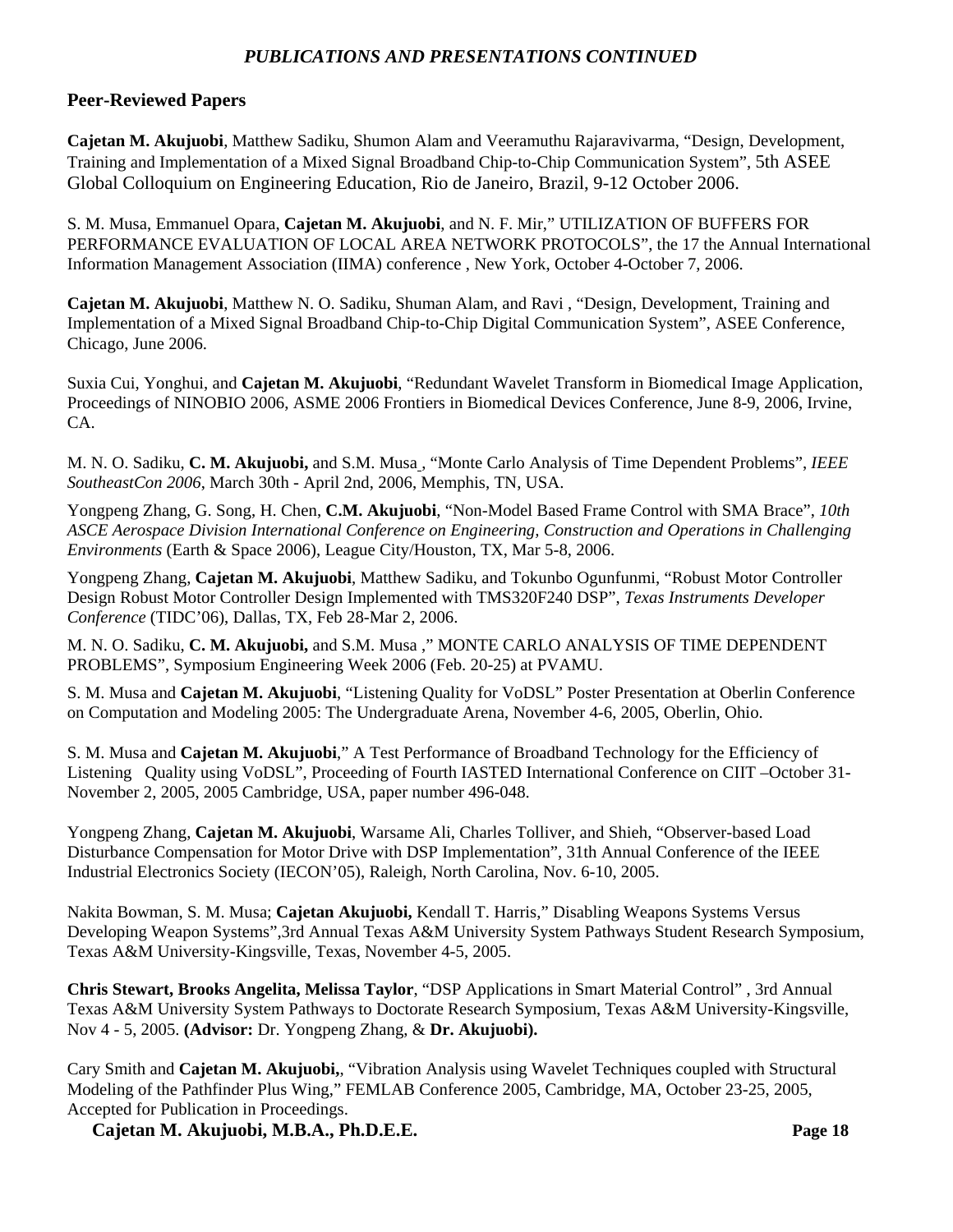Sarhan M. Musa and **Cajetan M. Akujuobi, "**A Test Performance of Broadband Technology for the Efficiency of Listening Quality Using VoDSL", IASTED, Cambridge, MA, Oct. 21-25, 2005.

**Cajetan M. Akujuobi**, Shumon Alam and Matthew N. O. Sadiku, "Development, Training and Implementation of Test Automation for ADSL Interoperability and Reliability Studies", 4th ASEE/AaeE Global Colloquium on Engineering Education Australian in Sydney, Australia, 26-30 September 2005.

Yongpeng Zhang, **Cajetan M. Akujuobi**, Warsame Ali, Charlie Tolliver, and Leang-San Shieh, "Disturbance Resistance Speed Controller Design for AC Motor Based on TI TMS320F240 DSP', *Texas Instruments Developer Conference (TIDC'05)*, Houston, TX, Feb 15-17, 2005.

**Cajetan M. Akujuobi**, Shumon Alam and Matthew N. O. Sadiku, "Development, Training and Implementation of Test Automation for ADSL Interoperability and Reliability Studies", Paper No. 2005-953, ASEE Proceedings 2005, Portland, Oregon, June 12-15, 2004.

Jian-ao Lian and **Cajetan M. Akujuobi**, "Orthogonal Multiwavelet W-Matrices", ICASSP 2005, Paper No. 3540, submitted Sept. 2004.

**Cajetan M. Akujuobi**, Ben Franklin and Warsame Ali, "ADC Automated Testing Development and Implementation Using Lab View Software", Paper No. 2004-1320, ASEE Proceedings 2004, Salk Lake City, Utah, June 20-23, 2004.

Yongpeng Zhang, **C.M. Akujuobi**, W. Ali, C.L. Tolliver, L.S. Shieh, "Disturbance Resistance Controller Design for AC motors Based on TI TMS320F240 DSP", *2005 TI Developer Conference*, (submitted), June 2004.

Ben Franklin and **C. M. Akujuobi**, "ADC Automated Testing Using LabView Software", TAMUS Pathways Research Symposium, Galveston, Texas, Nov. 14-15, 2003.

Olubusayo M. Oluwagbemi and **Cajetan M. Akujuobi**, "Application of Artificial Intelligence Principles to Remote Data Mining Problems", TAMUS Pathways Research Symposium, Galveston, Texas, Nov. 14-15, 2003.

Shumon Alam and **Cajetan M. Akujuobi**, "Development of Test Automation for ADSL Interoperability and Reliability Tests", TAMUS Pathways Research Symposium, Galveston, Texas, Nov. 14-15, 2003.

**Cajetan M. Akujuobi** and Cary Smith, "Wavelet-Based Algorithm for Vibration Detection in an Aeroelastic System", TAMUS Pathways Research Symposium, Galveston, Texas, Nov. 14-15, 2003.

Jie Shen and **Cajetan M. Akujuobi**, "Dynamic Spectrum Management", TAMUS Pathways Research Symposium, Galveston, Texas, Nov. 14-15, 2003.

**C. M. Akujuobi**, "On the Development and Teaching of a Broadband Communication-Based Curriculum at Prairie View A&M University", Proc. ASEE Conference, Nashville, TN, June 22-25, 2003.

**C. M. Akujuobi**, "On the Development, Simulation and Testing of a Mixed-Signal Flash ADC with Application to a Digital Voltmeter", Proc. ASEE Conference, Nashville, TN, June 22-25, 2003.

Sarhan Musa and **Cajetan M. Akujuobi**, "A Baseline Test for the Ability to Support Up to Eight Derived lines on the IADs for VoDSL, Proceedings GSPX-ISPC, Dallas, March 31 – April 3, 2003.

**Cajetan M. Akujuobi**, Matthew N. O. Sadiku, Jian-ao Lian and Lan Hu, "Test - Point Selection Method for Mixed Signal Systems Using Discrete Wavelet Transform", Proceedings GSPX-ISPC, Dallas, March 31 – April 3, 2003.

**C. M. Akujuobi** and Lan Hu, "Implementation of the Wavelet Transform-Based Techniques for Static Testing of Mixed Signal Systems", Proc. IASTED international Conf., Modeling and Simulation, Palm Springs, California, USA, pg.56-59, February 24-26, 2003.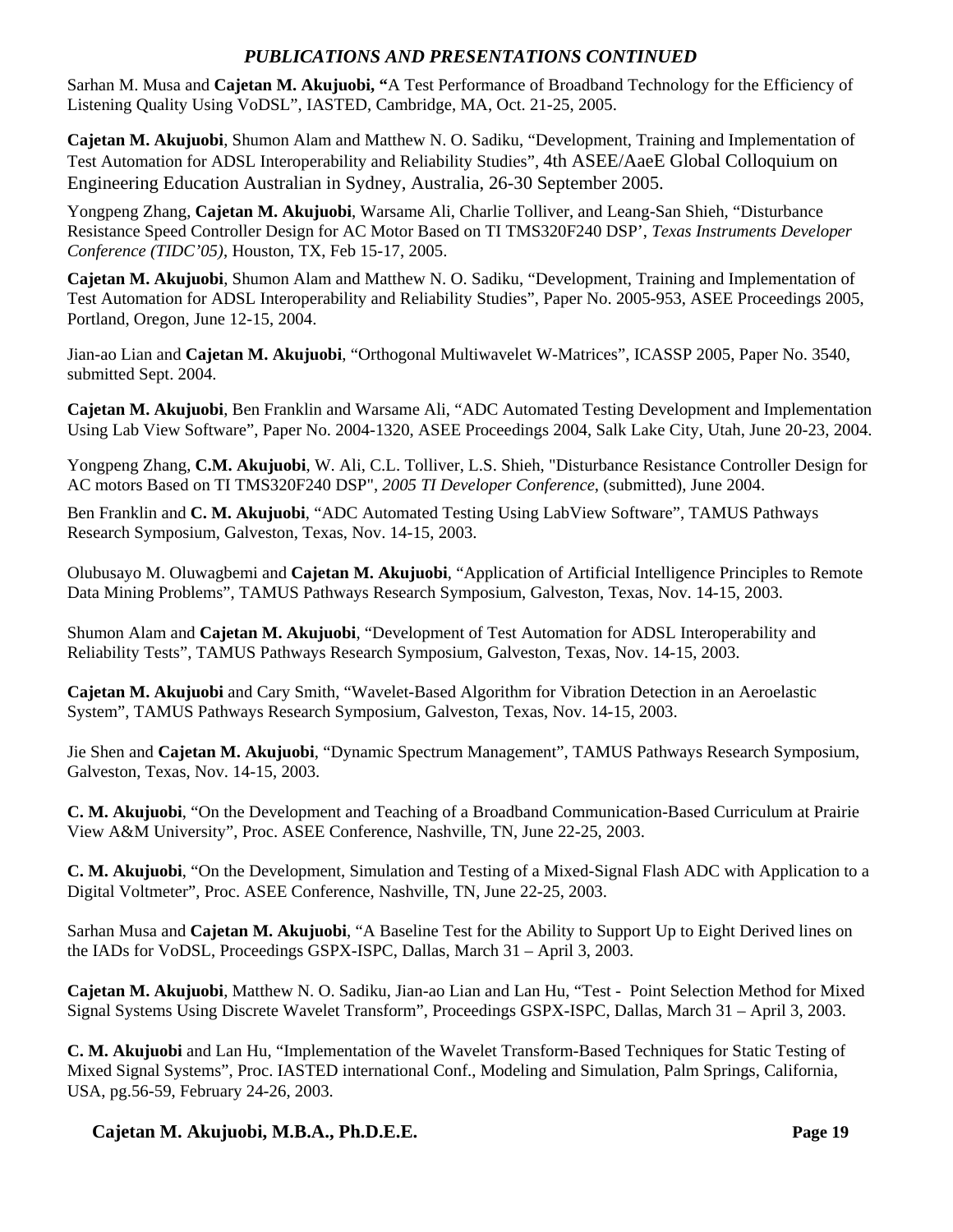## **Peer-Reviewed Papers Continued**

**C. M. Akujuobi** and Lan Hu, "A Novel Parametric Test Method for Communication Systems Mixed-Signal Circuits Using Discrete Wavelet Transform", Proc. IASTED international Conf., Communications, Internet, and Information Technology, St. Thomas, US Virgin Islands, pg.132-135, Nov. 18-20, 2002.

L. J. Cruz-Rivera, M. R. Marrero-Cruz, **C. M. Akujuobi**, R. Wilkins, K. Kirby, K. Aviles, and H. Torres, "Gain and Bias Current Characterization of BiCMOS Internally Compensated Linear Device Subjected to Gamma Irradiation", Preprint, 2001.

**C.M. Akujuobi**, "Quantitative Performance Image Analysis Using Different Wavelet Filter Taps." Proc. ICSPAT, Dallas, Texas, October 12-16, 2000.

**C.M. Akujuobi**, "On the Novel Development of a Hybrid-Based Wavelet and Fractal Image Segmentation", Proc. ICSPAT, Orlando, Florida, November 1-4, 1999.

**C. M. Akujuobi**, "Implementation of Wavelet-Based Solutions to Signal Processing Applications", Proc. DSP World & ICSPAT, Toronto, Canada, September 13-16, 1998.

**C. M. Akujuobi** and M. K. Kwong, "Analysis of Wavelet Image Compression Using Nonorthogonal and Orthogonally Compensated W-Transforms," Proc. IEEE Southeastcon '96, Tampa, Florida, April 11-14, 1996, p. 297-300.

**C. M. Akujuobi**, "The Effects of Different Wavelets on Image Reconstruction," Proc. IEEE Southeastcon '96, Tampa, Florida, April 11-14, 1996, p. 293-296.

B. Samuels, Jr. and **C. M. Akujuobi**, "Development and Analysis of a 3D Decomposition Algorithm Using the W-Transform, Proc. Sixth Annual Argonne Symposium for Undergraduates in Science, Engineering and Mathematics, Argonne, Illinois, Nov. 3-4, 1995.

H. Dobson, Jr. and **C. M. Akujuobi**, "Computational Analysis of Images Using Different Wavelets", Proc. Sixth Annual Argonne Symposium for Undergraduates in Science, Engineering and Mathematics, Argonne, Illinois, Nov. 3-4, 1995.

R. L. Broussard, and **C. M. Akujuobi**, "AVS Implementation of W-Transform Multiresolution Analysis", Proc. Sixth Annual Argonne Symposium for Undergraduates in Science, Engineering and Mathematics, Argonne, Illinois, Nov. 3-4, 1995.

**C. M. Akujuobi**, V. Parikh and A. Z. Baraniecki, "Performance Evaluation of Multiresolution Image Analysis Using Wavelet Transform," Proc. of International Association of Science and Technology Development (IASTED), Pittsburgh, Pennsylvania, May 10-12, 1993.

V. Parikh, **C. M. Akujuobi** and A. Z. Baraniecki, "Comparison of Efficiency of Time and Frequency Domain Implementation of Discrete Wavelet Transform," Proc., IASTED, Pittsburgh, Pennsylvania, May 10-12, 1993.

**C. M. Akujuobi** and A. Z. Baraniecki, "Wavelets and Fractals: A Comparative Study," IEEE SSAP '92 Proceedings, Victoria, B.C., Canada, October 7-9, 1992.

**C. M. Akujuobi** and A. Z. Baraniecki, "Wavelets and Fractals: An Overview of their Similarities Based on Application Areas," IEEE SSP '92 Proceedings, Seattle, Washington, October 4-6, 1992.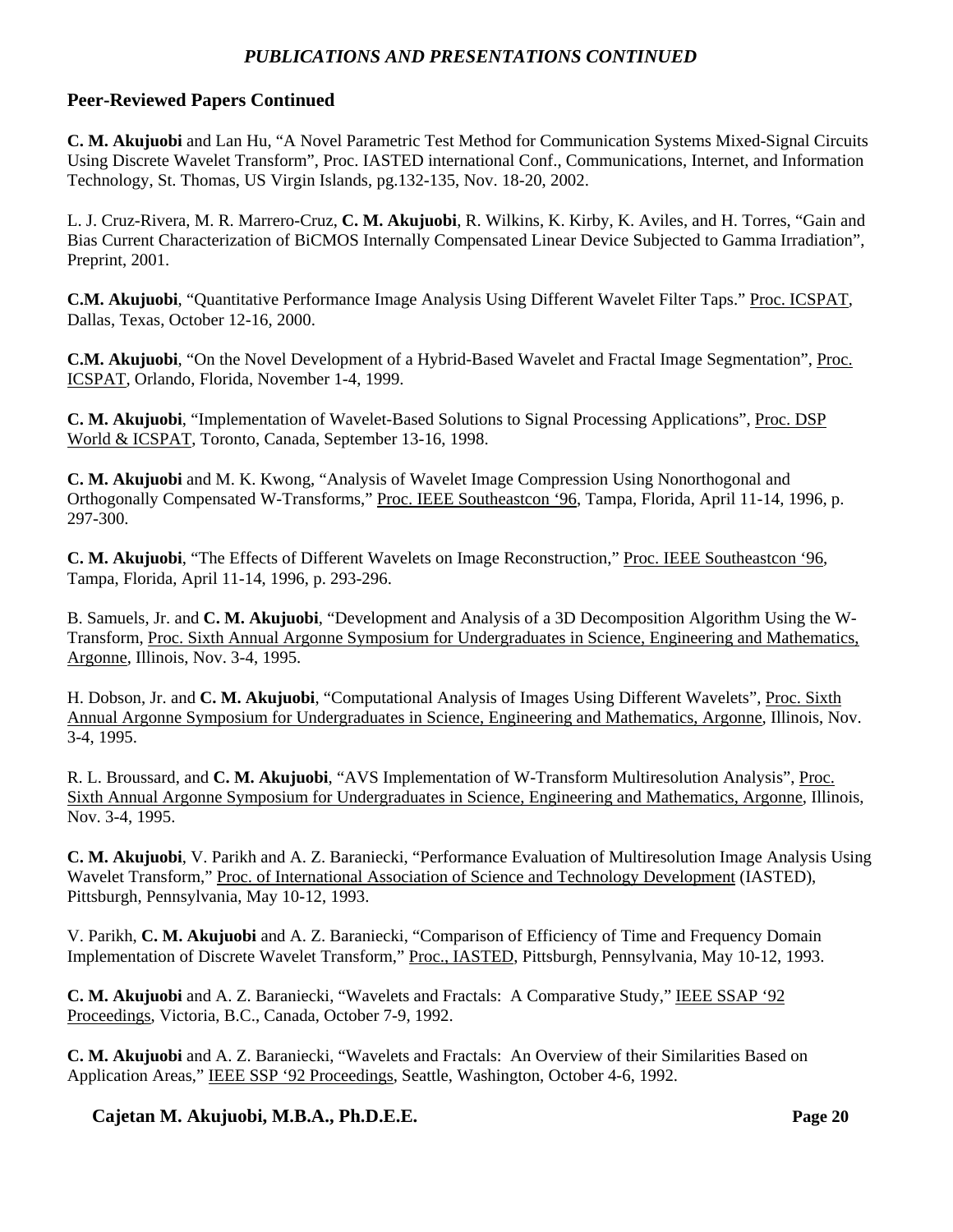## **Peer-Reviewed Papers Continued**

**C. M. Akujuobi** and M. Chouika, "Estimation of Large Set of Parameters: A Fuzzy Logic-Based Approach," Proc. Modeling and Simulation, Vol. 21, May 1990.

P. Hsiung and **C. M. Akujuobi**, "A Precise and Computational Effective Model of the Structure of Human Explanation Based on Tree Structure Representation," Proc. Modeling and Simulation, Vol. 19, May 1988.

**C. M. Akujuobi**, "Personal Computers and Mainframe Computers and Their Relevance to the Development of the Developing Countries," Proc. 1st International Conference on Large Scale Systems in Developing Countries, August 1987.

P. Hsiung and **C. M. Akujuobi**, "Comparisons of Data Base Systems," Proc. Modeling and Simulation, Vol. 18, May 1987.

S. Chukwukere and **C. M. Akujuobi**, "Maximum Overshoot Approximation of a System: A Miniac Modeling and Simulation Technique," Proc. Modeling and Simulation, Vol. 18, May 1987.

J. Graham and **C. M. Akujuobi**, "Performance Evaluation of Popular Methods for Generating Poisson Deviates," Proc. Modeling and Simulation, Vol. 18, 1987.

**C. M. Akujuobi**, "Computer Aided Analog-to-Digital Converter Selection," Proc. Instrument Society of America (ISA), Vol. 41, 1986.

**C. M. Akujuobi**, "The Effects of Gaussian Noise on PCM Systems: A Modeling and Simulation Technique," Proc. Modeling and Simulation, Vol. 17, May 1986.

**C. M. Akujuobi**, "Modeling and Simulation Techniques for Improving the Quality of PCM System Output Signals," IEEE Southeast Conference '86 Proceedings, 1986, p. 172-176.

**C. M. Akujuobi**, "Analog-to-Digital Converter Selection: Cost and Performance Criteria in Systems," Proc. Modeling and Simulation, Vol. 15, May 1984.

## *TECHNICAL PROJECT REPORTS*

Chris Stewart, Brooks Angelita, Melissa Taylor, "DSP Applications in Smart Material Control" , 3rd Annual Texas A&M University System Pathways to Doctorate Research Symposium, Texas A&M University-Kingsville, Nov 4 - 5, 2005. **(Advisor:** Dr. Yongpeng Zhang, **& Dr. Akujuobi).** 

Rongbo Wu and **Cajetan M. Akujuobi**, "Chip-to-Chip Communication System", CECSTR Technical Report, August 31, 2004.

Nana K. Ampah and **Cajetan M. Akujuobi**, "Intrusion Detection and Prevention Systems for CECSTR CENet", CECSTR Technical Report, August 13, 2004.

Jie Shen, Shumon Alam and **Cajetan M. Akujuobi**, "Secure Network with VPN", CECSTR Technical Report, August 08, 2004.

**Cajetan M. Akujuobi, M.B.A., Ph.D.E.E. Page 21**

*TECHNICAL PROJECT REPORTS CONTINUED*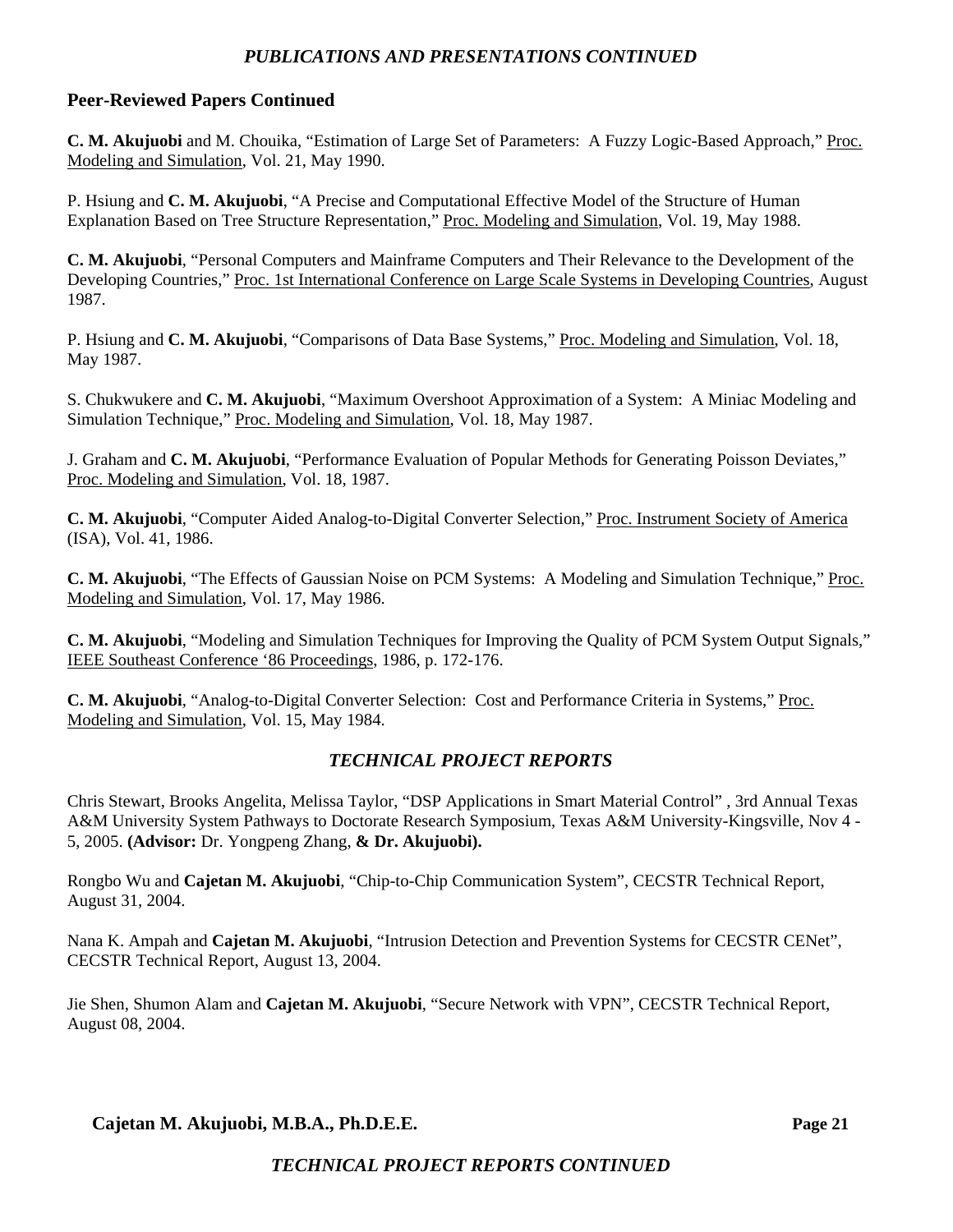Cary Smith and **Cajetan M. Akujuobi**, "Study of a Wavelet-based Algorithm for Vibration Detection in an Aeroelastic System", CECSTR Technical Report, August 4, 2003.

Jie Shie and **Cajetan M. Akujuobi**, "DSL Interoperability Test", Sprint-CECSTR Technical Project Report, August 15, 2003.

Yongpeng Zhang, Warsame Ali, Charles Tolliver and **Cajetan M. Akujuobi**, "Brushless DC Motor Direct Drive with DSP", CECSTR Technical Report, August 2003.

Collins Acheampong and **Cajetan M. Akujuobi**, "A Multicarrier CDMA Architecture Based on Orthogonal Complementary Codes for new Generations of Wideband Wireless Communications", CECSTR Technical Report, August 2003.

**C. M. Akujuobi**, "Exploratory Algorithm Development Study of a Wavelet-Based Adaptive Smart Scheme for Vibration Detection of an Aerodynamic System", Final Report to NASA Dryden, CECSTR-PVAMU, March 28, 2003.

**C. M. Akujuobi**, "Broadband Access Technologies Laboratory", Progress Report Submitted to Sprint, Jan. 1 2002 – Dec. 31, 2002.

**C. M. Akujuobi** & J. Lian, "Wavelet-Based Algorithm Development Research into the Detection, Discrimination and Parameter Estimation of Signals for AMRTD System at Prairie View A&M University", Final Project Report to Northrop Grumman, CECSTR-PVAMU, August 25, 2002.

**C. M. Akujuobi**, "Analog Mixed Signal And DSP Programs", Progress Report Submitted to Texas Instruments, Sept. 1, 2001 – August. 31, 2002.

**C. M. Akujuobi, "**Broadband Access Technologies Laboratory and Center Development for Research & Instruction at Prairie View A&M University, *On the Occasion of Agilent Inc. Equipment Proposal Report",* PVAMU, May 23, 2002.

**C. M. Akujuobi, "**DSP Solutions Courses and Laboratory and Center Development for Research & Instruction at Prairie View A&M University, *On the Occasion of Agilent Inc. Equipment Proposal Report", PVAMU, May 23,* 2002.

**C. M. Akujuobi**, "Broadband Access Technologies Laboratory and Center Development for Research & Instruction at Prairie View A&M University – Program Status", Prairie View A&M University, January 12, 2001.

Lan Hu & **Cajetan M. Akujuobi**, "Test Point Selection Using Wavelet Transforms for 8-bit DAC", CECSTR, Technical Report #1, 2000.

Lan Hu & **Cajetan M. Akujuobi**, "DYNAMIC TEST OF ADCs USING HAAR WAVELET", CECSTR, Technical Report #2, 2000.

Lan Hu & **Cajetan M. Akujuobi**, "Static Testing of ADCs and DACs Using Wavelet Transforms", CECSTR, Technical Report #3, 2001.

Lan Hu & **Cajetan M. Akujuobi**, "The Dynamic Test of ADCs Using Daubechies-4 Wavelet Transform", CECSTR, Technical Report #4, 2001.

Lan Hu & **Cajetan M. Akujuobi**, "The THD, SINAD and SFDR Test of ADCs Using FFT", CECSTR, Technical Report #5, 2001.

**Cajetan M. Akujuobi, M.B.A., Ph.D.E.E. Page 22**

## *TECHNICAL PROJECT REPORTS CONTINUED*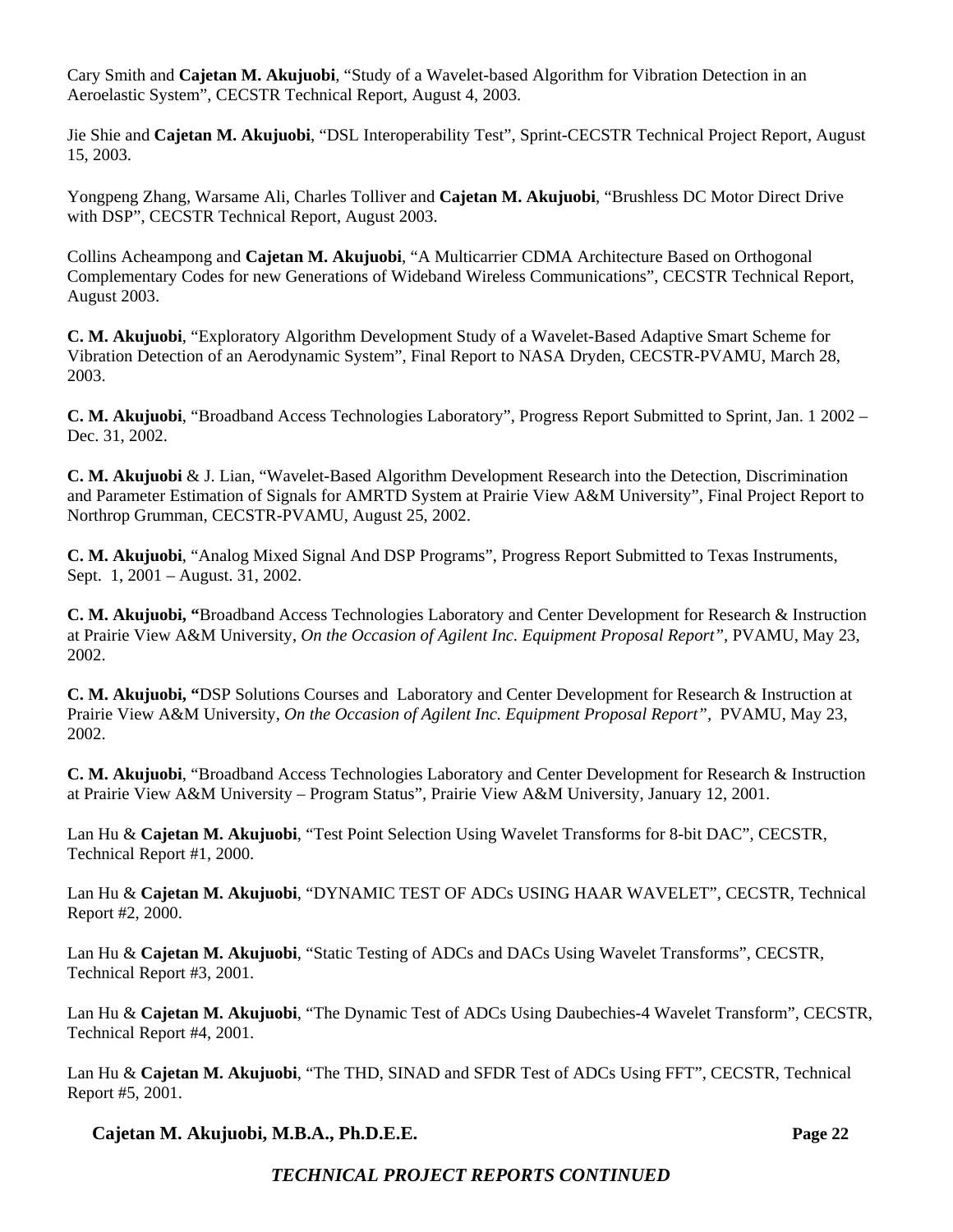Lan Hu & **Cajetan M. Akujuobi, "**Parametric Test of DACs Using Wavelet Transform", CECSTR, Technical Report #6, 2001.

**C.M. Akujuobi**, "Study of the Wavelet Transform-Based Testing of Analog-To-Digital converters (ADCs)", Texas Instruments, Inc., preprint, August 22, 2000.

**C.M. Akujuobi** & Manuel A. Jiménez, "Analysis and Evaluation of TPS 2211 Shrink Design", Texas Instruments, Inc., preprint, August 13, 1999.

**C.M. Akujuobi**, S.T. Koay, and K. Kirby, "Survey Report on Retention of Students in an Academic Environment", Prairie View A&M University, preprint, April 30, 1999.

**C.M. Akujuobi**, "Standards Requirements List for xDSLs, Cable Modems, Wireless Channel, LAN, Set-Top Boxes and Digital Broadcast Systems", Advanced Hardware Architectures, Inc., preprint, April 1998.

**C.M. Akujuobi**, "2B1Q-Based HDSL System Transceiver Algorithm Data Flow Analysis", Advanced Hardware Architectures, Inc., preprint, March 1998.

**C.M. Akujuobi**, "High Speed Modem Analysis: A Comparative Study of Five Different Types", Advanced Hardware Architectures, Inc., preprint, February 1998.

**C.M. Akujuobi**, "TASS Applications Testing Simulation Strategy Proposal", Advanced Hardware Architectures, Inc., preprint, January 1998.

**C.M. Akujuobi**, "TASS Requirements at Algorithm Level Based on Different Standards for ADSL, HDSL, and Cable Modem", Advanced Hardware Architectures, Inc., preprint, December 1997.

**C. M. Akujuobi** and M. K. Kwong, "Analysis of Wavelet Image Compression Using Nonorthogonal and Orthogonally Compensated W-Transforms," Argonne National Laboratory, preprint, August 1995.

**C. M. Akujuobi** and M. K. Kwong, "Nonorthogonal and Orthogonally Compensated Wavelet Analysis: An Application to Image Compression Using the W-Transforms," Argonne National Laboratory, preprint, August 1995.

**C. M. Akujuobi** , "Design and Evaluation of a Non Reference Diagnostic Equipment (NRDE) Burst Monitoring System," INTELSAT Corporation, August 1993.

**C. M. Akujuobi** , "Evaluation and Analysis of a Common Handset for the 5000 Series Cordless Telephones," Consumer Products/ AT&T Bell Labs, Internal Memorandum, August 1990.

**C. M. Akujuobi** , "Development of an Automatic Range Simulation System for Cordless Telephones," Consumer Products/AT&T Bell Laboratories, Internal Memorandum, August 1989.

**C. M. Akujuobi** , "State Transitions and Action Routines for a Telephone-Based Speaker Verification Demonstration System," AT&T Consumer Laboratories, Internal Memorandum, August 1988. **C. M. Akujuobi** , "Overview of SPICE and SIG in a SIMNET Environment," NASA, Langley, Internal Report, August 1987.

**C. M. Akujuobi**, "Utilization of SIG as a Tool for Filter Design," NASA, Langley, Internal Report, August 1987.

**C. M. Akujuobi**, "Development of a Computer Signal Generation Capability for the Masscomp MC-500 Real-Time UNIX Computer Interfaced to DSP 32 Single Board Development Station," AT&T Bell Laboratories, Internal Memorandum, August 1986.

## Cajetan M. Akujuobi, M.B.A., Ph.D.E.E. **Page 23** Page 23

## *Invited Seminars/Workshops/Training/Professional Technical Meetings Attended*

Attended workshops organized by National Instruments in Austin, Texas, August 7-10, 2006. Invited panelist NSF Graduate Research Fellowship Program (GREP) February 10-12, 2006 Invited panelist NSF Graduate Research Fellowship Program (GREP) February 11-13, 2005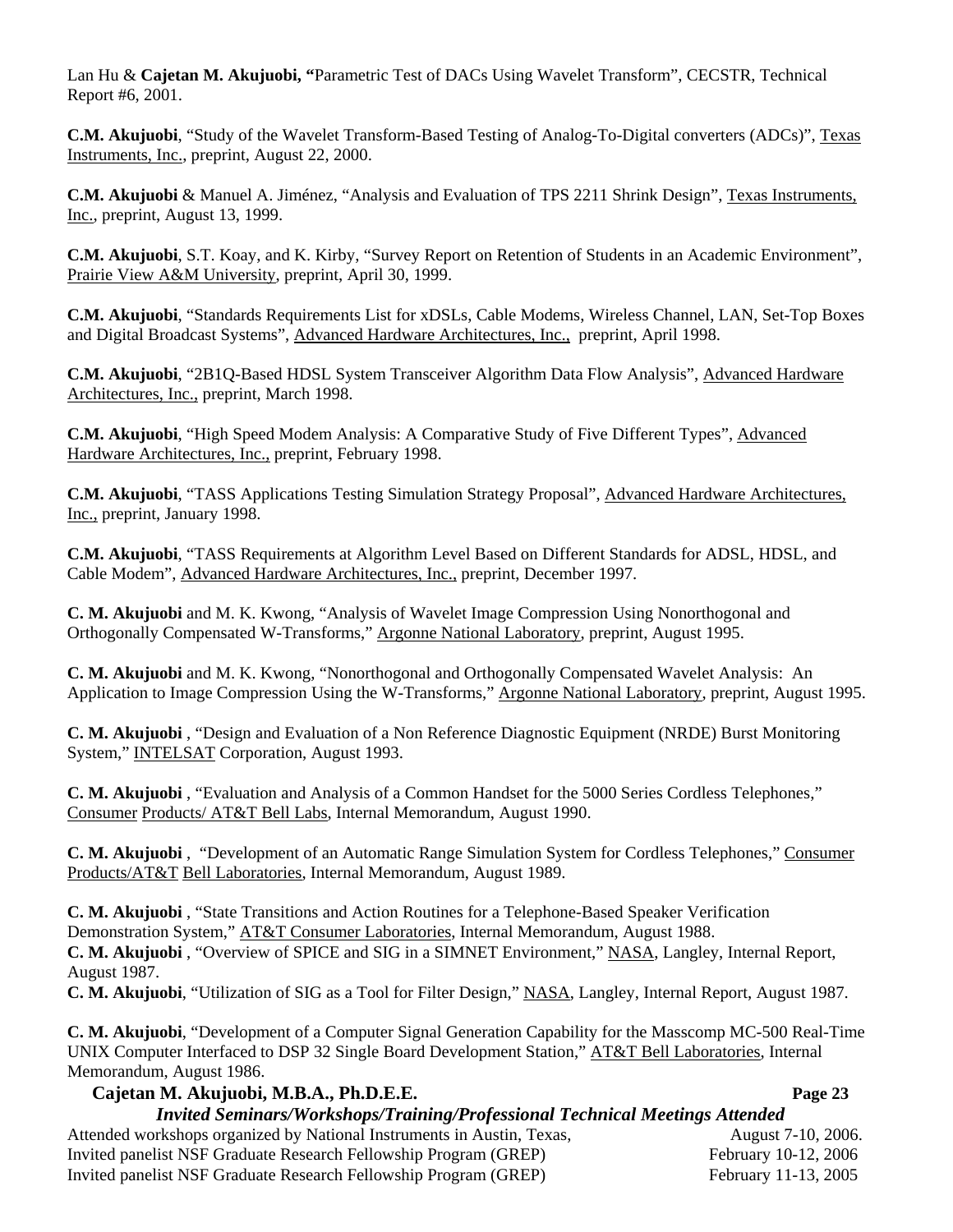| GWEC Regional Wireless Seminars, Bellevue, Washington State,<br>November 9-11, 2004<br>TI Mixed Signal & DSP VLC-LT Training, CECSTR, PVAMU Campus,<br>October 8, 15, & 29, 2004<br>FEMLAB Multiphysics Modeling Seminar, at Texas A & M University, College Station,<br>October 19, 2004<br>ASEE Annual Conference, Salt Lake, Utah<br>June 20-23, 2004<br>Spirient Workshop on Testing Network Security, Houston, Texas,<br>June 15, 2004<br>Spirient Workshop on FutureOP IP, Dallas, Texas,<br>June 8, 2004<br>TI Technical Meetings with TI PRO & Executive Sponsor,<br>June 7 & 8, 2004<br>HAI Technical Research Meetings/Presentations, CECSTR-PVAMU,<br>June 2, 2004<br>NSF Workshop at Texas A & M University, College Station,<br>April 20, 2004<br>Graduate Students Recruitment & Presentation at Alabama A&M and Tuskegee Universities,<br>April 12-13, 2004<br>Graduate Students Recruitment & Presentation at Lamar & Southern Universities,<br>March 31-April 1, 2004<br>NASA Dryden, Research Presentation, & Business Meeting, Edwards, California,<br>March 4-6, 2004<br>ASEE Engineering Research Council Workshop, Washington, DC.,<br>February 28-March 1, 2004<br>TI Developers Conference, Houston, Texas,<br>February 18-20, 2004<br>Spirient Workshop on FutureOP IP, Dallas, Texas,<br>June 8, 2004<br>Business & Technical Meeting with Sprint Executives, Kansas City, Kansas,<br>December 3-4, 2003<br>Pathways Research Symposium at Texas A&M- Galveston,<br>November 14 & 15, 2003<br>MSI Research Clusters Conference, Baton Rouge, Louisiana,<br>October 22-25, 2003<br>ABET College of Engineering Workshop, PVAMU Northwest Campus<br>August 18, 2003<br>Joint LLNL/SEA Homeland Security Project Meeting, Lawrence Livermore, California,<br>August 7, 2003<br>ASEE Annual Conference, Nashville, Tennessee<br>June 22-25, 2003<br>ASEE/WFEO International Colloquium, Nashville, Tennessee<br>June 20-22, 2003<br>SEASBC/HBCU Conference, Memphis, Tennessee<br>June 17-18, 2003<br>Joint LLNL/SEA Homeland Security Project Meeting, Jackson, Mississippi<br>June 13, 2003<br>March 31-April 3, 2003<br>International Signal Processing Conference (ISPC), Dallas<br>FAMIS University-Wide Training, PVAMU Campus<br>March 17 & 18, 2003<br>IASTED International Conference, Palm Springs, California<br>February 24-26, 2003<br>ASEE Engineering Research Council Workshop, Arlington, Virginia<br>February 23-25, 2003<br>Northrop Grumman, Los Almos National Lab Project Technical Meeting, Baltimore, MD<br>February 24, 2003<br>QEM/MSE Network National Conference Meetings, Workshops, Washington, D.C.<br>February 14-15, 2003<br>Research Presentation to Texas A&M System Chancellor, PVAMU<br>February 6, 2003<br>QEM/MSE Network National Conference Meetings, Workshops, Washington, D.C.<br>February 21-24, 2002<br>November 18-20, 2002<br>June 14, 2002<br>March 23-24, 2001<br>Texas Instruments Mixed Signal, DSP-Based Meetings at Southern University, Baton Rouge, LA<br>March 23, 2001<br>National Instruments LabView Hands-on Workshop for Mixed Signal Measurement and Testing February 28, 2001<br>Analog & Mixed Systems Design & Testing Workshop/Short Course<br>November 13-17, 2000<br>SPRINT, INC., Strategic and Proposal Award Meeting & Presentation, Kansas City<br>November 1, 2000<br>ICSPAT-International Conference on Signal Proc. Applications & Technology, Dallas, Texas<br>Oct. 16-19, 2000<br>NSREC Conference, Reno, Nevada<br>July 24-28, 2000<br>DSP Fest Conference, Houston, Texas<br>August 02-04, 2000<br>Lockheed Martin Information Systems Group, Fort Worth, Texas<br>April 16-17, 2000<br>Invited Speaker at the Mixed Signal-Based Meeting and Workshop at<br>Univ. of Puerto Rico, Mayaguez Campus, Mayaguez, Puerto Rico<br>April $24 - 27$ , 2000<br>Project Management Workshop Course, PVAMU<br>April 5, 2000<br>Texas A&M University, College Station, Texas<br>March 24, 2000<br>IEDM - International Electron Devices Conference/Short course, Washington, DC.<br>December 4-9, 1999<br>CECOM Proposal Meeting, Washington, DC.<br>December 1-2, 1999<br>ICSPAT-International Conference on Signal Proc. Applications & Technology, Orlando, Florida<br>Nov. 1-4, 1999<br>Cajetan M. Akujuobi, M.B.A., Ph.D.E.E.<br>Page 24<br><b>Technical Presentations Made To Professional Organizations</b> | Invited Visiting Professor, Federal University of Technology, Owerri, Nigeria | Dec. 1, $2004 - Jan. 15$ , $2005$ |
|---------------------------------------------------------------------------------------------------------------------------------------------------------------------------------------------------------------------------------------------------------------------------------------------------------------------------------------------------------------------------------------------------------------------------------------------------------------------------------------------------------------------------------------------------------------------------------------------------------------------------------------------------------------------------------------------------------------------------------------------------------------------------------------------------------------------------------------------------------------------------------------------------------------------------------------------------------------------------------------------------------------------------------------------------------------------------------------------------------------------------------------------------------------------------------------------------------------------------------------------------------------------------------------------------------------------------------------------------------------------------------------------------------------------------------------------------------------------------------------------------------------------------------------------------------------------------------------------------------------------------------------------------------------------------------------------------------------------------------------------------------------------------------------------------------------------------------------------------------------------------------------------------------------------------------------------------------------------------------------------------------------------------------------------------------------------------------------------------------------------------------------------------------------------------------------------------------------------------------------------------------------------------------------------------------------------------------------------------------------------------------------------------------------------------------------------------------------------------------------------------------------------------------------------------------------------------------------------------------------------------------------------------------------------------------------------------------------------------------------------------------------------------------------------------------------------------------------------------------------------------------------------------------------------------------------------------------------------------------------------------------------------------------------------------------------------------------------------------------------------------------------------------------------------------------------------------------------------------------------------------------------------------------------------------------------------------------------------------------------------------------------------------------------------------------------------------------------------------------------------------------------------------------------------------------------------------------------------------------------------------------------------------------------------------------------------------------------------------------------------------------------------------------------------------------------------------------------------------------------------------------------------------------------------------------------------------------------------------------------------------------------------------------------------------------------------------------------------------------------------------------------------------------------------------------------------------------------------------------------------------------------------------------------------------------------------------------------------------------------------------------------------------------------|-------------------------------------------------------------------------------|-----------------------------------|
|                                                                                                                                                                                                                                                                                                                                                                                                                                                                                                                                                                                                                                                                                                                                                                                                                                                                                                                                                                                                                                                                                                                                                                                                                                                                                                                                                                                                                                                                                                                                                                                                                                                                                                                                                                                                                                                                                                                                                                                                                                                                                                                                                                                                                                                                                                                                                                                                                                                                                                                                                                                                                                                                                                                                                                                                                                                                                                                                                                                                                                                                                                                                                                                                                                                                                                                                                                                                                                                                                                                                                                                                                                                                                                                                                                                                                                                                                                                                                                                                                                                                                                                                                                                                                                                                                                                                                                                                               |                                                                               |                                   |
|                                                                                                                                                                                                                                                                                                                                                                                                                                                                                                                                                                                                                                                                                                                                                                                                                                                                                                                                                                                                                                                                                                                                                                                                                                                                                                                                                                                                                                                                                                                                                                                                                                                                                                                                                                                                                                                                                                                                                                                                                                                                                                                                                                                                                                                                                                                                                                                                                                                                                                                                                                                                                                                                                                                                                                                                                                                                                                                                                                                                                                                                                                                                                                                                                                                                                                                                                                                                                                                                                                                                                                                                                                                                                                                                                                                                                                                                                                                                                                                                                                                                                                                                                                                                                                                                                                                                                                                                               |                                                                               |                                   |
|                                                                                                                                                                                                                                                                                                                                                                                                                                                                                                                                                                                                                                                                                                                                                                                                                                                                                                                                                                                                                                                                                                                                                                                                                                                                                                                                                                                                                                                                                                                                                                                                                                                                                                                                                                                                                                                                                                                                                                                                                                                                                                                                                                                                                                                                                                                                                                                                                                                                                                                                                                                                                                                                                                                                                                                                                                                                                                                                                                                                                                                                                                                                                                                                                                                                                                                                                                                                                                                                                                                                                                                                                                                                                                                                                                                                                                                                                                                                                                                                                                                                                                                                                                                                                                                                                                                                                                                                               |                                                                               |                                   |
|                                                                                                                                                                                                                                                                                                                                                                                                                                                                                                                                                                                                                                                                                                                                                                                                                                                                                                                                                                                                                                                                                                                                                                                                                                                                                                                                                                                                                                                                                                                                                                                                                                                                                                                                                                                                                                                                                                                                                                                                                                                                                                                                                                                                                                                                                                                                                                                                                                                                                                                                                                                                                                                                                                                                                                                                                                                                                                                                                                                                                                                                                                                                                                                                                                                                                                                                                                                                                                                                                                                                                                                                                                                                                                                                                                                                                                                                                                                                                                                                                                                                                                                                                                                                                                                                                                                                                                                                               |                                                                               |                                   |
|                                                                                                                                                                                                                                                                                                                                                                                                                                                                                                                                                                                                                                                                                                                                                                                                                                                                                                                                                                                                                                                                                                                                                                                                                                                                                                                                                                                                                                                                                                                                                                                                                                                                                                                                                                                                                                                                                                                                                                                                                                                                                                                                                                                                                                                                                                                                                                                                                                                                                                                                                                                                                                                                                                                                                                                                                                                                                                                                                                                                                                                                                                                                                                                                                                                                                                                                                                                                                                                                                                                                                                                                                                                                                                                                                                                                                                                                                                                                                                                                                                                                                                                                                                                                                                                                                                                                                                                                               |                                                                               |                                   |
|                                                                                                                                                                                                                                                                                                                                                                                                                                                                                                                                                                                                                                                                                                                                                                                                                                                                                                                                                                                                                                                                                                                                                                                                                                                                                                                                                                                                                                                                                                                                                                                                                                                                                                                                                                                                                                                                                                                                                                                                                                                                                                                                                                                                                                                                                                                                                                                                                                                                                                                                                                                                                                                                                                                                                                                                                                                                                                                                                                                                                                                                                                                                                                                                                                                                                                                                                                                                                                                                                                                                                                                                                                                                                                                                                                                                                                                                                                                                                                                                                                                                                                                                                                                                                                                                                                                                                                                                               |                                                                               |                                   |
|                                                                                                                                                                                                                                                                                                                                                                                                                                                                                                                                                                                                                                                                                                                                                                                                                                                                                                                                                                                                                                                                                                                                                                                                                                                                                                                                                                                                                                                                                                                                                                                                                                                                                                                                                                                                                                                                                                                                                                                                                                                                                                                                                                                                                                                                                                                                                                                                                                                                                                                                                                                                                                                                                                                                                                                                                                                                                                                                                                                                                                                                                                                                                                                                                                                                                                                                                                                                                                                                                                                                                                                                                                                                                                                                                                                                                                                                                                                                                                                                                                                                                                                                                                                                                                                                                                                                                                                                               |                                                                               |                                   |
|                                                                                                                                                                                                                                                                                                                                                                                                                                                                                                                                                                                                                                                                                                                                                                                                                                                                                                                                                                                                                                                                                                                                                                                                                                                                                                                                                                                                                                                                                                                                                                                                                                                                                                                                                                                                                                                                                                                                                                                                                                                                                                                                                                                                                                                                                                                                                                                                                                                                                                                                                                                                                                                                                                                                                                                                                                                                                                                                                                                                                                                                                                                                                                                                                                                                                                                                                                                                                                                                                                                                                                                                                                                                                                                                                                                                                                                                                                                                                                                                                                                                                                                                                                                                                                                                                                                                                                                                               |                                                                               |                                   |
|                                                                                                                                                                                                                                                                                                                                                                                                                                                                                                                                                                                                                                                                                                                                                                                                                                                                                                                                                                                                                                                                                                                                                                                                                                                                                                                                                                                                                                                                                                                                                                                                                                                                                                                                                                                                                                                                                                                                                                                                                                                                                                                                                                                                                                                                                                                                                                                                                                                                                                                                                                                                                                                                                                                                                                                                                                                                                                                                                                                                                                                                                                                                                                                                                                                                                                                                                                                                                                                                                                                                                                                                                                                                                                                                                                                                                                                                                                                                                                                                                                                                                                                                                                                                                                                                                                                                                                                                               |                                                                               |                                   |
|                                                                                                                                                                                                                                                                                                                                                                                                                                                                                                                                                                                                                                                                                                                                                                                                                                                                                                                                                                                                                                                                                                                                                                                                                                                                                                                                                                                                                                                                                                                                                                                                                                                                                                                                                                                                                                                                                                                                                                                                                                                                                                                                                                                                                                                                                                                                                                                                                                                                                                                                                                                                                                                                                                                                                                                                                                                                                                                                                                                                                                                                                                                                                                                                                                                                                                                                                                                                                                                                                                                                                                                                                                                                                                                                                                                                                                                                                                                                                                                                                                                                                                                                                                                                                                                                                                                                                                                                               |                                                                               |                                   |
|                                                                                                                                                                                                                                                                                                                                                                                                                                                                                                                                                                                                                                                                                                                                                                                                                                                                                                                                                                                                                                                                                                                                                                                                                                                                                                                                                                                                                                                                                                                                                                                                                                                                                                                                                                                                                                                                                                                                                                                                                                                                                                                                                                                                                                                                                                                                                                                                                                                                                                                                                                                                                                                                                                                                                                                                                                                                                                                                                                                                                                                                                                                                                                                                                                                                                                                                                                                                                                                                                                                                                                                                                                                                                                                                                                                                                                                                                                                                                                                                                                                                                                                                                                                                                                                                                                                                                                                                               |                                                                               |                                   |
|                                                                                                                                                                                                                                                                                                                                                                                                                                                                                                                                                                                                                                                                                                                                                                                                                                                                                                                                                                                                                                                                                                                                                                                                                                                                                                                                                                                                                                                                                                                                                                                                                                                                                                                                                                                                                                                                                                                                                                                                                                                                                                                                                                                                                                                                                                                                                                                                                                                                                                                                                                                                                                                                                                                                                                                                                                                                                                                                                                                                                                                                                                                                                                                                                                                                                                                                                                                                                                                                                                                                                                                                                                                                                                                                                                                                                                                                                                                                                                                                                                                                                                                                                                                                                                                                                                                                                                                                               |                                                                               |                                   |
|                                                                                                                                                                                                                                                                                                                                                                                                                                                                                                                                                                                                                                                                                                                                                                                                                                                                                                                                                                                                                                                                                                                                                                                                                                                                                                                                                                                                                                                                                                                                                                                                                                                                                                                                                                                                                                                                                                                                                                                                                                                                                                                                                                                                                                                                                                                                                                                                                                                                                                                                                                                                                                                                                                                                                                                                                                                                                                                                                                                                                                                                                                                                                                                                                                                                                                                                                                                                                                                                                                                                                                                                                                                                                                                                                                                                                                                                                                                                                                                                                                                                                                                                                                                                                                                                                                                                                                                                               |                                                                               |                                   |
|                                                                                                                                                                                                                                                                                                                                                                                                                                                                                                                                                                                                                                                                                                                                                                                                                                                                                                                                                                                                                                                                                                                                                                                                                                                                                                                                                                                                                                                                                                                                                                                                                                                                                                                                                                                                                                                                                                                                                                                                                                                                                                                                                                                                                                                                                                                                                                                                                                                                                                                                                                                                                                                                                                                                                                                                                                                                                                                                                                                                                                                                                                                                                                                                                                                                                                                                                                                                                                                                                                                                                                                                                                                                                                                                                                                                                                                                                                                                                                                                                                                                                                                                                                                                                                                                                                                                                                                                               |                                                                               |                                   |
|                                                                                                                                                                                                                                                                                                                                                                                                                                                                                                                                                                                                                                                                                                                                                                                                                                                                                                                                                                                                                                                                                                                                                                                                                                                                                                                                                                                                                                                                                                                                                                                                                                                                                                                                                                                                                                                                                                                                                                                                                                                                                                                                                                                                                                                                                                                                                                                                                                                                                                                                                                                                                                                                                                                                                                                                                                                                                                                                                                                                                                                                                                                                                                                                                                                                                                                                                                                                                                                                                                                                                                                                                                                                                                                                                                                                                                                                                                                                                                                                                                                                                                                                                                                                                                                                                                                                                                                                               |                                                                               |                                   |
|                                                                                                                                                                                                                                                                                                                                                                                                                                                                                                                                                                                                                                                                                                                                                                                                                                                                                                                                                                                                                                                                                                                                                                                                                                                                                                                                                                                                                                                                                                                                                                                                                                                                                                                                                                                                                                                                                                                                                                                                                                                                                                                                                                                                                                                                                                                                                                                                                                                                                                                                                                                                                                                                                                                                                                                                                                                                                                                                                                                                                                                                                                                                                                                                                                                                                                                                                                                                                                                                                                                                                                                                                                                                                                                                                                                                                                                                                                                                                                                                                                                                                                                                                                                                                                                                                                                                                                                                               |                                                                               |                                   |
|                                                                                                                                                                                                                                                                                                                                                                                                                                                                                                                                                                                                                                                                                                                                                                                                                                                                                                                                                                                                                                                                                                                                                                                                                                                                                                                                                                                                                                                                                                                                                                                                                                                                                                                                                                                                                                                                                                                                                                                                                                                                                                                                                                                                                                                                                                                                                                                                                                                                                                                                                                                                                                                                                                                                                                                                                                                                                                                                                                                                                                                                                                                                                                                                                                                                                                                                                                                                                                                                                                                                                                                                                                                                                                                                                                                                                                                                                                                                                                                                                                                                                                                                                                                                                                                                                                                                                                                                               |                                                                               |                                   |
|                                                                                                                                                                                                                                                                                                                                                                                                                                                                                                                                                                                                                                                                                                                                                                                                                                                                                                                                                                                                                                                                                                                                                                                                                                                                                                                                                                                                                                                                                                                                                                                                                                                                                                                                                                                                                                                                                                                                                                                                                                                                                                                                                                                                                                                                                                                                                                                                                                                                                                                                                                                                                                                                                                                                                                                                                                                                                                                                                                                                                                                                                                                                                                                                                                                                                                                                                                                                                                                                                                                                                                                                                                                                                                                                                                                                                                                                                                                                                                                                                                                                                                                                                                                                                                                                                                                                                                                                               |                                                                               |                                   |
|                                                                                                                                                                                                                                                                                                                                                                                                                                                                                                                                                                                                                                                                                                                                                                                                                                                                                                                                                                                                                                                                                                                                                                                                                                                                                                                                                                                                                                                                                                                                                                                                                                                                                                                                                                                                                                                                                                                                                                                                                                                                                                                                                                                                                                                                                                                                                                                                                                                                                                                                                                                                                                                                                                                                                                                                                                                                                                                                                                                                                                                                                                                                                                                                                                                                                                                                                                                                                                                                                                                                                                                                                                                                                                                                                                                                                                                                                                                                                                                                                                                                                                                                                                                                                                                                                                                                                                                                               |                                                                               |                                   |
|                                                                                                                                                                                                                                                                                                                                                                                                                                                                                                                                                                                                                                                                                                                                                                                                                                                                                                                                                                                                                                                                                                                                                                                                                                                                                                                                                                                                                                                                                                                                                                                                                                                                                                                                                                                                                                                                                                                                                                                                                                                                                                                                                                                                                                                                                                                                                                                                                                                                                                                                                                                                                                                                                                                                                                                                                                                                                                                                                                                                                                                                                                                                                                                                                                                                                                                                                                                                                                                                                                                                                                                                                                                                                                                                                                                                                                                                                                                                                                                                                                                                                                                                                                                                                                                                                                                                                                                                               |                                                                               |                                   |
|                                                                                                                                                                                                                                                                                                                                                                                                                                                                                                                                                                                                                                                                                                                                                                                                                                                                                                                                                                                                                                                                                                                                                                                                                                                                                                                                                                                                                                                                                                                                                                                                                                                                                                                                                                                                                                                                                                                                                                                                                                                                                                                                                                                                                                                                                                                                                                                                                                                                                                                                                                                                                                                                                                                                                                                                                                                                                                                                                                                                                                                                                                                                                                                                                                                                                                                                                                                                                                                                                                                                                                                                                                                                                                                                                                                                                                                                                                                                                                                                                                                                                                                                                                                                                                                                                                                                                                                                               |                                                                               |                                   |
|                                                                                                                                                                                                                                                                                                                                                                                                                                                                                                                                                                                                                                                                                                                                                                                                                                                                                                                                                                                                                                                                                                                                                                                                                                                                                                                                                                                                                                                                                                                                                                                                                                                                                                                                                                                                                                                                                                                                                                                                                                                                                                                                                                                                                                                                                                                                                                                                                                                                                                                                                                                                                                                                                                                                                                                                                                                                                                                                                                                                                                                                                                                                                                                                                                                                                                                                                                                                                                                                                                                                                                                                                                                                                                                                                                                                                                                                                                                                                                                                                                                                                                                                                                                                                                                                                                                                                                                                               |                                                                               |                                   |
|                                                                                                                                                                                                                                                                                                                                                                                                                                                                                                                                                                                                                                                                                                                                                                                                                                                                                                                                                                                                                                                                                                                                                                                                                                                                                                                                                                                                                                                                                                                                                                                                                                                                                                                                                                                                                                                                                                                                                                                                                                                                                                                                                                                                                                                                                                                                                                                                                                                                                                                                                                                                                                                                                                                                                                                                                                                                                                                                                                                                                                                                                                                                                                                                                                                                                                                                                                                                                                                                                                                                                                                                                                                                                                                                                                                                                                                                                                                                                                                                                                                                                                                                                                                                                                                                                                                                                                                                               |                                                                               |                                   |
|                                                                                                                                                                                                                                                                                                                                                                                                                                                                                                                                                                                                                                                                                                                                                                                                                                                                                                                                                                                                                                                                                                                                                                                                                                                                                                                                                                                                                                                                                                                                                                                                                                                                                                                                                                                                                                                                                                                                                                                                                                                                                                                                                                                                                                                                                                                                                                                                                                                                                                                                                                                                                                                                                                                                                                                                                                                                                                                                                                                                                                                                                                                                                                                                                                                                                                                                                                                                                                                                                                                                                                                                                                                                                                                                                                                                                                                                                                                                                                                                                                                                                                                                                                                                                                                                                                                                                                                                               |                                                                               |                                   |
|                                                                                                                                                                                                                                                                                                                                                                                                                                                                                                                                                                                                                                                                                                                                                                                                                                                                                                                                                                                                                                                                                                                                                                                                                                                                                                                                                                                                                                                                                                                                                                                                                                                                                                                                                                                                                                                                                                                                                                                                                                                                                                                                                                                                                                                                                                                                                                                                                                                                                                                                                                                                                                                                                                                                                                                                                                                                                                                                                                                                                                                                                                                                                                                                                                                                                                                                                                                                                                                                                                                                                                                                                                                                                                                                                                                                                                                                                                                                                                                                                                                                                                                                                                                                                                                                                                                                                                                                               |                                                                               |                                   |
|                                                                                                                                                                                                                                                                                                                                                                                                                                                                                                                                                                                                                                                                                                                                                                                                                                                                                                                                                                                                                                                                                                                                                                                                                                                                                                                                                                                                                                                                                                                                                                                                                                                                                                                                                                                                                                                                                                                                                                                                                                                                                                                                                                                                                                                                                                                                                                                                                                                                                                                                                                                                                                                                                                                                                                                                                                                                                                                                                                                                                                                                                                                                                                                                                                                                                                                                                                                                                                                                                                                                                                                                                                                                                                                                                                                                                                                                                                                                                                                                                                                                                                                                                                                                                                                                                                                                                                                                               |                                                                               |                                   |
|                                                                                                                                                                                                                                                                                                                                                                                                                                                                                                                                                                                                                                                                                                                                                                                                                                                                                                                                                                                                                                                                                                                                                                                                                                                                                                                                                                                                                                                                                                                                                                                                                                                                                                                                                                                                                                                                                                                                                                                                                                                                                                                                                                                                                                                                                                                                                                                                                                                                                                                                                                                                                                                                                                                                                                                                                                                                                                                                                                                                                                                                                                                                                                                                                                                                                                                                                                                                                                                                                                                                                                                                                                                                                                                                                                                                                                                                                                                                                                                                                                                                                                                                                                                                                                                                                                                                                                                                               |                                                                               |                                   |
|                                                                                                                                                                                                                                                                                                                                                                                                                                                                                                                                                                                                                                                                                                                                                                                                                                                                                                                                                                                                                                                                                                                                                                                                                                                                                                                                                                                                                                                                                                                                                                                                                                                                                                                                                                                                                                                                                                                                                                                                                                                                                                                                                                                                                                                                                                                                                                                                                                                                                                                                                                                                                                                                                                                                                                                                                                                                                                                                                                                                                                                                                                                                                                                                                                                                                                                                                                                                                                                                                                                                                                                                                                                                                                                                                                                                                                                                                                                                                                                                                                                                                                                                                                                                                                                                                                                                                                                                               |                                                                               |                                   |
|                                                                                                                                                                                                                                                                                                                                                                                                                                                                                                                                                                                                                                                                                                                                                                                                                                                                                                                                                                                                                                                                                                                                                                                                                                                                                                                                                                                                                                                                                                                                                                                                                                                                                                                                                                                                                                                                                                                                                                                                                                                                                                                                                                                                                                                                                                                                                                                                                                                                                                                                                                                                                                                                                                                                                                                                                                                                                                                                                                                                                                                                                                                                                                                                                                                                                                                                                                                                                                                                                                                                                                                                                                                                                                                                                                                                                                                                                                                                                                                                                                                                                                                                                                                                                                                                                                                                                                                                               |                                                                               |                                   |
|                                                                                                                                                                                                                                                                                                                                                                                                                                                                                                                                                                                                                                                                                                                                                                                                                                                                                                                                                                                                                                                                                                                                                                                                                                                                                                                                                                                                                                                                                                                                                                                                                                                                                                                                                                                                                                                                                                                                                                                                                                                                                                                                                                                                                                                                                                                                                                                                                                                                                                                                                                                                                                                                                                                                                                                                                                                                                                                                                                                                                                                                                                                                                                                                                                                                                                                                                                                                                                                                                                                                                                                                                                                                                                                                                                                                                                                                                                                                                                                                                                                                                                                                                                                                                                                                                                                                                                                                               |                                                                               |                                   |
|                                                                                                                                                                                                                                                                                                                                                                                                                                                                                                                                                                                                                                                                                                                                                                                                                                                                                                                                                                                                                                                                                                                                                                                                                                                                                                                                                                                                                                                                                                                                                                                                                                                                                                                                                                                                                                                                                                                                                                                                                                                                                                                                                                                                                                                                                                                                                                                                                                                                                                                                                                                                                                                                                                                                                                                                                                                                                                                                                                                                                                                                                                                                                                                                                                                                                                                                                                                                                                                                                                                                                                                                                                                                                                                                                                                                                                                                                                                                                                                                                                                                                                                                                                                                                                                                                                                                                                                                               |                                                                               |                                   |
|                                                                                                                                                                                                                                                                                                                                                                                                                                                                                                                                                                                                                                                                                                                                                                                                                                                                                                                                                                                                                                                                                                                                                                                                                                                                                                                                                                                                                                                                                                                                                                                                                                                                                                                                                                                                                                                                                                                                                                                                                                                                                                                                                                                                                                                                                                                                                                                                                                                                                                                                                                                                                                                                                                                                                                                                                                                                                                                                                                                                                                                                                                                                                                                                                                                                                                                                                                                                                                                                                                                                                                                                                                                                                                                                                                                                                                                                                                                                                                                                                                                                                                                                                                                                                                                                                                                                                                                                               |                                                                               |                                   |
|                                                                                                                                                                                                                                                                                                                                                                                                                                                                                                                                                                                                                                                                                                                                                                                                                                                                                                                                                                                                                                                                                                                                                                                                                                                                                                                                                                                                                                                                                                                                                                                                                                                                                                                                                                                                                                                                                                                                                                                                                                                                                                                                                                                                                                                                                                                                                                                                                                                                                                                                                                                                                                                                                                                                                                                                                                                                                                                                                                                                                                                                                                                                                                                                                                                                                                                                                                                                                                                                                                                                                                                                                                                                                                                                                                                                                                                                                                                                                                                                                                                                                                                                                                                                                                                                                                                                                                                                               | IASTED International Conference, St. Thomas, US Virgin Islands                |                                   |
|                                                                                                                                                                                                                                                                                                                                                                                                                                                                                                                                                                                                                                                                                                                                                                                                                                                                                                                                                                                                                                                                                                                                                                                                                                                                                                                                                                                                                                                                                                                                                                                                                                                                                                                                                                                                                                                                                                                                                                                                                                                                                                                                                                                                                                                                                                                                                                                                                                                                                                                                                                                                                                                                                                                                                                                                                                                                                                                                                                                                                                                                                                                                                                                                                                                                                                                                                                                                                                                                                                                                                                                                                                                                                                                                                                                                                                                                                                                                                                                                                                                                                                                                                                                                                                                                                                                                                                                                               | Northrop Grumman, Los Almos National Lab Project Technical Meeting, PVAMU     |                                   |
|                                                                                                                                                                                                                                                                                                                                                                                                                                                                                                                                                                                                                                                                                                                                                                                                                                                                                                                                                                                                                                                                                                                                                                                                                                                                                                                                                                                                                                                                                                                                                                                                                                                                                                                                                                                                                                                                                                                                                                                                                                                                                                                                                                                                                                                                                                                                                                                                                                                                                                                                                                                                                                                                                                                                                                                                                                                                                                                                                                                                                                                                                                                                                                                                                                                                                                                                                                                                                                                                                                                                                                                                                                                                                                                                                                                                                                                                                                                                                                                                                                                                                                                                                                                                                                                                                                                                                                                                               | QEM/MSE Meetings, Workshops, Houston, Texas                                   |                                   |
|                                                                                                                                                                                                                                                                                                                                                                                                                                                                                                                                                                                                                                                                                                                                                                                                                                                                                                                                                                                                                                                                                                                                                                                                                                                                                                                                                                                                                                                                                                                                                                                                                                                                                                                                                                                                                                                                                                                                                                                                                                                                                                                                                                                                                                                                                                                                                                                                                                                                                                                                                                                                                                                                                                                                                                                                                                                                                                                                                                                                                                                                                                                                                                                                                                                                                                                                                                                                                                                                                                                                                                                                                                                                                                                                                                                                                                                                                                                                                                                                                                                                                                                                                                                                                                                                                                                                                                                                               |                                                                               |                                   |
|                                                                                                                                                                                                                                                                                                                                                                                                                                                                                                                                                                                                                                                                                                                                                                                                                                                                                                                                                                                                                                                                                                                                                                                                                                                                                                                                                                                                                                                                                                                                                                                                                                                                                                                                                                                                                                                                                                                                                                                                                                                                                                                                                                                                                                                                                                                                                                                                                                                                                                                                                                                                                                                                                                                                                                                                                                                                                                                                                                                                                                                                                                                                                                                                                                                                                                                                                                                                                                                                                                                                                                                                                                                                                                                                                                                                                                                                                                                                                                                                                                                                                                                                                                                                                                                                                                                                                                                                               |                                                                               |                                   |
|                                                                                                                                                                                                                                                                                                                                                                                                                                                                                                                                                                                                                                                                                                                                                                                                                                                                                                                                                                                                                                                                                                                                                                                                                                                                                                                                                                                                                                                                                                                                                                                                                                                                                                                                                                                                                                                                                                                                                                                                                                                                                                                                                                                                                                                                                                                                                                                                                                                                                                                                                                                                                                                                                                                                                                                                                                                                                                                                                                                                                                                                                                                                                                                                                                                                                                                                                                                                                                                                                                                                                                                                                                                                                                                                                                                                                                                                                                                                                                                                                                                                                                                                                                                                                                                                                                                                                                                                               |                                                                               |                                   |
|                                                                                                                                                                                                                                                                                                                                                                                                                                                                                                                                                                                                                                                                                                                                                                                                                                                                                                                                                                                                                                                                                                                                                                                                                                                                                                                                                                                                                                                                                                                                                                                                                                                                                                                                                                                                                                                                                                                                                                                                                                                                                                                                                                                                                                                                                                                                                                                                                                                                                                                                                                                                                                                                                                                                                                                                                                                                                                                                                                                                                                                                                                                                                                                                                                                                                                                                                                                                                                                                                                                                                                                                                                                                                                                                                                                                                                                                                                                                                                                                                                                                                                                                                                                                                                                                                                                                                                                                               |                                                                               |                                   |
|                                                                                                                                                                                                                                                                                                                                                                                                                                                                                                                                                                                                                                                                                                                                                                                                                                                                                                                                                                                                                                                                                                                                                                                                                                                                                                                                                                                                                                                                                                                                                                                                                                                                                                                                                                                                                                                                                                                                                                                                                                                                                                                                                                                                                                                                                                                                                                                                                                                                                                                                                                                                                                                                                                                                                                                                                                                                                                                                                                                                                                                                                                                                                                                                                                                                                                                                                                                                                                                                                                                                                                                                                                                                                                                                                                                                                                                                                                                                                                                                                                                                                                                                                                                                                                                                                                                                                                                                               |                                                                               |                                   |
|                                                                                                                                                                                                                                                                                                                                                                                                                                                                                                                                                                                                                                                                                                                                                                                                                                                                                                                                                                                                                                                                                                                                                                                                                                                                                                                                                                                                                                                                                                                                                                                                                                                                                                                                                                                                                                                                                                                                                                                                                                                                                                                                                                                                                                                                                                                                                                                                                                                                                                                                                                                                                                                                                                                                                                                                                                                                                                                                                                                                                                                                                                                                                                                                                                                                                                                                                                                                                                                                                                                                                                                                                                                                                                                                                                                                                                                                                                                                                                                                                                                                                                                                                                                                                                                                                                                                                                                                               |                                                                               |                                   |
|                                                                                                                                                                                                                                                                                                                                                                                                                                                                                                                                                                                                                                                                                                                                                                                                                                                                                                                                                                                                                                                                                                                                                                                                                                                                                                                                                                                                                                                                                                                                                                                                                                                                                                                                                                                                                                                                                                                                                                                                                                                                                                                                                                                                                                                                                                                                                                                                                                                                                                                                                                                                                                                                                                                                                                                                                                                                                                                                                                                                                                                                                                                                                                                                                                                                                                                                                                                                                                                                                                                                                                                                                                                                                                                                                                                                                                                                                                                                                                                                                                                                                                                                                                                                                                                                                                                                                                                                               |                                                                               |                                   |
|                                                                                                                                                                                                                                                                                                                                                                                                                                                                                                                                                                                                                                                                                                                                                                                                                                                                                                                                                                                                                                                                                                                                                                                                                                                                                                                                                                                                                                                                                                                                                                                                                                                                                                                                                                                                                                                                                                                                                                                                                                                                                                                                                                                                                                                                                                                                                                                                                                                                                                                                                                                                                                                                                                                                                                                                                                                                                                                                                                                                                                                                                                                                                                                                                                                                                                                                                                                                                                                                                                                                                                                                                                                                                                                                                                                                                                                                                                                                                                                                                                                                                                                                                                                                                                                                                                                                                                                                               |                                                                               |                                   |
|                                                                                                                                                                                                                                                                                                                                                                                                                                                                                                                                                                                                                                                                                                                                                                                                                                                                                                                                                                                                                                                                                                                                                                                                                                                                                                                                                                                                                                                                                                                                                                                                                                                                                                                                                                                                                                                                                                                                                                                                                                                                                                                                                                                                                                                                                                                                                                                                                                                                                                                                                                                                                                                                                                                                                                                                                                                                                                                                                                                                                                                                                                                                                                                                                                                                                                                                                                                                                                                                                                                                                                                                                                                                                                                                                                                                                                                                                                                                                                                                                                                                                                                                                                                                                                                                                                                                                                                                               |                                                                               |                                   |
|                                                                                                                                                                                                                                                                                                                                                                                                                                                                                                                                                                                                                                                                                                                                                                                                                                                                                                                                                                                                                                                                                                                                                                                                                                                                                                                                                                                                                                                                                                                                                                                                                                                                                                                                                                                                                                                                                                                                                                                                                                                                                                                                                                                                                                                                                                                                                                                                                                                                                                                                                                                                                                                                                                                                                                                                                                                                                                                                                                                                                                                                                                                                                                                                                                                                                                                                                                                                                                                                                                                                                                                                                                                                                                                                                                                                                                                                                                                                                                                                                                                                                                                                                                                                                                                                                                                                                                                                               |                                                                               |                                   |
|                                                                                                                                                                                                                                                                                                                                                                                                                                                                                                                                                                                                                                                                                                                                                                                                                                                                                                                                                                                                                                                                                                                                                                                                                                                                                                                                                                                                                                                                                                                                                                                                                                                                                                                                                                                                                                                                                                                                                                                                                                                                                                                                                                                                                                                                                                                                                                                                                                                                                                                                                                                                                                                                                                                                                                                                                                                                                                                                                                                                                                                                                                                                                                                                                                                                                                                                                                                                                                                                                                                                                                                                                                                                                                                                                                                                                                                                                                                                                                                                                                                                                                                                                                                                                                                                                                                                                                                                               |                                                                               |                                   |
|                                                                                                                                                                                                                                                                                                                                                                                                                                                                                                                                                                                                                                                                                                                                                                                                                                                                                                                                                                                                                                                                                                                                                                                                                                                                                                                                                                                                                                                                                                                                                                                                                                                                                                                                                                                                                                                                                                                                                                                                                                                                                                                                                                                                                                                                                                                                                                                                                                                                                                                                                                                                                                                                                                                                                                                                                                                                                                                                                                                                                                                                                                                                                                                                                                                                                                                                                                                                                                                                                                                                                                                                                                                                                                                                                                                                                                                                                                                                                                                                                                                                                                                                                                                                                                                                                                                                                                                                               |                                                                               |                                   |
|                                                                                                                                                                                                                                                                                                                                                                                                                                                                                                                                                                                                                                                                                                                                                                                                                                                                                                                                                                                                                                                                                                                                                                                                                                                                                                                                                                                                                                                                                                                                                                                                                                                                                                                                                                                                                                                                                                                                                                                                                                                                                                                                                                                                                                                                                                                                                                                                                                                                                                                                                                                                                                                                                                                                                                                                                                                                                                                                                                                                                                                                                                                                                                                                                                                                                                                                                                                                                                                                                                                                                                                                                                                                                                                                                                                                                                                                                                                                                                                                                                                                                                                                                                                                                                                                                                                                                                                                               |                                                                               |                                   |
|                                                                                                                                                                                                                                                                                                                                                                                                                                                                                                                                                                                                                                                                                                                                                                                                                                                                                                                                                                                                                                                                                                                                                                                                                                                                                                                                                                                                                                                                                                                                                                                                                                                                                                                                                                                                                                                                                                                                                                                                                                                                                                                                                                                                                                                                                                                                                                                                                                                                                                                                                                                                                                                                                                                                                                                                                                                                                                                                                                                                                                                                                                                                                                                                                                                                                                                                                                                                                                                                                                                                                                                                                                                                                                                                                                                                                                                                                                                                                                                                                                                                                                                                                                                                                                                                                                                                                                                                               |                                                                               |                                   |
|                                                                                                                                                                                                                                                                                                                                                                                                                                                                                                                                                                                                                                                                                                                                                                                                                                                                                                                                                                                                                                                                                                                                                                                                                                                                                                                                                                                                                                                                                                                                                                                                                                                                                                                                                                                                                                                                                                                                                                                                                                                                                                                                                                                                                                                                                                                                                                                                                                                                                                                                                                                                                                                                                                                                                                                                                                                                                                                                                                                                                                                                                                                                                                                                                                                                                                                                                                                                                                                                                                                                                                                                                                                                                                                                                                                                                                                                                                                                                                                                                                                                                                                                                                                                                                                                                                                                                                                                               |                                                                               |                                   |
|                                                                                                                                                                                                                                                                                                                                                                                                                                                                                                                                                                                                                                                                                                                                                                                                                                                                                                                                                                                                                                                                                                                                                                                                                                                                                                                                                                                                                                                                                                                                                                                                                                                                                                                                                                                                                                                                                                                                                                                                                                                                                                                                                                                                                                                                                                                                                                                                                                                                                                                                                                                                                                                                                                                                                                                                                                                                                                                                                                                                                                                                                                                                                                                                                                                                                                                                                                                                                                                                                                                                                                                                                                                                                                                                                                                                                                                                                                                                                                                                                                                                                                                                                                                                                                                                                                                                                                                                               |                                                                               |                                   |
|                                                                                                                                                                                                                                                                                                                                                                                                                                                                                                                                                                                                                                                                                                                                                                                                                                                                                                                                                                                                                                                                                                                                                                                                                                                                                                                                                                                                                                                                                                                                                                                                                                                                                                                                                                                                                                                                                                                                                                                                                                                                                                                                                                                                                                                                                                                                                                                                                                                                                                                                                                                                                                                                                                                                                                                                                                                                                                                                                                                                                                                                                                                                                                                                                                                                                                                                                                                                                                                                                                                                                                                                                                                                                                                                                                                                                                                                                                                                                                                                                                                                                                                                                                                                                                                                                                                                                                                                               |                                                                               |                                   |

NSREC Conference, Norfolk, Virginia July 10-13, 1999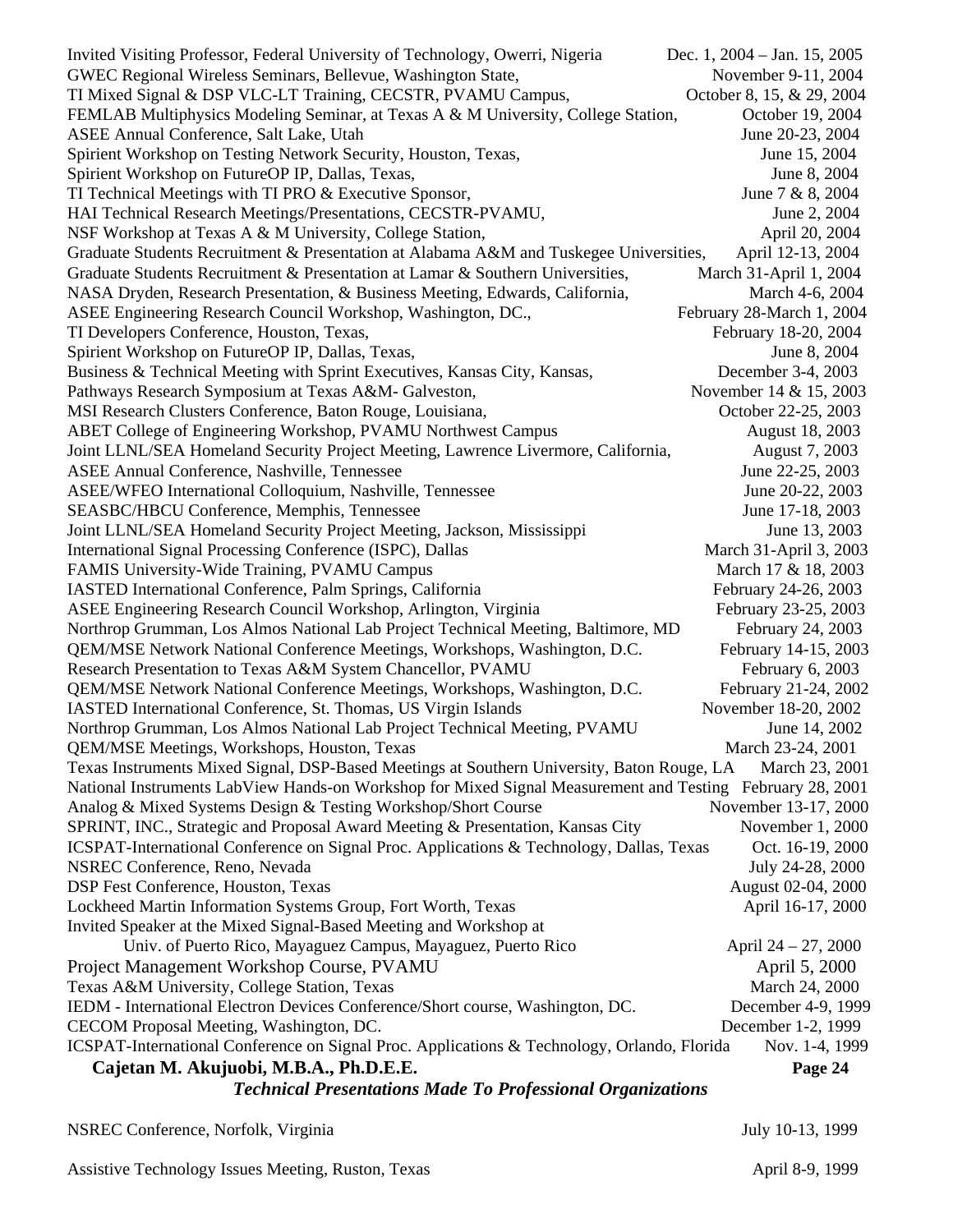| Research & Proposal Meetings, Texas Instruments, Dallas                                                                                                 | March 18, 1999                 |
|---------------------------------------------------------------------------------------------------------------------------------------------------------|--------------------------------|
| NASA Ames Research Center, HBCU Proposal Meeting, San Jose, California                                                                                  | March 8-10, 1999               |
| Capacity Building Workshop, Dallas, Texas                                                                                                               | February 24-26, 1999           |
| Communications Lab Training with Tellabs, Bolingbrook, Illinois                                                                                         | December 13-17, 1999           |
| IEDM - International Electron Devices Conference/Short course, San Francisco, CA.                                                                       | December 6-9, 1998             |
| IEEE Standards Industrial Advisory Members & Board of Governors Meetings, NY, NY.                                                                       | December 2-6, 1998             |
| DSP World & ICSPAT, Toronto, Canada.                                                                                                                    | September 13-16, 1998          |
| ADSL FORUM International Conference, Montreal, Canada.                                                                                                  | June 15-21, 1998               |
| T1E1.4 Technical Standards Working Group Meeting on xDSL, Huntsville, AL.                                                                               | May 31-June 5, 1998            |
| ANSI T1E1.4 Technical Standards Working Group Meeting on xDSL, Austin, Texas                                                                            | March 2-6, 1998                |
| Business Negotiations with Partners - xDSL Application Codes, Testing & Evaluation;<br>Belfast - Northern Ireland; Bradford, Aberdeen - United Kingdom, | February 21-28, 1998           |
| Technology Hard Copy Fact Finding Meeting and Negotiations,<br>Los Angeles & El Segundo, CA                                                             | January 28, 1998               |
| ANSI T1E1.4 Technical Standards Working Group Meeting on xDSL, Sacramento, CA.                                                                          | December 8-12, 1997            |
| GLOBECOM '97 Conference, Phoenix, Arizona                                                                                                               | November 3-8, 1997             |
| Technology Hard Copy Fact Finding Meeting and Negotiations Rochester, New York                                                                          | October 28-29, 1997            |
| Smart Cards Network Application Meetings and Negotiations with Litronic, Inc.;<br>Costa Mesa, California                                                | August 29-31, 1996             |
| RSA Workshop on Cryptography, Menlo Park, California                                                                                                    | August 14-17, 1996             |
| RSA Laboratories on PKCS #11/Cryptoki Workshop, Boston, Massachusetts                                                                                   | July 8-11, 1996                |
| IEEE Southeastcon'96 Conference, Tampa, Florida                                                                                                         | April 11-14, 1996              |
| NSF Engineering Ethics and Professionalism workshop, College Station, Texas                                                                             | August 14-18, 1995             |
| IEEE Southeastcon'95, Conference, Raleigh, North Carolina                                                                                               | March 26-29, 1995              |
| International Conference on Modeling and Simulation, Pittsburgh, Pennsylvania                                                                           | May 10 - 12, 1993              |
| Sixth SSAP Workshop on Statistical Signal & Array Processing, Victoria,<br>British Columbia, Canada<br>Cajetan M. Akujuobi, Ph.D.                       | October 7 - 9, 1992<br>Page 25 |

## *Technical Presentations Made To Professional Organizations Continued*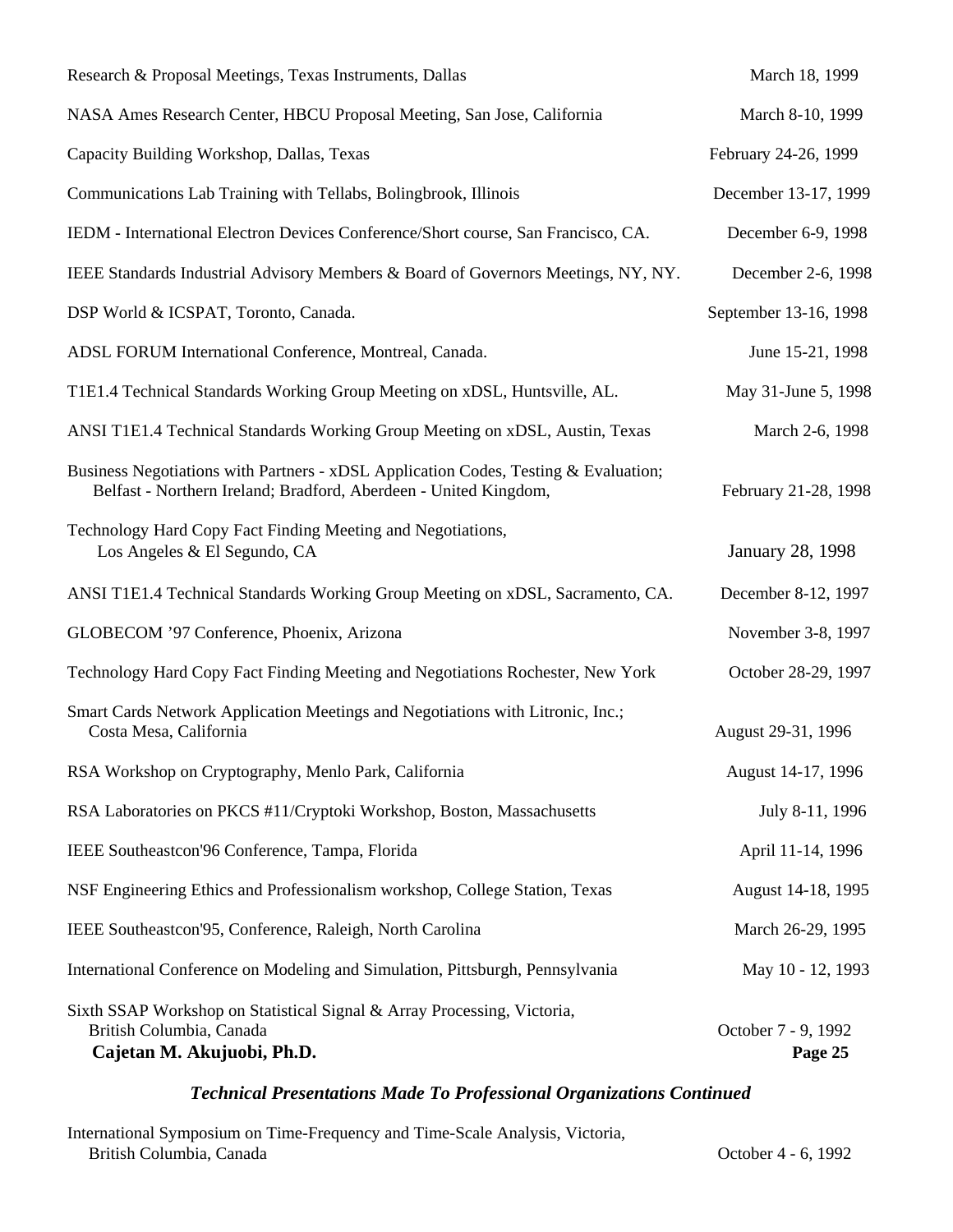| Cajetan M. Akujuobi, M.B.A., Ph.D.E.E.                                                                                                                                                                                                                                                                                                                     | Page 26                  |
|------------------------------------------------------------------------------------------------------------------------------------------------------------------------------------------------------------------------------------------------------------------------------------------------------------------------------------------------------------|--------------------------|
| "Ph.D. & M.S. Programs at PVAMU", Presented at Lamar University, April 24, 2003.                                                                                                                                                                                                                                                                           |                          |
| "On the Development and Teaching of a Broadband Communication-Based Curriculum at Prairie View A&M<br>University", Proc. ASEE Conference, Nashville, TN, June 22-25, 2003.<br>"On the Development, Simulation and Testing of a Mixed-Signal Flash ADC with Application to a Digital<br>Voltmeter", Proc. ASEE Conference, Nashville, TN, June 22-25, 2003. |                          |
| "The Center of Excellence for Communication Systems Technology Research (CECSTR)", Faculty and Professional<br>Staff Conference, PVAMU, August 20, 2003.                                                                                                                                                                                                   |                          |
| "Dynamic Spectrum Management", TAMUS Pathways Research Symposium, Galveston, Texas, Nov. 14-15, 2003.                                                                                                                                                                                                                                                      |                          |
| "Wavelet-Based Algorithm for Vibration Detection in an Aeroelastic System", TAMUS Pathways Research<br>Symposium, Galveston, Texas, Nov. 14-15, 2003.                                                                                                                                                                                                      |                          |
| "Development of Test Automation for ADSL Interoperability and Reliability Tests", TAMUS Pathways Research<br>Symposium, Galveston, Texas, Nov. 14-15, 2003.                                                                                                                                                                                                |                          |
| "Application of Artificial Intelligence Principles to Remote Data Mining Problems", TAMUS Pathways Research<br>Symposium, Galveston, Texas, Nov. 14-15, 2003.                                                                                                                                                                                              |                          |
| "ADC Automated Testing Using LabView Software", TAMUS Pathways Research Symposium, Galveston, Texas,<br>Nov. 14-15, 2003.                                                                                                                                                                                                                                  |                          |
| Modeling and Simulation Conference, Pittsburgh, Pennsylvania<br>"ADC Automated Testing, Development and Implementation Using Lab View Software", Paper No. 2004-1320,<br>ASEE Proceedings 2004, Salk Lake City, Utah, June 20-23, 2004.                                                                                                                    | April 1984               |
| IEEE Southeast Conference, Richmond, Virginia                                                                                                                                                                                                                                                                                                              | March 1986               |
| Modeling and Simulation Conference, Pittsburgh, Pennsylvania                                                                                                                                                                                                                                                                                               | April 1986               |
| American Society for Engineering Education Conference, Cincinnati, Ohio                                                                                                                                                                                                                                                                                    | <b>July 1986</b>         |
| Instrument Society of America Conference, Houston, TX.                                                                                                                                                                                                                                                                                                     | October 1986             |
| National Congress on Engineering Education Conference, Washington, DC.                                                                                                                                                                                                                                                                                     | November 1986            |
| Modeling and Simulation Conference                                                                                                                                                                                                                                                                                                                         | May, 1987                |
| OUCC 89 FUZZY LOGIC Conference, Athens, Ohio                                                                                                                                                                                                                                                                                                               | October 1989             |
| Modeling and Simulation Conference, Pittsburgh, Pennsylvania                                                                                                                                                                                                                                                                                               | May 1990                 |
| AFCOM'92 - African Communications Conference, Westin Hotel, Washington, D.C.                                                                                                                                                                                                                                                                               | March 30 - April 1, 1992 |
|                                                                                                                                                                                                                                                                                                                                                            |                          |

## *Technical Presentations Made To Professional Organizations Continued*

"A Baseline Test for the Ability to Support Up to Eight Derived lines on the IADs for VoDSL, Proceedings GSPX-ISPC, Dallas, March 31 – April 3, 2003.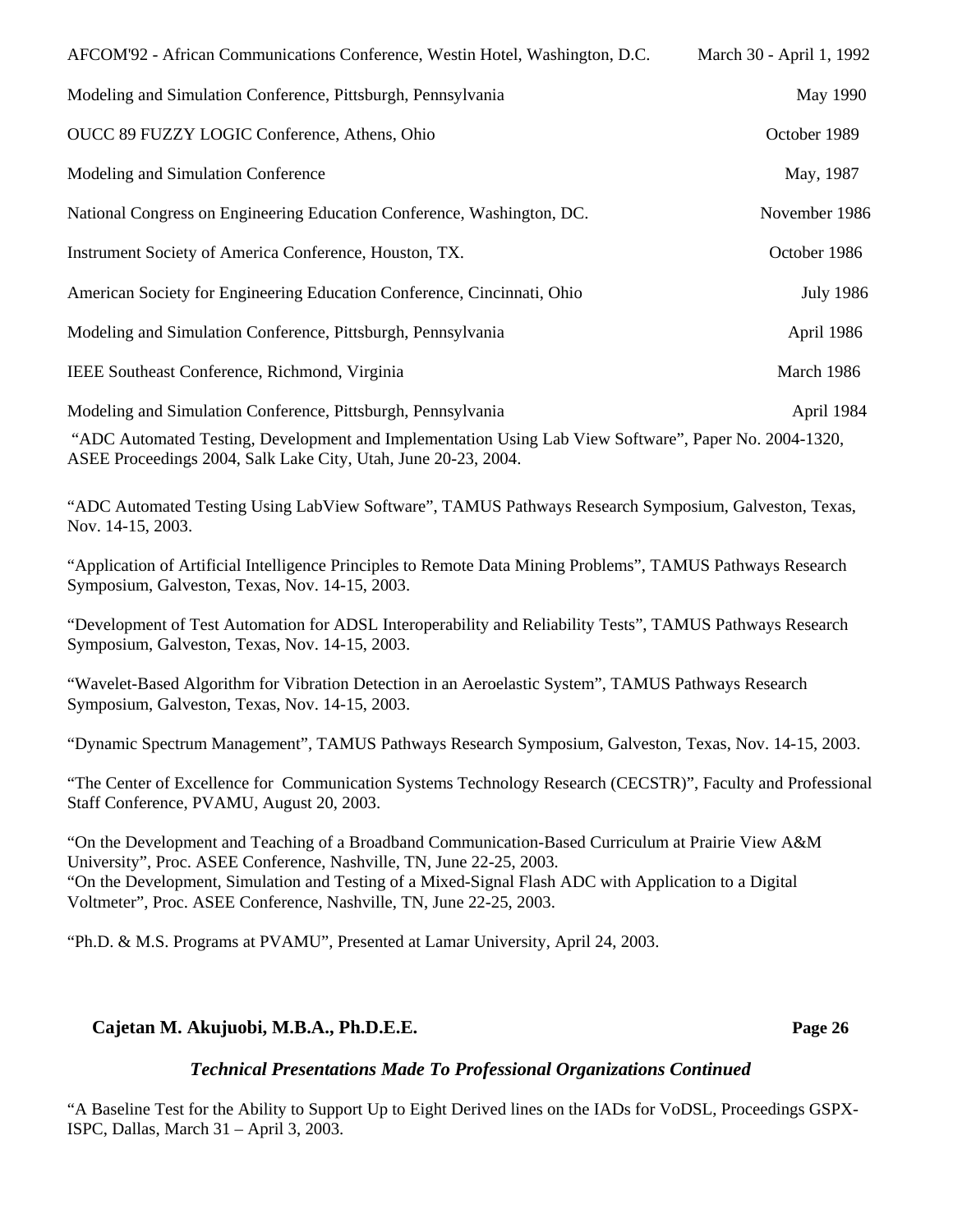"Test - Point Selection Method for Mixed Signal Systems Using Discrete Wavelet Transform", Proceedings GSPX-ISPC, Dallas, March 31 – April 3, 2003.

"Implementation of the Wavelet Transform-Based Techniques for Static Testing of Mixed Signal Systems", Proc. IASTED international Conf., Modeling and Simulation, Palm Springs, California, USA, pg.56-59, February 24-26, 2003.

"On the Development and Teaching of a Broadband Communication-Based Curriculum at Prairie View A&M University", Presented at the QEM/MSE Conf., Washington, D.C., February 14-15, 2003.

"High-Speed (Broadband) Communication, Analog Mixed Signal and DSP Solutions Programs at PVAMU", Presented to Texas Higher Education Ph.D. Site Visit, PVAMU, Texas, December 17, 2002.

"A Novel Parametric Test Method for Communication Systems Mixed-Signal Circuits Using Discrete Wavelet Transform", Proc. IASTED international Conf., Communications, Internet, and Information Technology, St. Thomas, US Virgin Islands, pg.132-135, Nov. 18-20, 2002.

"Wavelet Signal Processing for the Advanced Microwave Receiver Technology Development (AMRTD) Project at Prairie View A&M University", Presented to Prof. Jude E. Njoku, Chancellor, FUTO, at PVAMU, Sept. 10, 2002.

"Wavelet Signal Processing for the Advanced Microwave Receiver Technology Development (AMRTD) Project at Prairie View A&M University", Presented to Scott Briles of Los Almos National Lab, PVAMU, August 14, 2002.

Broadband Access Technologies Laboratory and Center Development for Research & Instruction at Prairie View A&M University, Key Proposal Areas Report*, On the Occasion of Ribbon Cutting,* Presented at PVAMU, May 15, 2002

 "Quantitative Performance Image Analysis Using Different Wavelet Filter Taps." Proc. ICSPAT, Dallas, Texas, October 12-16, 2000.

 "On the Novel Development of a Hybrid-Based Wavelet and Fractal Image Segmentation", Proc. ICSPAT, Orlando, Florida, November 1-4, 1999.

 "Implementation of Wavelet-Based Solutions to Signal Processing Applications", Proc. DSP World & ICSPAT, Toronto, Canada, September 13-16, 1998.

"TASS Requirements at Algorithm Level Based on Different Standards for ADSL, HDSL, and Cable Modem", Advanced Hardware Architectures, Inc., 1997.

"The Effects of Different Wavelets on Image Reconstruction," Schlumberger Austin Product Center, Austin, Texas, April 18, 1996; IEEE Southeastcon '96, Tampa, Florida, April 12, 1996.

"Analysis of Wavelet Image Compression Using Nonorthogonal and Orthogonally Compensated W-Transforms," IEEE Southeastcon '96, Tampa, Florida, April 12, 1996.

 "Performance Evaluation of Multiresolution Image Analysis Using Wavelet Transform," International Association of Science and Technology Development (IASTED), Pittsburgh, Pennsylvania, May 10-12, 1993; Argonne National Laboratory, December 20, 1994.

## **Cajetan M. Akujuobi, M.B.A., Ph.D.E.E. Page 27**

## *Technical Presentations Made To Professional Organizations Continued*

"Comparison of Efficiency of Time and Frequency Domain Implementation of Discrete Wavelet Transform," IASTED, Pittsburgh, Pennsylvania, May 10-12, 1993.

"Wavelets and Fractals: A Comparative Study," IEEE SSAP '92, Victoria, B.C., Canada, October 7-9, 1992.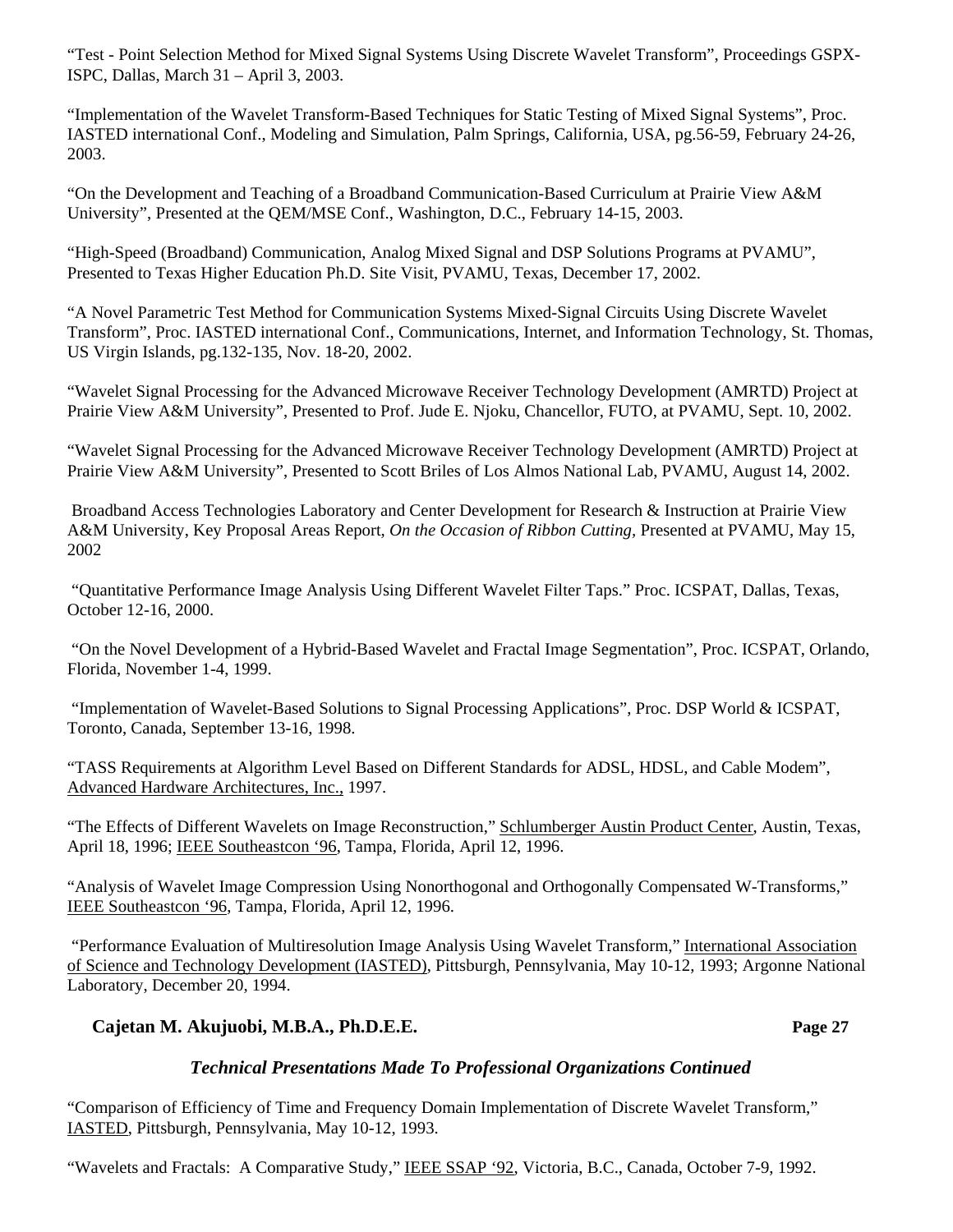"Wavelets and Fractals: An Overview of Their Similarities Based on Application Areas," IEEE SSP '92, Seattle, Washington, October 4-6, 1992.

"Evaluation and Analysis of a Common Handset for the 5000 Series Cordless Telephones," New Technologies Development Group/Consumer Products Laboratories, AT&T Bell Laboratories, Holmdel, New Jersey, August 1990.

"Estimation of Large Set of Parameters: A Fuzzy Logic-Based Approach," Modeling and Simulation Conference, Pittsburgh, Pennsylvania, May 1990.

"Development of an Automatic Range Simulation System for Cordless Telephone," New Technologies Development Group/Consumer Products Laboratories, AT&T Bell Laboratories, Holmdel, New Jersey, August 1989, Norfolk State University IEEE Chapter, October 1989.

"Circuit Analysis Using SPICE," NASA and SIMNET Summer Institute at the NASA Langley Research Center, July 1987.

"Utilization of SIG as a Tool for Filter Design," NASA and SIMNET Summer Institute at the NASA Langley Research Center, July 1987.

"Maximum Overshoot Approximation of a System: A Miniac Modeling and Simulation Technique," Modeling and Simulation Conference, Pittsburgh, Pennsylvania, April 1987.

"Computer Aided Analog-to Digital Converter Selection," Instrument Society of America Conference, Houston, Texas, October 1986.

"Development of a Computer Based Signal Generation Capability for the Masscomp MC-500 Real-Time UNIX Computer System, Interfaced to DSP 32 Single Board Development Station," Service Assurance Systems Technology Development Group, AT&T Bell Laboratories, Red Hill, New Jersey, August 1986.

"The Effects of Gaussian Noise on PCM Systems: A Modeling and Simulation Technique," Modeling and Simulation Conference, Pittsburgh, Pennsylvania, April 1986.

"A Modeling and Simulation Technique for Improving the Quality of PCM System Output Signals," IEEE Southeast Conference, Richmond, Virginia, March 1986.

"A Survey of the Impact of Personal Computers in Electrical Engineering Programs in American Universities," Business Research Group, Hampton University, Norfolk, Virginia, October 1985.

"The Effects of Uniformly Distributed Random Noise on PCM Systems," Physics and Engineering Club, Norfolk State University, Norfolk, Virginia, October 1985.

"Analog-to-Digital Converter Selection: Cost and Performance Criteria in Systems," Modeling and Simulation Conference, Pittsburgh, Pennsylvania, April 1984.

## **Cajetan M. Akujuobi, M.B.A., Ph.D.E.E. Page 28**

## *THESIS, DISSERTATION AND MASTERS PROJECT COMMITTEES*

- **Ph.D Committee Member (Chair):** "Wavelet-Based Signal Analysis of Network Communication Systems", Segun, May 2007.
- **Ph.D. Committee Member (Chair):** "Wavelet-Based Algorithm Development for Vibration Detection for the 100ft Pathfinder Plus Wing Using FemLab MultiPhysics Approach", Cary Smith, Aug. 2007.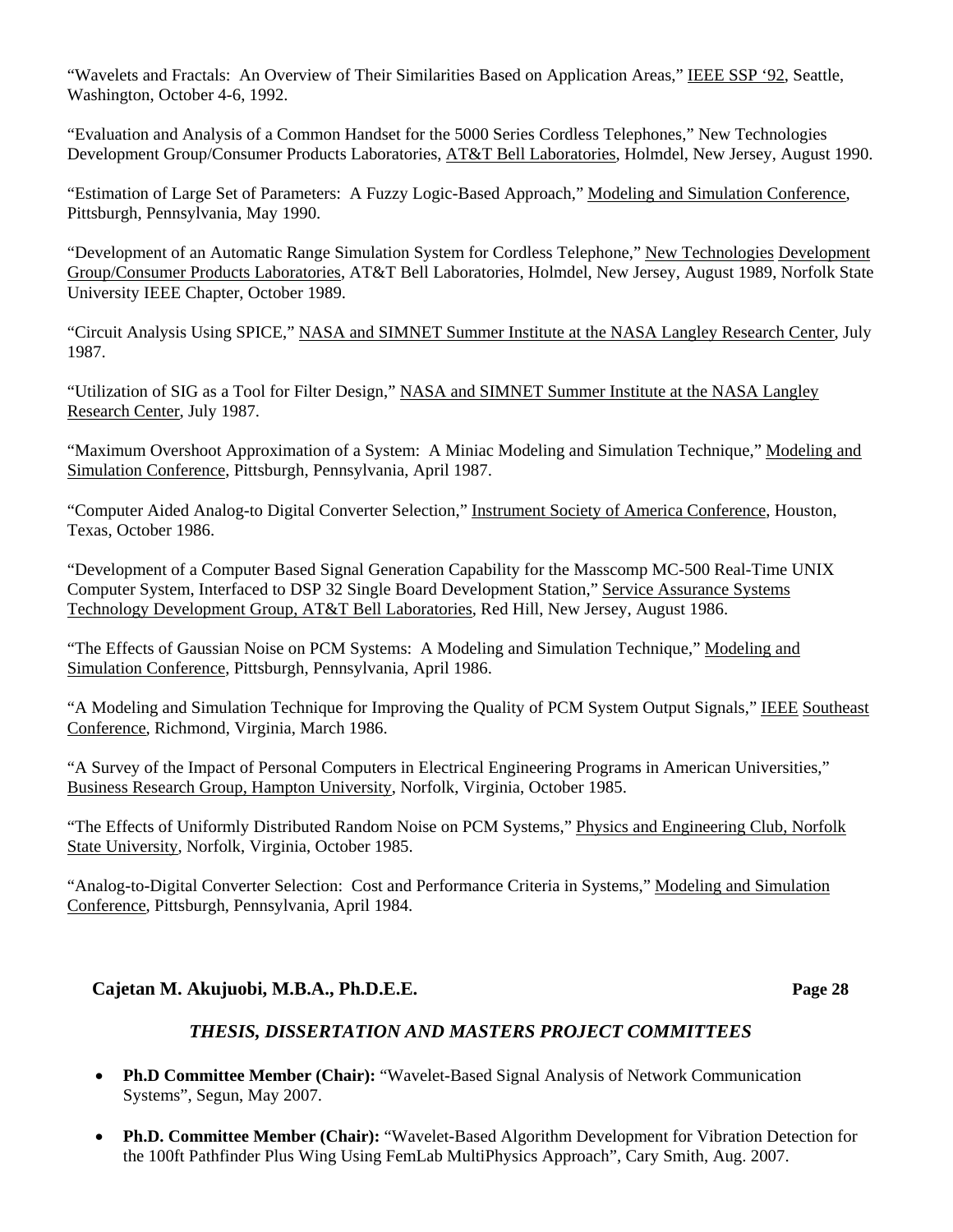- **Ph.D Committee Member (Chair):** "Intrusion Detection and Prevention for Broadband Network Systems", Nana K. Ampah, December 2007.
- **M.Sc. Committee Member (Chair):** "Wavelet-Based Development and Implementation of Mixed-Signal Systems Automation Testing Using LabView", Michael Springs, December 2006.
- **M.Sc. Committee Member (Co-Chair) Federal University of Technology Owerri, Imo State, Nigeria: "**The Wavelet Transform Analysis of Broadband Communication Signal Processing for Home Network Power Line," Onwuchekwa Nkwachukwu, May 2006.
- **Ph.D. Committee Member University of Houston: "***Digital PID Controller Design for Delayed Multivariable Analog Systems*", Warsame Ali, October 2004.
- **M.Sc. Committee Member (Chair): "**Dynamic Spectrum Management for DSL Systems", Jie Shen, August 2004.
- **M.Sc. Committee Member (Chair):** "Development of Test Automation for ADSL Interoperability and Reliable Tests", Shumon Alam, May 2004.
- **M.Sc. Committee Member (Chair):** "ADC Automated Testing Using LabView Software", Ben Franklin, May 2004.
- **M.Sc. Committee Member (Chair):** "Wavelet-Based Algorithm Development for Vibration Detection in an Aeroelastic System", Cary Smith, May 2004.
- **M.Sc. Committee Member (Chair):** "ADC Automated Testing Using MATLAB", Emad Mohammed, May 2004.
- **M.Sc. Committee Member (Chair): "**Wavelet-Based Algorithm Development for the Detection and Estimation of the Miniaturized Satellite Threat Reporting System (MSTRS) Using Bayes Theorem", Jaymars Davis, August 2003.
- **M.Sc. Committee Member (Co-Chair): "**Total Dose Evaluation of Commercial-Off-The-Shelf Data Converter Integrated Circuits", Dan Sims, August 2003.
- **M.Sc. Committee Member (Chair):** "Developing and Testing Test Programs for High-Speed Operational Amplifiers", Rion Marshall, May 2002.
- **M.Sc. Committee Member (Chair):** "A LABVIEW Implementation of A Wavelet-Based ADC and DAC Testing", Khalid Ferdous, Spring 2002.
- **M.Sc. Committee Member (Chair):** "Wavelet-Based Algorithms Development for Mixed Signal Systems Testing", Lan Hu, Fall 2002.

 $\setminus$ 

## **Cajetan M. Akujuobi, M.B.A., Ph.D.E.E. Page 29**

## *THESIS, DISSERTATION AND MASTERS PROJECT COMMITTEES CONTINUED*

- **M.Sc. Committee Member:** "Radiation Effects on Full Bridge Zero-Voltage Switching DC-DC Converters", M. S. Thesis, MD. Abdul Mazid, May 2000.
- **M.Sc. Committee Member:** "Bone Conduction Communication Systems: Study, Design, Development & Prototype Construction", M. S. Thesis, Gerardo Novelo, May 1999.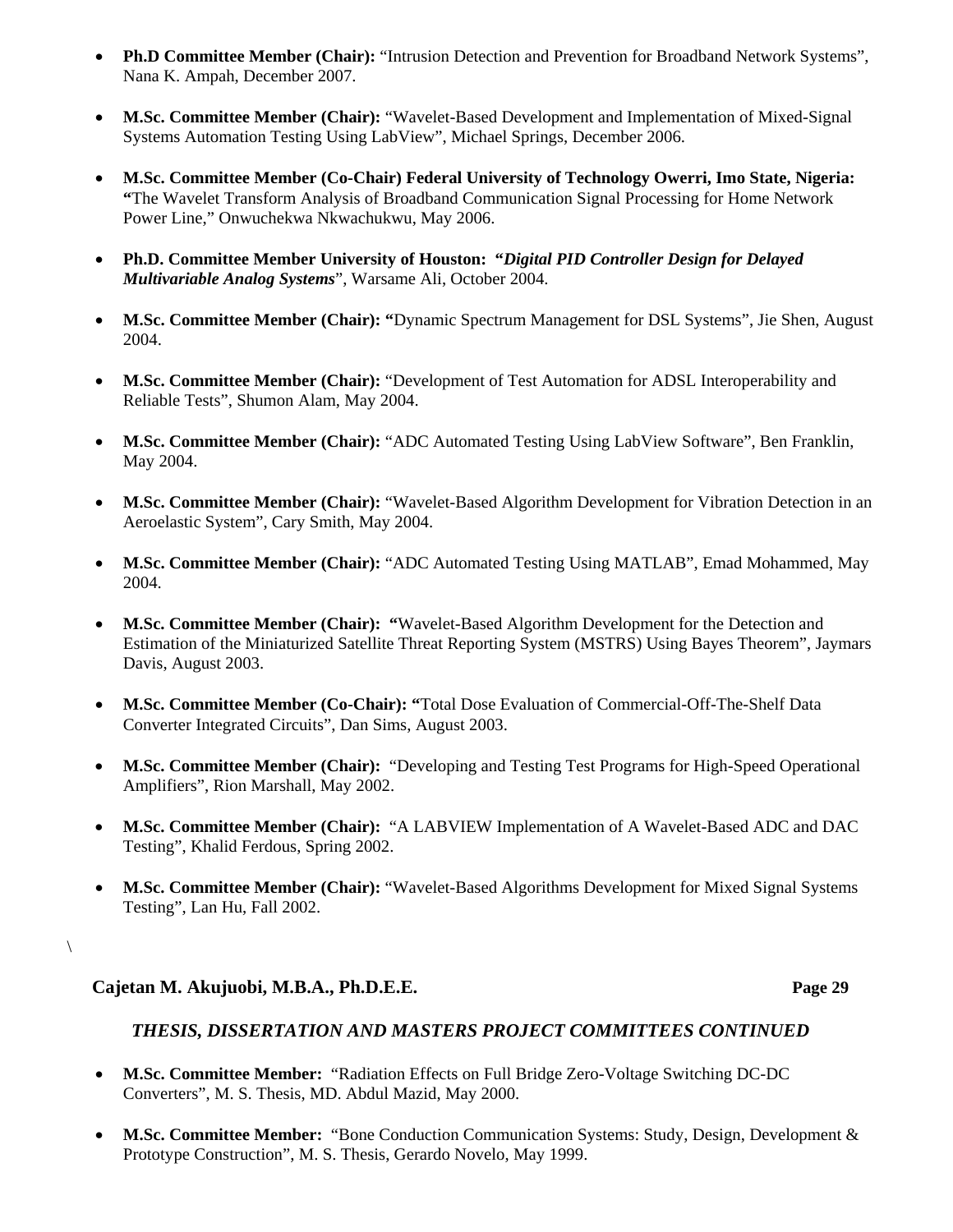• **M.Sc. Committee Member:** "Development of Pressure Controlled System for Intelligent Resin Transfer Mold", M. S. Thesis, Aigbe Joel Enabulele, May 1999.

## **FUNDED RESEARCH PROPOSALS, GRANTS AND CONTRACTS OBTAINED**

**• Dr. Akujuobi (PI),** PVAMU Team of the SAIC Team. Part of 8 large businesses and 5 small businesses that were Awarded the Army ITES-2 Contract for \$20 billion. CECSTR Under the Leadership of Dr. Akujuobi, will provide support to the SAIC Team in the areas of Information Security, Information Technology Services-Engineering Life Cycles, Strategic Enterprise IT Policy and Planning and Systems Operation and Maintenance. Award was Announced in **June 2006**.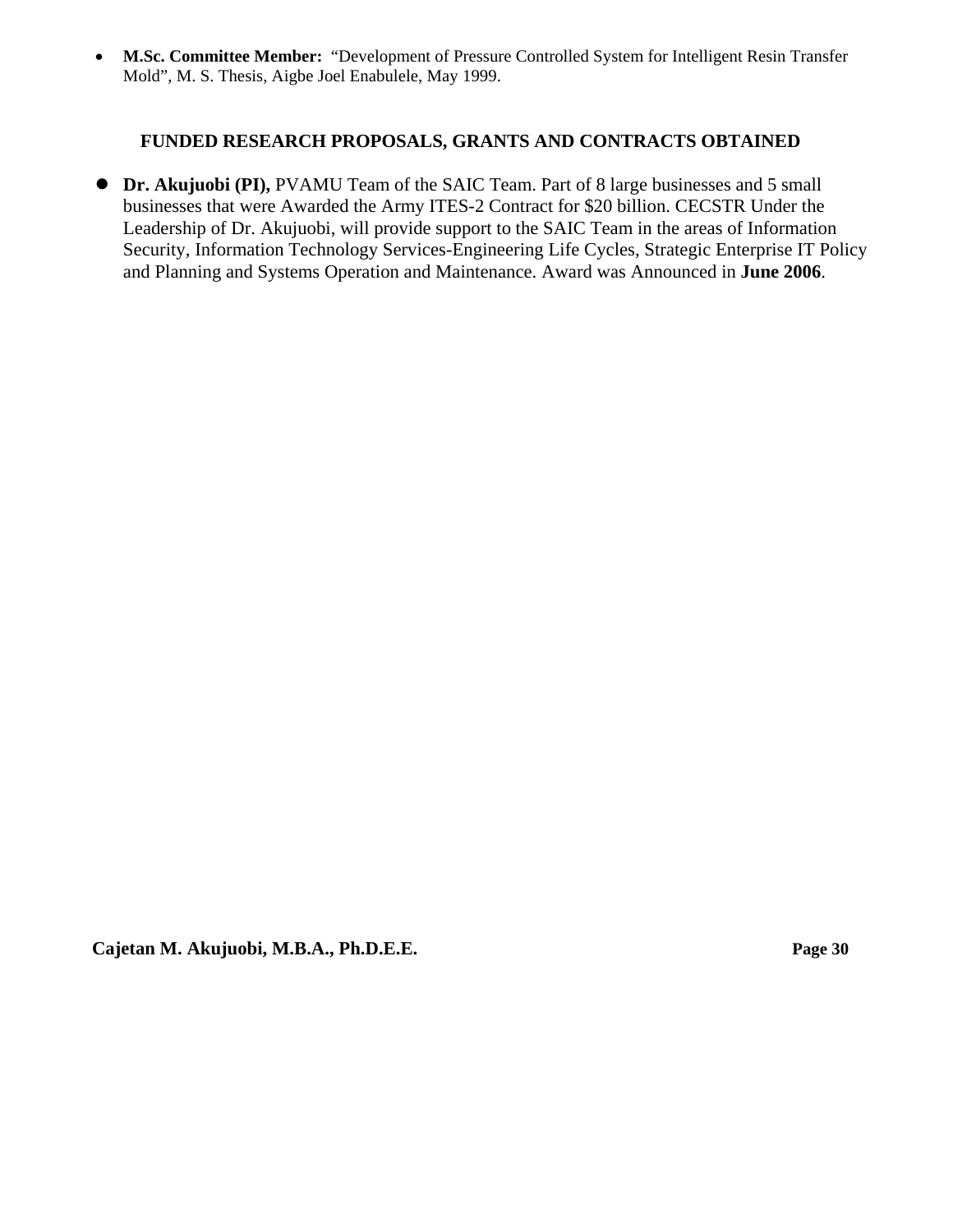## **FUNDED RESEARCH PROPOSALS, GRANTS AND CONTRACTS OBTAINED CONTINUED**

| PIs/Co-PIs                                    | Amt. of Award                             | <b>Begin Date</b> | <b>End Date</b> | <b>Title of Grant/Contract</b>                                                                 | <b>Sponsor</b>       |
|-----------------------------------------------|-------------------------------------------|-------------------|-----------------|------------------------------------------------------------------------------------------------|----------------------|
| Dr. Akujuobi (PI)                             | \$500,000.00                              | October 2006      | September       | Research and Education in Robust PAM / PWM                                                     | <b>US Army</b>       |
| Dr. Zhang (Co-PI)                             |                                           |                   | 2009            | Digital Controller Design".                                                                    |                      |
|                                               |                                           |                   |                 |                                                                                                |                      |
| Dr. Attia (PI)                                | \$1,000,000.00                            | September 2005    | August 2008     | Mixed-Signals Systems for High-Speed Networks,                                                 | <b>NSF</b>           |
| Dr. Akujuobi (Co-PI),<br>Dr. Sadiku, (Co-PI), |                                           |                   |                 | <b>HBCU RISE</b>                                                                               |                      |
| Dr. Quin, (Co-PI).                            |                                           |                   |                 |                                                                                                |                      |
| Dr. Akujuobi (PI)                             | \$90,000.00                               | Sept. 2006        | Aug. 2007       | Texas Instruments Program at PVAMU                                                             | Texas                |
|                                               |                                           |                   |                 |                                                                                                | Instruments          |
| Dr. Akujuobi (PI)                             | \$85,000.00                               | Sept. 2005        | Aug. 2006       | Texas Instruments Program at PVAMU                                                             | Texas                |
|                                               |                                           |                   |                 |                                                                                                | Instruments          |
| Dr. Akujuobi (PI)                             | \$20,000.00                               | Nov. 2005         | Dec. 2006       | Wavelet-Based Algorithm Development for                                                        | NASA Dryden          |
|                                               |                                           |                   |                 | Vibration Detection for the 100ft Pathfinder Plus                                              |                      |
|                                               |                                           |                   |                 | Wing Using FemLab MultiPhysics Approach                                                        |                      |
| Dr. Akujuobi (PI)                             | \$90,000.00                               | Sept. 2004        | Aug. 2005       | Texas Instruments Program at PVAMU                                                             | Texas<br>Instruments |
| Dr. Akujuobi (PI)                             | \$66,000.00/Contract                      | October 2003      | Jan. 2004       | Interoperability and Reliability Tests, Sprint                                                 | Sprint               |
|                                               | Period.                                   |                   |                 | Program at PVAMU. (Contract - Final                                                            |                      |
|                                               |                                           |                   |                 | <b>Negotiation Completed).</b>                                                                 |                      |
| Dr. Akujuobi (PI)                             | \$100,000.00                              | Sept. 2003        | Aug. 2004       | Texas Instruments Program at PVAMU                                                             | Texas                |
|                                               |                                           |                   |                 |                                                                                                | Instruments          |
| Dr. Akujuobi (PI)                             | \$100,000.00                              | Sept. 2002        | Aug. 2003       | Texas Instruments Program at PVAMU                                                             | Texas                |
|                                               |                                           | Nov. 2002         | Dec. 2003       | Exploratory Algorithm Development Study of a                                                   | Instruments          |
| Dr. Akujuobi (PI)                             | \$15,000.00                               |                   |                 | Wavelet-Based Adaptive Smart Scheme for                                                        | NASA Dryden          |
|                                               |                                           |                   |                 | Vibration Detection of an Aerodynamic System.                                                  |                      |
| Dr. Akujuobi (PI)                             | \$356,368.00                              | Aug. 1999         | Aug. 2002       | The Establishment of an Analog Mixed Signal-                                                   | Texas                |
|                                               |                                           |                   |                 | Based Curriculum with Emphasis in Design and                                                   | Instruments          |
|                                               |                                           |                   |                 | Testing Techniques at Prairie View A&M                                                         |                      |
|                                               |                                           |                   |                 | University", Texas Instruments, Inc.                                                           |                      |
| Dr. Akujuobi (PI)                             | \$2,430,000.00                            | Aug. 2000         | Aug 2002        | The Establishment of DSP Solutions and Analog-                                                 | Texas                |
|                                               | (\$1,630,000.00 from<br>TI & \$800,000.00 |                   |                 | Based Curriculum with Emphasis in Design and<br>Testing at Prairie View A&M University", Texas | Instruments          |
|                                               | <b>Matching from</b>                      |                   |                 | Instruments, Inc.                                                                              |                      |
|                                               | <b>PVAMU)</b>                             |                   |                 |                                                                                                |                      |
| Dr. Akujuobi (PI)                             | \$72,000.00                               | Aug.2000          | Aug 2002        | Graduate Research Assistantship Additional Support                                             | Texas                |
|                                               |                                           |                   |                 | <b>Request Proposal</b>                                                                        | Instruments          |
| Dr. Wilkins (PI),                             | \$5,000,000.00                            | Aug. 2000         | Aug. 2005       | Study of the Radiation and Mitigation Effects on                                               | NASA.                |
| Dr. Fogarty (Co-PI),                          |                                           |                   |                 | Space-Based DSPs and Mixed Signal Systems.                                                     |                      |
| Dr. Kirby (Co-PI), Dr.<br>Attia (Co-PI), Dr.  |                                           |                   |                 | (A Part of my contribution to the CARR NASA<br>Proposal, February 2000 in which I am a Co-     |                      |
| Akujuobi (Co-                                 |                                           |                   |                 | Investigator).                                                                                 |                      |
| Investigator)                                 |                                           |                   |                 |                                                                                                |                      |
| Dr. Akujuobi (PI)                             | \$600,000.00.                             | Jan. 2001         | Dec. 2002       | High Speed Communication Systems (Broadband)                                                   | Sprint, Inc.         |
|                                               |                                           |                   |                 | Laboratory and Center Development for Research &                                               |                      |
|                                               |                                           |                   |                 | Instruction at Prairie View A&M University $-A$                                                |                      |
|                                               |                                           |                   |                 | Part of the Envisioned Center of Excellence for                                                |                      |
|                                               |                                           |                   |                 | Communication Systems Technology Research.<br>Wavelet-Based Algorithm Development Research     | Litton Adv.          |
| Dr. Akujuobi (PI)<br>Dr. Lian (Co-PI)         | \$133,254.00                              | Sept. 2001        | Aug. 2002       | into the Detection, Discrimination and Parameter                                               | Space Systems/       |
|                                               |                                           |                   |                 | Estimation of Signals for MSTRS System at Prairie                                              | Northrop             |
|                                               |                                           |                   |                 | View A&M University                                                                            | Grumman              |
|                                               |                                           |                   |                 |                                                                                                |                      |
| Dr. Fuller (PI), Dr.                          | \$31,848.00                               | Dec. 2000         | June 2001       | In Developing a Test Station Utilization Matrix                                                | Lockheed             |
| Akujuobi (Co-PI),                             |                                           |                   |                 |                                                                                                | Martin               |
| Prof. Ali (Co-PI).                            |                                           |                   |                 |                                                                                                | Information          |
|                                               |                                           |                   |                 |                                                                                                | Systems              |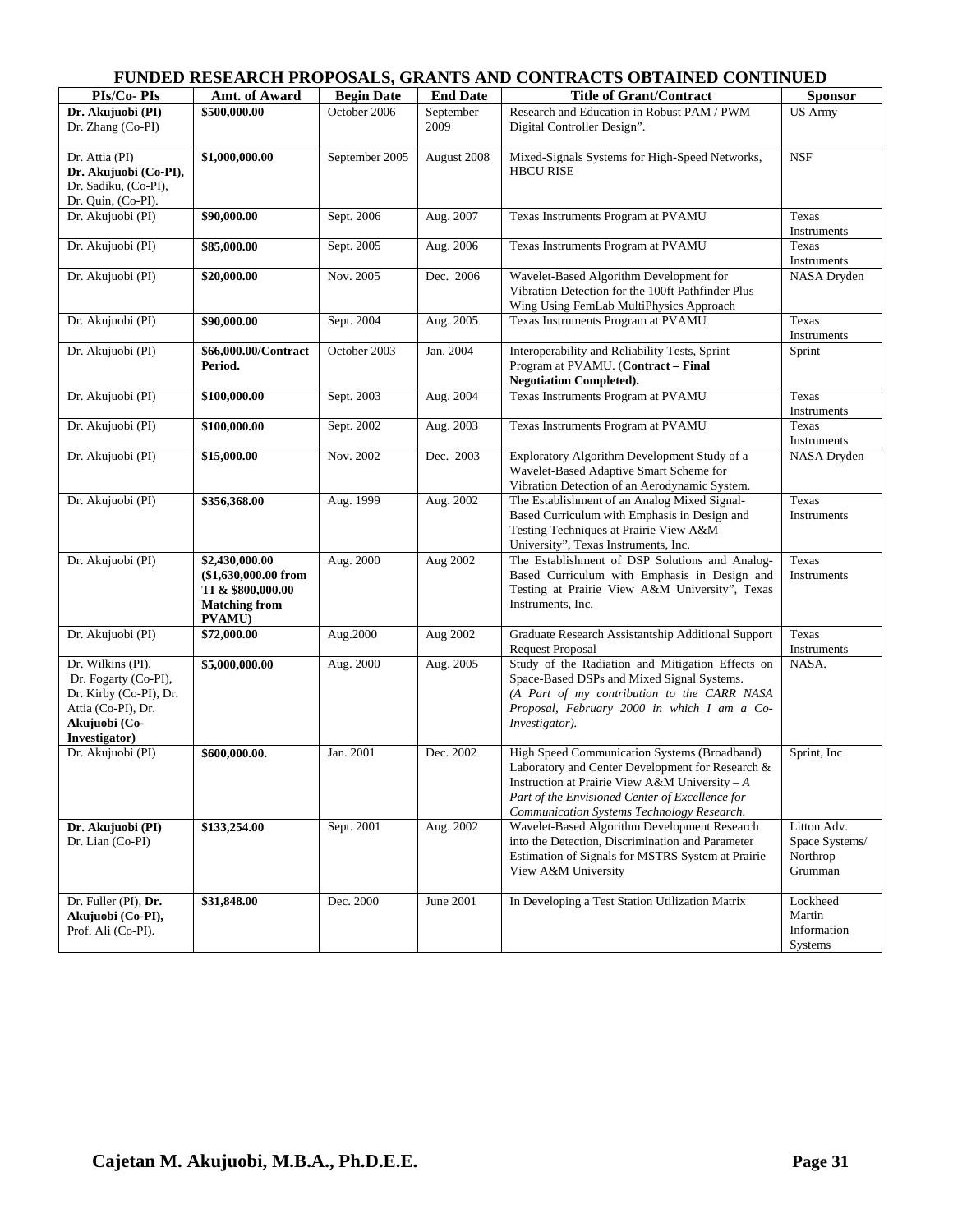## **ESTIMATED AND PENDING RESEARCH PROPOSALS SUBMITTED FOR FUTURE FUNDING**

| PI & Co-PIs                                  | <b>Title of Grant/Contract</b>                                              | <b>Dates</b>               | <b>Sponsor</b>              | Amt. of Award   |
|----------------------------------------------|-----------------------------------------------------------------------------|----------------------------|-----------------------------|-----------------|
| Dr. Cui (PI)                                 | The Research of Redundant Discrete                                          | 2006-2009                  | National                    | \$200,000.00    |
| Dr. Wang (Co-PI)                             | Wavelet Transform in Image                                                  |                            | Geospatial-                 |                 |
| Dr. Akujuobi (Co-PI)                         | Registration and Remote Sensing,                                            |                            | Intelligence                |                 |
|                                              |                                                                             |                            | Agency,                     |                 |
|                                              |                                                                             |                            | 2006.                       |                 |
| Dr. Akujuobi (PI)                            | Experimental Design of a Low Power                                          | Jan. 2006 to Jan           | NSF CCLI,                   | \$200,000.00    |
| Dr. Rajaravivarma (Co-PI)                    | High-Speed Transceiver Chip-to-Chip                                         | 2008                       | Phase I                     |                 |
|                                              | Mixed Signal Communication System                                           |                            |                             |                 |
| Dr. Yongpeng (PI),                           | DSP-Based Senior Projects Design for                                        | Jan. 2006 to Jan           | NSF CCLI,                   | \$200,000.00    |
| Dr. Akujuobi (Co-PI)                         | <b>Undergraduate Students</b>                                               | 2008                       | Phase I                     |                 |
| Dr. Attia (PI),                              | Modeling, Testing and Design of                                             | Jan. 2005 to Dec.          | NSF-RISE                    | \$1,000,000.00  |
| Dr. Akujuobi (Co-PI),                        | <b>Advanced Mixed Signal Systems</b>                                        | 2008                       |                             |                 |
| Dr. Lijun Qian (Co-PI),                      |                                                                             |                            |                             |                 |
| Dr. Sadiku (Co-PI).                          |                                                                             |                            |                             |                 |
| Dr. Attia (PI),                              | Center for Secure and Robust                                                | Aug. 2004 to Sept.<br>2009 | NSF-CREST                   | \$5,000,000.00  |
| Dr. Akujuobi (Co-PI),<br>Dr. Varman (Co-PI), | Networks (CRSNET).                                                          |                            |                             |                 |
| Dr. Sadiku (Co-PI).                          |                                                                             |                            |                             |                 |
| Dr. Akujuobi (PI),                           | A Dual-Rate State-Space Self-Tuning                                         | 06/01/04 to                | Army                        | \$727,608       |
| Dr. Sadiku (Co-PI),                          | Control and Filtering for Nonlinear                                         | 05/31/07                   |                             |                 |
| Mr. Warsame Ali (Co-PI).                     | Stochastic Uncertain GPS                                                    |                            |                             |                 |
| Dr. Akujuobi (PI), Mr.                       | Design of PAM and PWM Digital                                               | 06/01/04 to                | Army                        | \$679,045       |
| Warsame Ali (Co-PI).                         | <b>Controllers for Cascaded Analog</b>                                      | 05/31/07                   |                             |                 |
|                                              | Systems                                                                     |                            |                             |                 |
| Dr. Tolliver (PI), Dr. Akujuobi              | Linear Digital Redesign on Nonlinear                                        | 06/01/04 to                | Army                        | \$712,229       |
| (Co-PI), Mr. Warsame Ali (Co-                | Continuous-Time Controller for                                              | 05/31/07                   |                             |                 |
| PI).                                         | Nonlinear Systems                                                           |                            |                             |                 |
| Dr. Akujuobi (PI), Dr. Lian<br>$(Co-PI)$     | Wavelet-Based Algorithm<br>Development Research into the                    | Jan. 2004 to Dec.<br>2007  | Northrop<br>Grumman         | \$494,030.00*   |
|                                              | Detection, Discrimination and                                               |                            |                             |                 |
|                                              | Parameter Estimation of Signals for                                         |                            |                             |                 |
|                                              | MSTRS System at Prairie View A&M                                            |                            |                             |                 |
|                                              | University.                                                                 |                            |                             |                 |
|                                              |                                                                             |                            |                             |                 |
| Dr. Akujuobi (PI),                           | A Novel Network Management                                                  | Sept. 2003 to Sept.        | <b>NSF</b>                  | \$499,900.00.   |
| Dr. Sadiku (Co-I)                            | Reliability and Disaster Recovery with<br>Applications to Homeland Security | 2006                       |                             |                 |
|                                              | Networks.                                                                   |                            |                             |                 |
| Dr. Akujuobi (PI),                           | A New Revolutionalized Disaster                                             | Sept. 2003 to Sept.        | <b>NSF</b>                  | \$3,999,737.00. |
| Dr. Sadiku (Co-PI)                           | Recovery and Network Management                                             | 2006                       |                             |                 |
|                                              | Reliability Expert System with Greater                                      |                            |                             |                 |
|                                              | Applications to Homeland Security                                           |                            |                             |                 |
|                                              | Networks.                                                                   |                            |                             |                 |
| Dr. Akujuobi (PI)                            | Annual Renewal of the TI Grant.                                             | Aug. 2004 to Aug.          | Texas                       | \$100,000.00*   |
|                                              |                                                                             | 2005                       | Instruments                 |                 |
| Dr. Akujuobi (PI)                            | Annual Renewal of the TI Grant for at                                       | Aug. 2005 to Aug.<br>2010  | Texas<br><b>Instruments</b> | \$500,000.00**  |
|                                              | least five years @ \$100,000.00 per<br>year.                                |                            |                             |                 |
| Dr. Akujuobi (PI)                            | Renewal of the Interoperability Testing                                     | Aug. 2005 to Aug.          | Sprint                      | \$500,000.00**  |
|                                              | of DSL Modems for at least                                                  | 2010                       |                             |                 |
|                                              | \$100,000.00 per year for five years.                                       |                            |                             |                 |
| Dr. Akujuobi (PI)                            | Annual Registration to Standard                                             | Jan. 2004 to Dec.          | Raytheon                    | \$15,000.00*    |
|                                              | Organizations, etc.                                                         | 2005                       |                             |                 |

• \*Proposals Already Submitted with Good Prospects of Being Funded.

• \*\*Estimated Potential Funding from Sponsors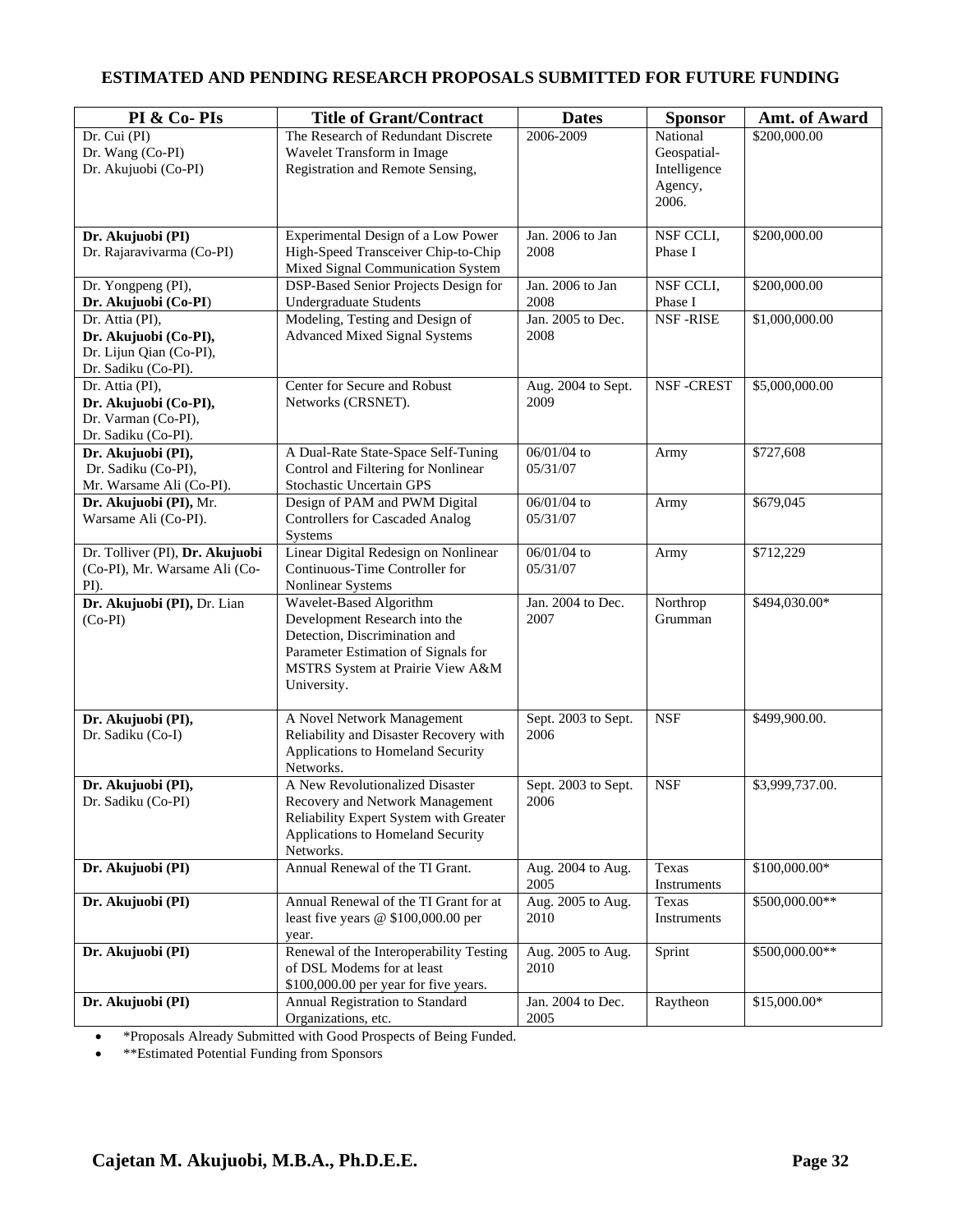## **UNFUNDED PROPOSAL WRITTEN AND SUBMITTED**

- "Research Study of A Wavelet Transform-Based Testing Technique of ADCs at Prairie View A&M University", Texas Instruments & TI Data Converter Group. **Principal Investigator:** Dr. Cajetan M. Akujuobi. Amount Requested: \$160,785.00. Date: August 2000. • "Study of Radiation and Mitigation effects on Space-Based DSPs and Mixed Signal Systems". **Co-Principal Investigator:** Dr. Cajetan M. Akujuobi. **Submitted to:** NASA, 2001. Amount Requested: \$895,231.00. Date: 2001. • "Radiation Effects on Communication Systems". **Principal Investigator:** Dr. Cajetan M. Akujuobi **Submitted to:** NASA, 2000. Amount Requested: \$\$297,808.00. Date: 2001 • "Exploration Study for the Development of an xDSL-Based Analog Front End (UAFE) Applied to Communication Systems". **Submitted To:** NSF. **Principal Investigator:** Dr. Cajetan M. Akujuobi Amount Requested: \$\$297,808.00. Date: 1999. • **Title:** Broadband Access Technologies Laboratory: A Part of the Center of Excellence for Communication Systems Technology Research (CECSTR). **Submitted to:** Sprint, July 2002 **Amount Requested:** \$2,077,248.00
- **Title:** Development of a Wavelet Based Adaptive Smart Scheme for Vibration Detection on an Aerodynamic System.

**Submitted to:** NASA Dryden, March 2002.

**Amount Requested: \$**300,000.00 for three years.

- **Title:** Modeling and Simulation of Imaging Processing and Algorithm Development. **Submitted to:** AFRL, March 2002 (Collaborative Work – Akujuobi & Attia) **Amount Requested:** \$50,000.00
- **Title:** Development of a Wavelet-Based Adaptive Smart scheme for Vibration Detection on an Aerodynamic System. **Submitted to:** NASA Dryden, March 2001. **Amount Requested: \$**300,000.00 for three years.

## **CONSULTING EXPERIENCE**

| <b>Begin Date</b> | <b>End Date</b> | <b>Institution</b>        | <b>Brief Description of Activity</b>                                   |
|-------------------|-----------------|---------------------------|------------------------------------------------------------------------|
| 2004              | Present         | Federal University of     | Undergraduate and Graduate Curriculum Development, Research,           |
|                   |                 | Technology, Owerri, Imo   | Graduate Thesis and Dissertation Advisement, Development of New        |
|                   |                 | State, Nigeria            | Courses, Lecturing, Conducting Workshops and Seminars, etc.            |
| 1999              | Present         | Texas Instruments, Inc.,  | Research and Development Faculty Engineering Consultant for            |
|                   |                 | Dallas, Texas             | Mixed Signal Systems                                                   |
|                   |                 |                           |                                                                        |
| 1997              | Present         | <b>Advanced Hardware</b>  | <b>Consultant</b> – Communication & Signal Processing/Image            |
|                   |                 | Architectures, Inc.,      | Processing Systems Engineering Related Projects, Representative to     |
|                   |                 | Pullman, Washington       | E1T1.4, ANSI, ITU & IEEE Standards.                                    |
|                   |                 | State.                    |                                                                        |
| Fall 1983         | Fall 1986       | <b>Hampton University</b> | <b>Consultant</b> to the \$5 Million grant award for the Kenan Program |
|                   |                 |                           | Cognitive Development Laboratory (CODE) Lab. - (Digital                |
|                   |                 |                           | Logic/Systems, Microprocessor).                                        |
|                   |                 |                           |                                                                        |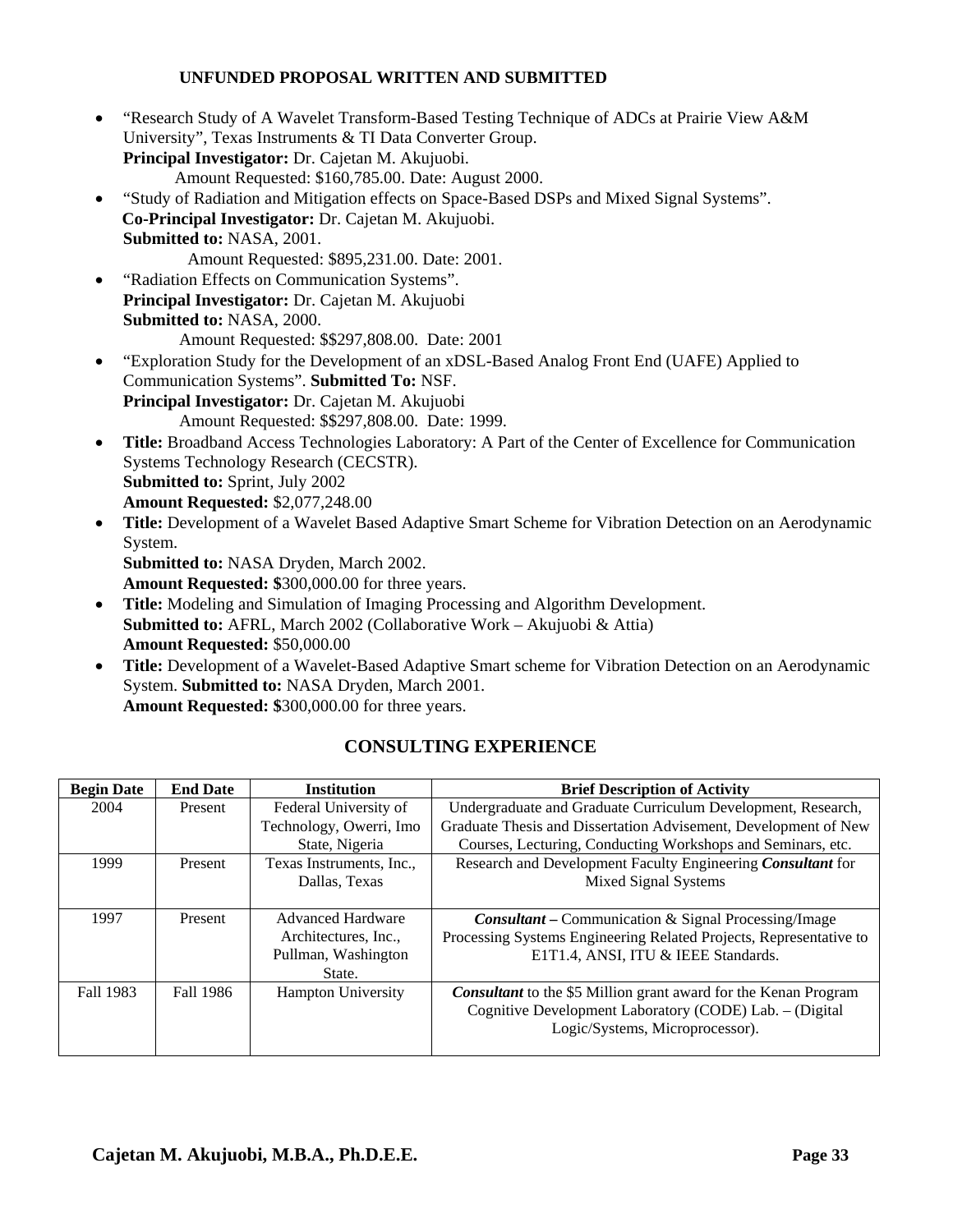## *Graduate Student Supervision*

- **Ph.D. Dissertation Supervisor, Dissertation Topic:** "Innovative Queueing Scheduling of a Broadband Network Communication System", *Richard Gnahoua*, **To Graduate Fall 2009**.
- **Ph.D Dissertation Supervisor, Dissertation Topic:** "Wavelet-Based Signal Analysis of Network Communication Systems", *Olusegun O. Odejide*, **To Graduate May 2007**.
- **M.Sc. Thesis Supervisor, Thesis Topic: "**Wavelet-Based Mixed Signal Testing**",** *Emad Awada***, To Graduate Fall 2006.**
- **Ph.D. Dissertation Supervisor, Dissertation Topic:** "Wavelet-Based Algorithm Development for Vibration Detection of the 100ft Pathfinder Plus Wing Using FemLab MultiPhysics Approach", *Cary Smith*, **To Graduate December 2006**.
- **Ph.D Dissertation Supervisor, Dissertation Topic:** "Intrusion Detection and Prevention for Broadband Network Systems", *Nana K. Ampah*, **To Graduate December 2006**.
- **M.Sc. Thesis Supervisor, Thesis Topic:** "Wavelet-Based Development and Implementation of Mixed-Signal Systems Automation Testing Using LabView", *Michael Springs*, **To Graduate December 2006**.
- **M.Sc. Thesis Co-Supervisor, Federal University of Technology Owerri, Imo State, Nigeria, Thesis Topic: "**The Wavelet Transform Analysis of Broadband Communication Signal Processing for Home Network Power Line," Onwuchekwa Nkwachukwu, **To Graduate May 2006**.
- **Ph.D. Dissertation Co-Supervisor, University of Houston: Student:** *Warsame Ali* **Dissertation Topic: "**Design and *Digital Implementation of Proportional-Integral Derivative Controller for Nonlinear Motors*", **Graduated December 2004.**
- **M.Sc. Thesis Supervisor: Student:** *Jie Shen*  **Thesis Topic: "**Efficient Multi-User Bit-Loading Algorithm with Fairness Control for Discrete Multitone Systems", **Graduated August 2004**.
- **M.Sc. Thesis Supervisor: Student:** *Shumon Alam,* **Thesis Topic:** "Development and Implementation of Test Automation for ADSL Interoperability and Reliability Studies", **Graduated August 2004.**
- **M.Sc. Thesis Supervisor: Student:** *Ben Franklin,* **Thesis Topic:** "ADC Automated Testing Using LabView Software", Ben Franklin, **Graduated August 2004.**
- **M.Sc. Thesis Supervisor: Student:** *Cary Smith,* **Thesis Topic:** "Wavelet-Based Algorithm for Vibration Detection in an Aeroelastic System", **Graduated August 2004.**
- **M.Sc. Masters Project Supervisor**: **Student:** Collins B. Acheampong, Project Topic: "A Split-Channel Multicarrier Code Division Multiple Access Architecture", **Graduated August 2004.**
- **M.Sc.Thesis Supervisor: Student:** *Jaymars Davis* **Thesis Topic: "**Wavelet-Based Algorithm Development for the Detection and Estimation of the Miniaturized Satellite Threat Reporting System (MSTRS) Using Bayes Theorem", **Graduated August 2003**.
- **M.Sc. Masters Project Co-Supervisor: Student:** Dan Sims **Project Topic**: **"**Total Dose Evaluation of Commercial-Off-The-Shelf Data Converter Integrated Circuits", **Graduated August 2003**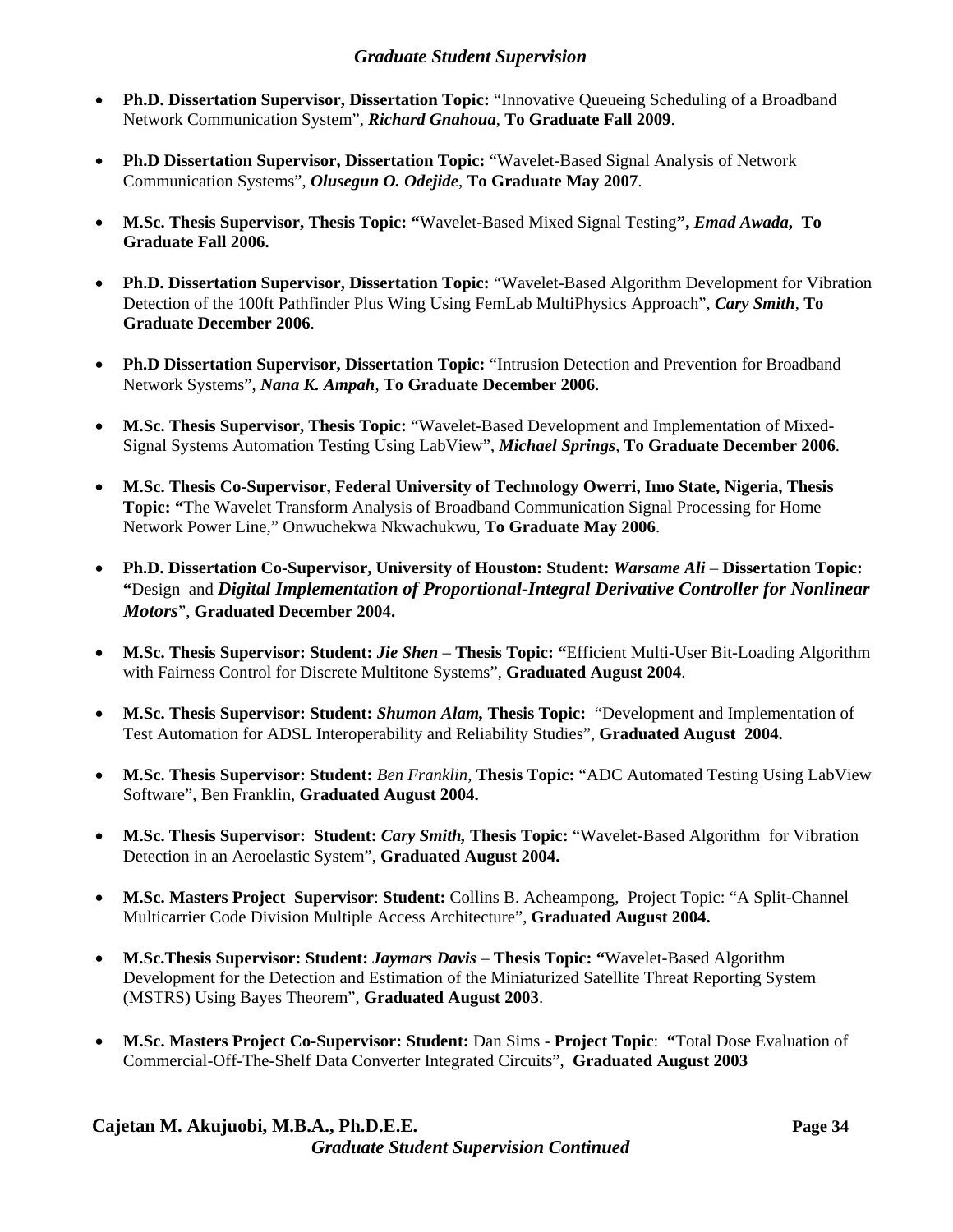- **Thesis Supervisor: Student:** *James D. Spain* **Thesis Topic: "**The Impact Packaged Device Planarity Has on Insertion Loss in a DMD™ Based Optical Networking System", **Graduated May 2003**.
- **Thesis Supervisor: Student:** *Lan Hu* **Thesis Topic: "**Wavelet-Based Algorithm Development for Mixed Signal Systems Testing", **Graduated December 2002**.
- **Thesis Supervisor: Student:** *Brandee Rogers* **Thesis Topic: "**Wavelet Transform-Based Detection, Discrimination and Parameter Estimation of Radar Signals Using Neyman-Pearson Criterion Theorem", **Graduated December 2002**.
- **Masters Project Supervisor: Student:** *Rion Marshall* **Project Topic**: "Developing and testing test Programs for High-Speed Operational Amplifiers", **Graduated May 2002**.
- **Masters Supervisor: Student:** *Khalid Ferdous* **Project Thesis Topic**: "A LABVIEW Implementation of A Wavelet-Based ADC and DAC Testing", **Graduated December 2001**.
- **Thesis Supervisor: Student:** *Emad Mohammad,* **Thesis Topic:** "ADC Automated Testing Using MATLAB", Work In Progress, **To Graduate May 2005.**
- **Thesis Supervisor: Student:** Mostafa T. Ettelet **Work in Progress**, **Thesis Tentative Topic**: A DSP-Based Image Compression Application Using Wavelet Transform Coefficients.

|                         | organ change in the solution of the cove |             |                   |                 |                                                                |  |  |  |  |
|-------------------------|------------------------------------------|-------------|-------------------|-----------------|----------------------------------------------------------------|--|--|--|--|
| No.                     | <b>Student Name</b>                      | Major       | <b>Begin Date</b> | <b>End Date</b> | <b>Project Topic</b>                                           |  |  |  |  |
| $\perp$                 | Acheampong,                              | Electrical  | January           | May 2003        | Wavelength Division Multiplexer (WDM) and the Future of        |  |  |  |  |
|                         | Collins                                  | Engineering | 2003              |                 | Synchronous Optimal Network Technology (SONET).                |  |  |  |  |
| 2                       | Alam, Shumon                             | Electrical  | January           | May 2003        | <b>MPLS Virtual Private Networks</b>                           |  |  |  |  |
|                         |                                          | Engineering | 2003              |                 |                                                                |  |  |  |  |
| 3                       | Ampah, Nana, K                           | Electrical  | January           | May 2003        | Reducing the Effects of Hostile Radio Propagation Environments |  |  |  |  |
|                         |                                          | Engineering | 2003              |                 | on Broadband Wireless Access Systems Deployed in Residential   |  |  |  |  |
|                         |                                          |             |                   |                 | and Business Environments.                                     |  |  |  |  |
| $\overline{\mathbf{4}}$ | Davis, Jaymar                            | Electrical  | January           | May 2003        | Design, Development and Implementation of 8-PAM Transceiver.   |  |  |  |  |
|                         |                                          | Engineering | 2003              |                 |                                                                |  |  |  |  |
| 9                       | Franklin, Ben                            | Electrical  | January           | May 2003        | Test Automation of Broadband ADC Using Lab View                |  |  |  |  |
|                         |                                          | Engineering | 2003              |                 |                                                                |  |  |  |  |
| 12                      | Novelo, Roger R.                         | Electrical  | January           | May 2003        | On noise Filtering with DMT                                    |  |  |  |  |
|                         |                                          | Engineering | 2003              |                 |                                                                |  |  |  |  |
| 14                      | Smith, Cary                              | Electrical  | January           | May 2003        | Implementation of a Cross talk Suppression Method for DMT      |  |  |  |  |
|                         |                                          | Engineering | 2003              |                 | Based ADSL.                                                    |  |  |  |  |
| 15                      | Shen, Jie                                | Electrical  | January           | May 2003        | Study of Spectrum Management for DSL Systems                   |  |  |  |  |
|                         |                                          | Engineering | 2003              |                 |                                                                |  |  |  |  |

*Most Recent Student Projects Advised and Supervised – Undergraduate Senior and Graduate Courses*  **Project List –ELEG 5243 Advanced Broadband Communication Systems (GRADUATE SPRING SEMESTER 2003)**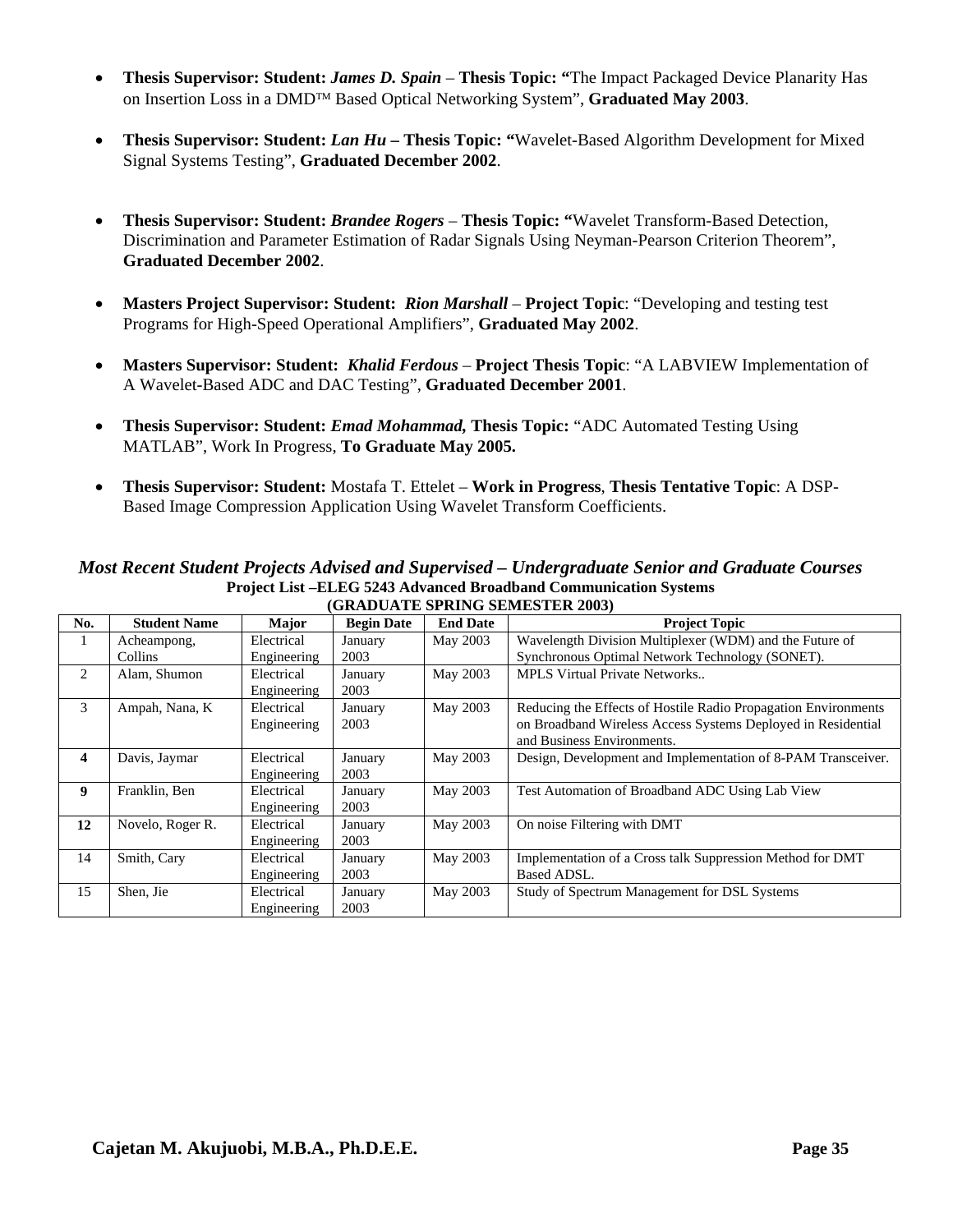#### **Project List –ELEG 4313 Senior Broadband Communication Systems (UNDERGRADUATE SPRING SEMESTER 2003)**

|                | ZUU3)                     |                           |                   |                 |                                                                                                                                      |  |  |  |  |  |
|----------------|---------------------------|---------------------------|-------------------|-----------------|--------------------------------------------------------------------------------------------------------------------------------------|--|--|--|--|--|
| No.            | <b>Student Name</b>       | Major                     | <b>Begin Date</b> | <b>End Date</b> | <b>Project Topic</b>                                                                                                                 |  |  |  |  |  |
| 1              | Ali, Maslah Hassan        | Electrical<br>Engineering | August 2002       | December 2002   | Study of DMT and its Simulation in MATLAB                                                                                            |  |  |  |  |  |
| 2              | Alli, Olawale O.          | Electrical<br>Engineering | August 2002       | December 2002   | SONET Ring Sizing Problems and Suggested Solutions                                                                                   |  |  |  |  |  |
| 3              | Anderson, Rahman<br>Y.    | Electrical<br>Engineering | August 2002       | December 2002   | Study of DMT and its Simulation in MATLAB                                                                                            |  |  |  |  |  |
| $\overline{4}$ | Ayuk, Eric E.             | Electrical<br>Engineering | August 2002       | December 2002   | Research, Development and Implementation of Broadband<br>Telephony Experiments Using Feedback Communication<br><b>System Modules</b> |  |  |  |  |  |
| 5              | Barton, Ernest D.         | Electrical<br>Engineering | August 2002       | December 2002   | <b>ADSL</b> and Local Area Networks                                                                                                  |  |  |  |  |  |
| 6              | Callier, Kina A.          | Electrical<br>Engineering | August 2002       | December 2002   | Simulating and Observing Local Looping of a Signal on<br>Copper Wire                                                                 |  |  |  |  |  |
| $\tau$         | Deckard, Ahmed R.         | Electrical<br>Engineering | August 2002       | December 2002   | N/A                                                                                                                                  |  |  |  |  |  |
| 8              | Dixon, Angela R.          | Electrical<br>Engineering | August 2002       | December 2002   | Research Paper on POTS Splitters for Broadband Systems                                                                               |  |  |  |  |  |
| 9              | Farquharson, Julian<br>W. | Electrical<br>Engineering | August 2002       | December 2002   | Research, Development and Implementation of Broadband<br>Telephony Experiments Using Feedback Communication<br><b>System Modules</b> |  |  |  |  |  |
| 10             | Hussien, Abdi A.          | Electrical<br>Engineering | August 2002       | December 2002   | Research, Development and Implementation of Broadband<br>Telephony Experiments Using Feedback Communication<br><b>System Modules</b> |  |  |  |  |  |
| 11             | Maison, Hendrick F.       | Electrical<br>Engineering | August 2002       | December 2002   | Study of Wavelet-Based Decomposition and Reconstruction<br>Characteristics for Broadband Systems                                     |  |  |  |  |  |
| 12             | Novelo, Roger R.          | Electrical<br>Engineering | August 2002       | December 2002   | Simulating and Observing Local Looping of a Signal on<br>Copper Wire                                                                 |  |  |  |  |  |
| 13             | Reed, Macarthur Jr.       | Electrical<br>Engineering | August 2002       | December 2002   | Investigation of Packet and Circuit Switching Technologies<br>and Their Future Cost Effects                                          |  |  |  |  |  |
| 14             | Watson, Brandon T.        | Electrical<br>Engineering | August 2002       | December 2002   | Investigation of Packet and Circuit Switching Technologies<br>and Their Future Cost Effects                                          |  |  |  |  |  |
| 15             | Jie Shen                  | Electrical<br>Engineering | August 2002       | December 2002   | Study of DMT and its Simulation in MATLAB                                                                                            |  |  |  |  |  |

**NOTE: 1. No Make-ups. Come early and be prepared. Lateness is unacceptable.** 

2. Where two people are working on the same project, each person's contribution must be clearly shown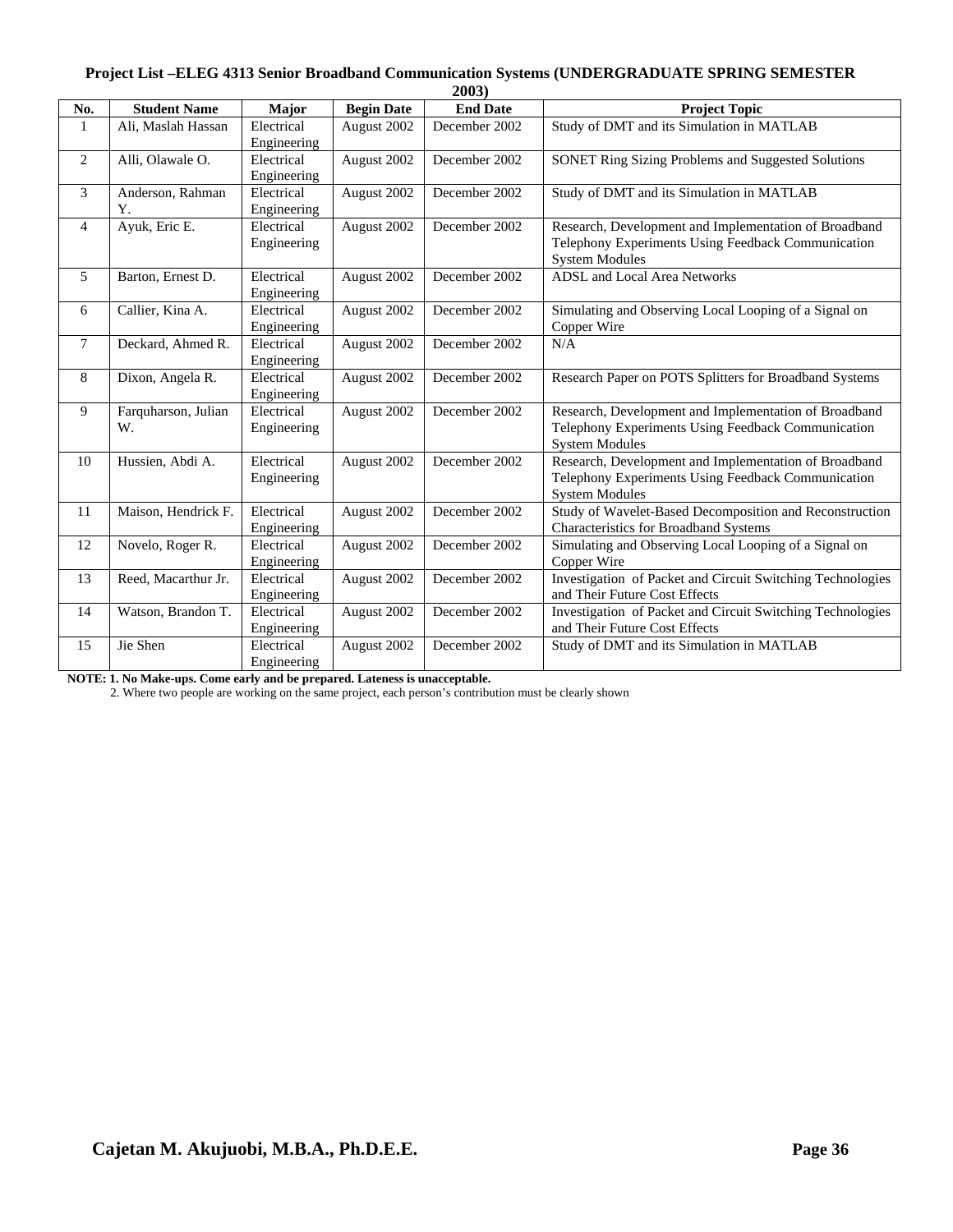## **Project Presentation List –ELEG 4003 Communication Systems Theory (UNDERGRADUATE FALL SEMESTER 2002)**

| <b>Student Name</b>   | <b>Major</b>              | <b>Begin Date</b> | <b>End Date</b> | <b>Project Topic</b>                                                                                       |
|-----------------------|---------------------------|-------------------|-----------------|------------------------------------------------------------------------------------------------------------|
| Baker, Leonard        | Electrical<br>Engineering | August 2001       | December 2001   | Filter Design for Communication Systems.                                                                   |
| Boutte, Alvin J.      | Electrical<br>Engineering | August 2001       | December 2001   | Development of a Wavelet-Based<br>Algorithm for Communication Systems.                                     |
| Bullock, Kalyn L.     | Electrical<br>Engineering | August 2001       | December 2001   | Design, Modeling and Simulation of DAC<br>for Communication Systems.                                       |
| Callier, Kina A.      | Electrical<br>Engineering | August 2001       | December 2001   | Pulse Modulated Radar Signal Detection,<br>Estimation and Implementation of an<br>MSTRS Instrument.        |
| Chopp, Tameka D.      | Electrical<br>Engineering | August 2001       | December 2001   | Modeling and Simulation Techniques for<br>Improving the Quality of PCM System<br>Output Signals.           |
| Easton, Eric D.       | Electrical<br>Engineering | August 2001       | December 2001   | Modeling and Simulation Techniques for<br>Improving the Quality of PCM System<br>Output Signals.           |
| Everson, Roger D.     | Electrical<br>Engineering | August 2001       | December 2001   | The Effects of Noise in Amplitude<br>Modulation (AM) Receivers: A Modeling<br>and Simulation Technique.    |
| Francisco, Marissa E. | Electrical<br>Engineering | August 2001       | December 2001   | Design, Modeling and Simulation of DAC<br>for Communication Systems.                                       |
| Harrison, Jermaine M. | Electrical<br>Engineering | August 2001       | December 2001   | Design of Analysis and Synthesis of<br>Wavelet Filter Banks for<br>Telecommunication Applications.         |
| Hays, Jessica S.      | Electrical<br>Engineering | August 2001       | December 2001   | Design of a Wavelet-Based Analysis and<br>Synthesis of a 1D Filter Bank for<br>Communication Design.       |
| Kirby, Paul III       | Electrical<br>Engineering | August 2001       | December 2001   | Filter Design for Communication Systems.                                                                   |
| Lackey, Latoya L.     | Electrical<br>Engineering | August 2001       | December 2001   | Design of a Wavelet-Based Analysis and<br>Synthesis of a 1D Filter Bank for<br>Communication Design.       |
| Powell, Ebony J.      | Electrical<br>Engineering | August 2001       | December 2001   | Pulse Modulated Radar Signal Detection,<br>Estimation and Implementation of an<br><b>MSTRS</b> Instrument. |
| Robinson, Miosha D.   | Electrical<br>Engineering | August 2001       | December 2001   | The Effects of White Gaussian Noise on<br>FM Receivers.                                                    |
| Watson, Brandon T.    | Electrical<br>Engineering | August 2001       | December 2001   | The Effects of Noise in Amplitude<br>Modulation (AM) Receivers: A Modeling<br>and Simulation Technique.    |
| Wilson, Weldon E.     | Electrical<br>Engineering | August 2001       | December 2001   | The Effects of Noise on FM Receivers.                                                                      |
| Woodard, Brandalyn K  | Electrical<br>Engineering | August 2001       | December 2001   | The Effects of White Gaussian Noise on<br>FM Receivers.                                                    |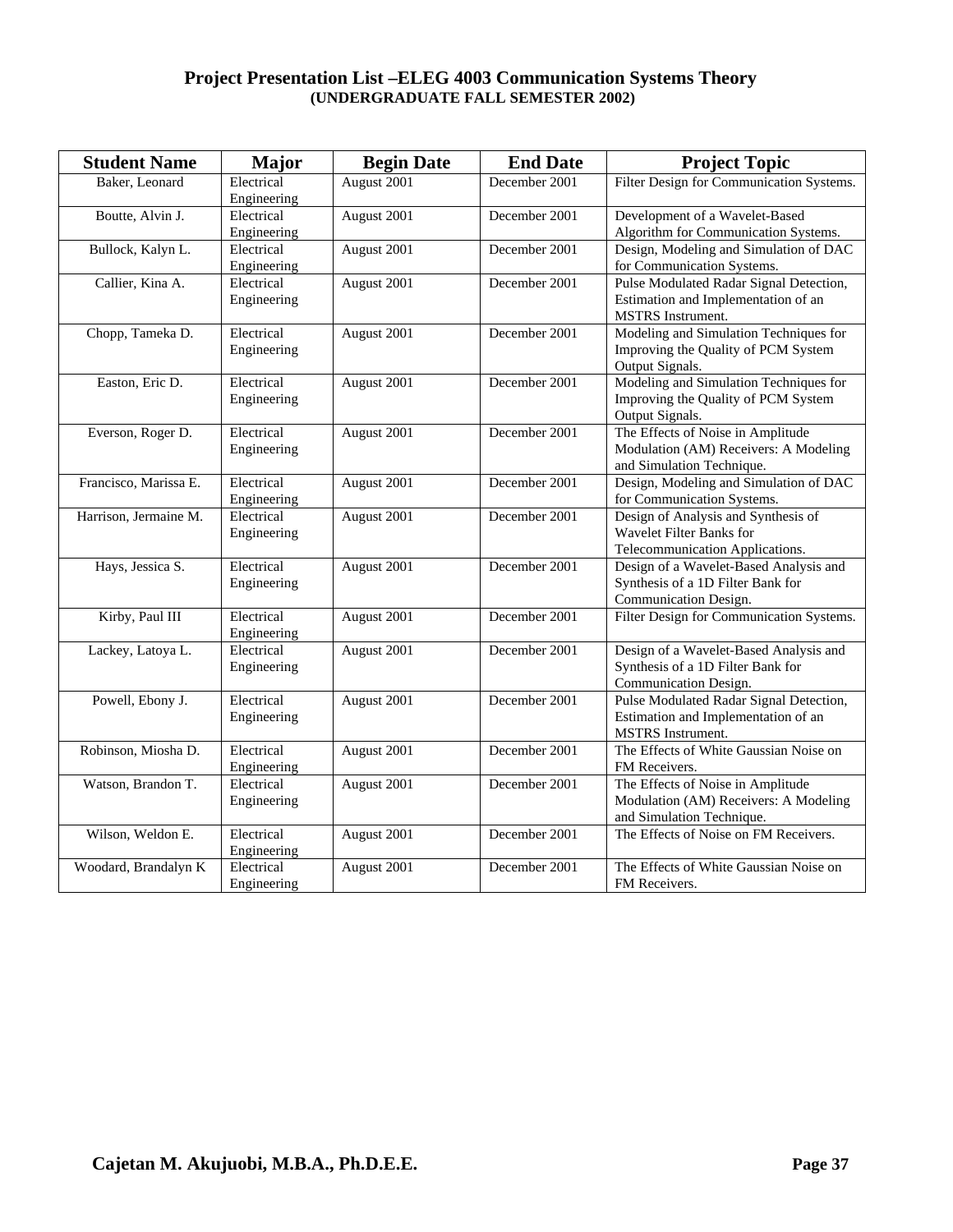## *OTHER PROFESSIONAL RELATED LEADERSHIP*

- Appointed to many Conference Review and Publication Committees by ASEE, IEEE, etc. in 2005-2006.
- Invited to serve as one of the NSF Panelists in Washington, DC from February 9-12, 2006.
- Appointed to the Curriculum Advisory Committee for Electrical Engineering Program at the Polytechnic University of Namibia in Namibia, Southern Africa. **This appointment is for a period of 3 years starting fall 2005.**
- **A**ppointed by Dr. Wright (President PVAMU) to serve on the PVAMU Infrastructure Technology Subcommittee, 2005-2006 academic year.

| $\bullet$ | One of the organizers and a Session Chair for the MWSCAS2006 Technical Conference<br>in San Juan, Puerto Rico, |                        | August 2006.         |
|-----------|----------------------------------------------------------------------------------------------------------------|------------------------|----------------------|
| $\bullet$ | Professor & Head, Engineering Technology Department                                                            | July 1, 2005 - Present |                      |
|           | Director, Center of Excellence for Communication Systems Technology Research (CECSTR) 2001-Present             |                        |                      |
|           | Professor, Electrical Engineering, Prairie View A&M University                                                 | September 2004-Present |                      |
|           | Senior Member Status, IEEE                                                                                     |                        | 2003                 |
|           | Author/Workshop Developer/Speaker DSP World featuring ICSPAT                                                   |                        | 1998                 |
|           | Session Chair, Wavelets IEEE Southeastern Conference                                                           |                        | 1996                 |
|           | IEEE Counselor, Norfolk State University Branch.                                                               |                        | 1985-1988, 1993-1996 |
|           | ASEE Campus Representative, Norfolk State University                                                           |                        | $1985 - 1996$        |
|           | Head Judge/Judge, Engineering Projects, Tidewater Science Fair                                                 |                        | 1994-1995            |
| $\bullet$ | Session Chair, Modeling & Simulation Conference                                                                |                        | $1986 - 1990$        |
| $\bullet$ | Chair, Digital Systems – Selection, Design & Project Management of ISA Computer<br>Technology Society, ISA     |                        | 1986                 |
| $\bullet$ | Chair, Electronics Engineering Curriculum Development and Accreditation Committee,<br>Norfolk State University |                        | $1984 - 1988$        |
| ٠         | Developer/Coordinator, Microprocessor Learning Resource Center, Hampton University                             |                        | $1984 - 1985$        |
|           | Judge/Panelist, Hampton Roads Section of IEEE, Student Paper Contest                                           |                        | 1987                 |

## **Cajetan M. Akujuobi, M.B.A. Ph.D.E.E. Page 38**

## **MEMBERSHIP IN PROFESSIONAL ORGANIZATIONS**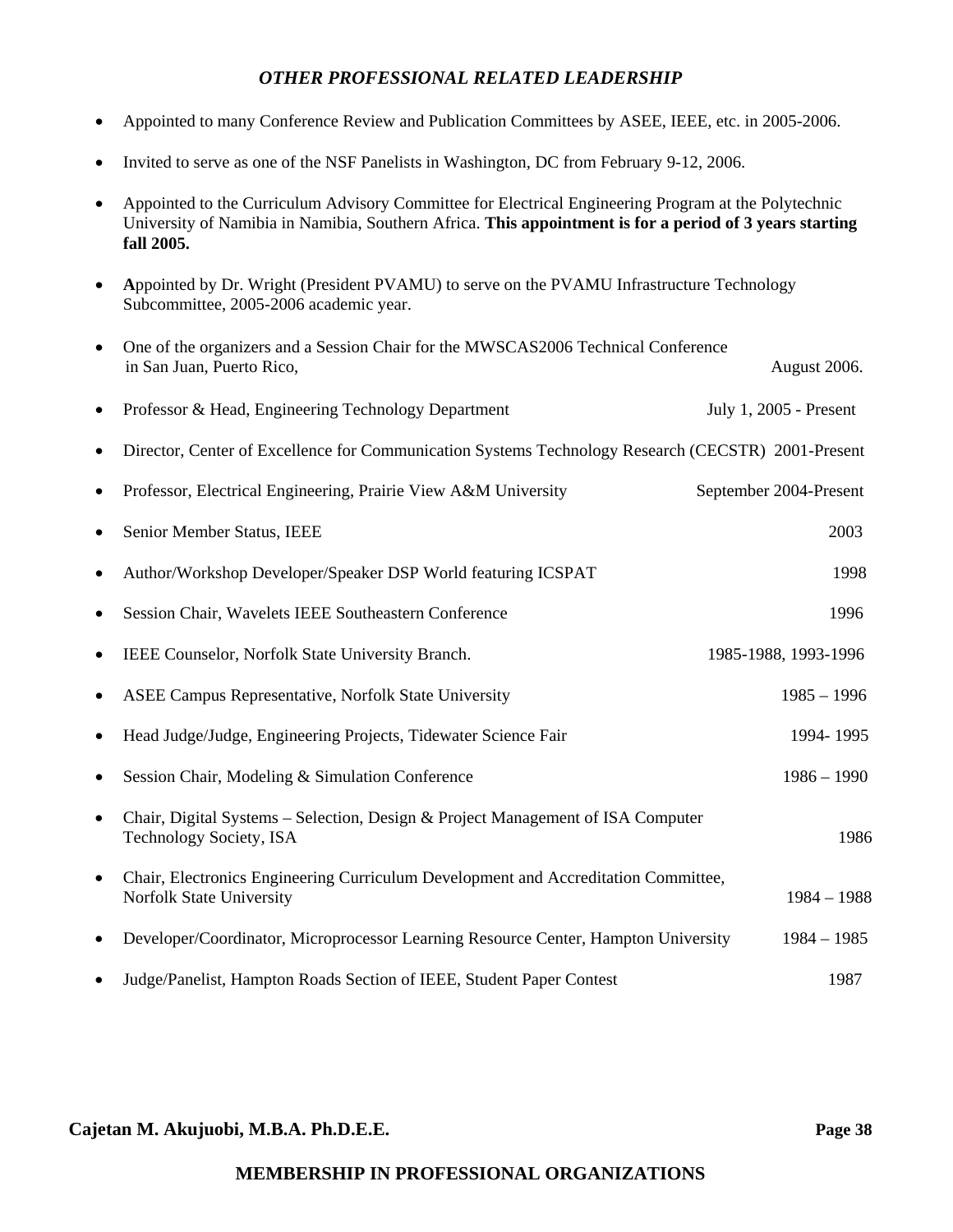## *Professional Affiliations*

| $\bullet$ | Senior Member, Institute of Electrical and Electronics Engineers (IEEE)                                    | September 2003 to Present |
|-----------|------------------------------------------------------------------------------------------------------------|---------------------------|
| $\bullet$ | Member, Institute of Electrical and Electronics Engineers (IEEE)                                           | $1977 - Aug. 2003$        |
| $\bullet$ | Member, American Society for Engineering Education (ASEE)                                                  | 1983 - Present            |
| $\bullet$ | Senior Member, Instrument Society of America (ISA)                                                         | 1985 - Present            |
| $\bullet$ | Member, International Society for Optical Engineers (SPIE) - Signal and Image<br><b>Processing Society</b> | 1986 - Present            |
| $\bullet$ | Member, Society of Industrial and Applied Mathematics (SIAM)                                               | $1989 -$ Present          |
|           | Member, Sigma XI, the Scientific Research Society                                                          | $1994 -$ Present          |
|           | Member, American Association of University Professors (AAUP)                                               | $1994 -$ Present          |

#### *Research Interests*

- Analog & Mixed Signal Testing and Design Using Wavelets and other Techniques
- Broadband (High Speed) Communication Systems
- Digital Signal Processing
- Signal and Image Compression, Reconstruction, Restoration and Segmentation
- Fractals and Fractal Analysis of Signals and Images
- High-Speed (Broadband) xDSL Communications Systems Research and Applications
- Wavelets and Wavelet Transforms & Analysis
- Multispectral Image Analysis Using Wavelets
- Multiresolution Analysis of Signals and Images
- Wavelets and Image Processing
- Application of Wavelets to Biology and Medicine
- Application of Wavelets and Fractals to 3D images
- Comparative Analysis of Wavelets and Fractals
- Application of Wavelets and Fractals to Environmental Studies & Monitoring
- Communications and Information Processing
- Sensor Research and Applications
- Smart Card Applications and Security Issues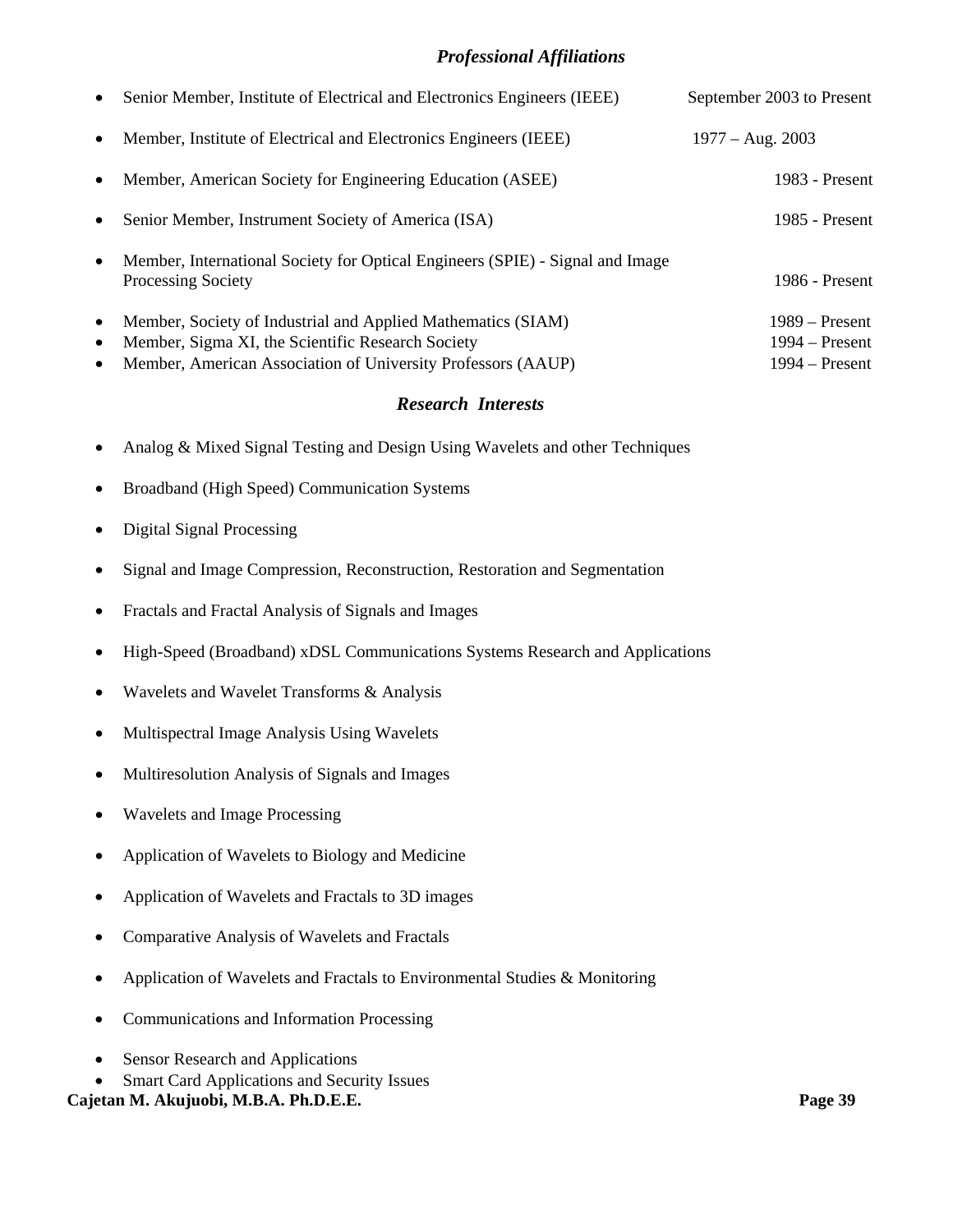| <b>SERVICE</b>    |                 |                                                                            |                                               |                                                         |                                           |                                |                                                                                                                                                                                                                        |  |  |
|-------------------|-----------------|----------------------------------------------------------------------------|-----------------------------------------------|---------------------------------------------------------|-------------------------------------------|--------------------------------|------------------------------------------------------------------------------------------------------------------------------------------------------------------------------------------------------------------------|--|--|
| <b>Begin Date</b> | <b>End date</b> | <b>Committee Name</b>                                                      | <b>Committee</b><br><b>Member</b> or<br>Chair | Dept.                                                   | <b>College</b>                            | University/<br><b>National</b> | <b>Major Accomplishments</b>                                                                                                                                                                                           |  |  |
| 2005              | Present         | <b>Engineering Council</b>                                                 | Member                                        |                                                         | Engineering                               |                                | Representing all of the Engineering<br>Departments                                                                                                                                                                     |  |  |
| 2005              | 2006            | <b>PVAMU</b> Infrastructure<br>Technology<br>Subcommittee                  | Member                                        |                                                         |                                           | <b>PVAMU</b>                   | Representing the University in<br>making Decisions that affect the<br>Technology Infrastructure of the<br>Campus                                                                                                       |  |  |
| Summer<br>2005    | Fall 2005       | Planning Committee<br>New EE Building<br><b>Ribbon Cutting</b><br>Ceremony | Member &<br>Chair, Fund<br>Raising            |                                                         | Engineering                               |                                | Planned the Ceremony Activities and<br>Responsible for Raising Money to<br>Underwrite the Cost                                                                                                                         |  |  |
| 2004              | Present         | <b>Faculty Search</b><br>Committee                                         | Chair                                         | Electrical                                              |                                           |                                | Recruitment of EE New Faculty                                                                                                                                                                                          |  |  |
| <b>Fall 2004</b>  | Present         | Post Tenure                                                                | Member                                        | Electrical<br>Engineering                               |                                           |                                | <b>Evaluation of Tenured Faculty</b>                                                                                                                                                                                   |  |  |
| 2004              | Present         | <b>EE</b> Engineering<br><b>Building Committee</b>                         | Member                                        | Electrical<br>Engineering                               |                                           |                                | Consultation and Advisement on the<br>New EE Building at PVAMU                                                                                                                                                         |  |  |
| 2003              | Present         | <b>University Faculty</b><br>Senate                                        | Member Faculty<br>Senator                     | Electrical<br>Engineering                               | Representing<br>College of<br>Engineering | Representing<br><b>PVAMU</b>   | Representing the PVAMU Faculty in<br>making Decisions, and<br>recommending ideas to the<br>University Administration.                                                                                                  |  |  |
| Summer<br>2003    | Present         | <b>SEA/LLNL/HBCUs</b><br>Alliance on Homeland<br>Security                  | Member                                        | Representing<br>Electrical<br>Engineering<br>Department | Representing<br>College of<br>Engineering | Representing<br><b>PVAMU</b>   | Putting Together a Homeland<br>Security Proposal and Identifying<br>Strengths of Each University.                                                                                                                      |  |  |
| Summer<br>2003    | Present         | SEASBC/HBCUs<br>Alliance on Funding<br>Sources, Contracts and<br>Proposals | Member                                        | Representing<br>Electrical<br>Engineering<br>Department | Representing<br>College of<br>Engineering | Representing<br><b>PVAMU</b>   | Collecting Information and<br>Networking with Key Funding<br>Agencies for the University.                                                                                                                              |  |  |
| June 1,<br>2003   | Present         | Ph.D. Admissions &<br><b>Exams Committee</b>                               | Member                                        | Electrical                                              |                                           |                                | Responsible for Evaluating and<br>Recommending Potential Ph.D.<br>Applicants for Admission & Exams.                                                                                                                    |  |  |
| Summer<br>2002    | Present         | <b>Faculty Search</b><br>Committee                                         | Member                                        | Electrical                                              |                                           |                                | Recruitment of EE New Faculty                                                                                                                                                                                          |  |  |
| Fall 2002         | Spring<br>2003  | <b>Faculty Inquiry</b><br>Committee                                        | Member                                        |                                                         | Engineering                               |                                | Recommended to the Dean, College<br>of Engineering after Summarizing<br>the said Inquiry Facts as Best as we<br>can Determine from the Results of<br>our Inquiries Relating to some<br>College of Engineering Faculty. |  |  |
| Spring<br>2002    | Spring<br>2002  | <b>Faculty Performance</b><br>Evaluations<br>Committee                     | Chair                                         |                                                         | Engineering                               |                                | Recommended Faculty Evaluation<br>Instrument to Dean, College of<br>Engineering                                                                                                                                        |  |  |
| Spring<br>2002    | Spring<br>2002  | Faculty Performance<br>Evaluations<br>Committee                            | Chair                                         | Electrical                                              |                                           |                                | Recommended Faculty Evaluation<br>Instrument to Head, Electrical<br>Engineering (EE)                                                                                                                                   |  |  |
| 1999              | Present         | <b>Electrical Engineering</b><br><b>Strategic Planning</b><br>Committee    | Member                                        | Electrical                                              |                                           |                                | The Committee Published an 80-<br>Page Strategic Plan Update (1999-<br>2004) for Electrical Engineering<br>Department                                                                                                  |  |  |
| 1999              | Present         | <b>Electrical Engineering</b><br>Committee on Student<br>Retention         | Chair                                         | Electrical                                              |                                           |                                | Recommendations sent to Head, EE<br>and also presented findings to EE<br><b>Advisory Board</b>                                                                                                                         |  |  |
| 1999              | Present         | <b>TI-Based Student</b><br>Scholarship<br>Committee                        | Chair                                         | Electrical                                              | Engineering                               |                                | Awarded Over 30 Scholarships to<br><b>Deserving Students</b>                                                                                                                                                           |  |  |
| 2000              | Present         | SPRINT-Based<br>Student Scholarship<br>Committee                           | Chair                                         | Electrical                                              | Engineering                               |                                | Awarded Over 9 Scholarships to<br><b>Deserving Students</b>                                                                                                                                                            |  |  |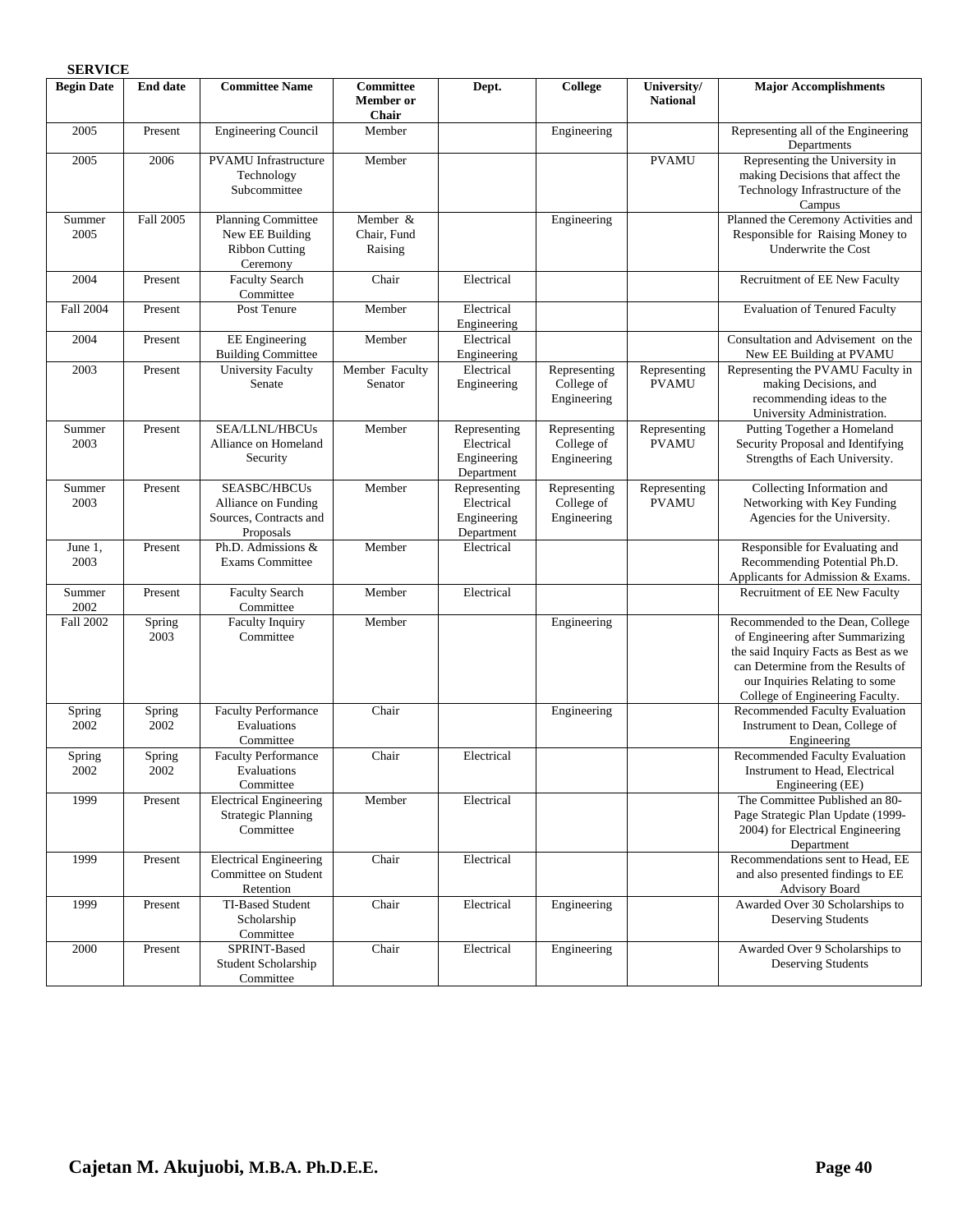## **SERVICE CONTINUED**

| <b>Begin Date</b> | <b>End date</b>  | <b>Committee Name</b>                                                                            | Committee                 | Dept.      | College     | University/                           | <b>Major Accomplishments</b>                                                                                                                                                             |
|-------------------|------------------|--------------------------------------------------------------------------------------------------|---------------------------|------------|-------------|---------------------------------------|------------------------------------------------------------------------------------------------------------------------------------------------------------------------------------------|
|                   |                  |                                                                                                  | Member or<br><b>Chair</b> |            |             | <b>National</b>                       |                                                                                                                                                                                          |
| 1998              | Present          | <b>IEEE</b> Standards<br><b>Association</b> (IEEE-<br>SA), Industry<br><b>Advisory Committee</b> | Member                    | Electrical | Engineering | University,<br>Nation,<br>World-wide. | Advised on Key IEEE-SA Industry<br><b>Related Standards and Policy</b><br>Implementations. I was part of the<br>T1E1.4 Working Group that<br>developed the ANSI T1.413 ADSL<br>Standard. |
| 2000              | 2002             | Search Committee for<br><b>CECSTR</b> Personnels                                                 | Chair                     | Electrical | Engineering |                                       | Resulted in three (3) CECSTR<br>Personnels Hired.                                                                                                                                        |
| Spring<br>2001    | <b>Fall 2001</b> | Search Committee for<br><b>EE</b> Faculty                                                        | Chair                     | Electrical |             |                                       | Recommended Possible Candidates<br>to Head, EE                                                                                                                                           |
| 2000              | 2001             | PVAMU 2000 Annual<br>College day Program                                                         | Representative            | Electrical | Engineering | University                            | Discussed and Explored Admission<br><b>Issues to Potential High School</b><br><b>Students</b>                                                                                            |
| 1999              | 2000             | RADSCOM 2000,<br><b>CARR</b> Committee                                                           | Co-Chair                  | Electrical | Engineering |                                       | Implemented RADSCOM Issues.                                                                                                                                                              |

## *Special Service to the Electrical Engineering Department Ph.D. Program*

## **As part of the work I did with Respect to the graduate programs in Electrical Engineering, the under-listed items were completed before the end of Spring Semester 2003.**

- Developed an Advertisement for the Ph.D. Program in Electrical Engineering.
- Put together Application Materials for Prospective doctoral students.
- Made PowerPoint Presentations for Advertising the new Ph.D. program in Electrical Engineering.
- Traveled to Lamar University to recruit potentials for the new Ph.D. program.

**Service to Society:** I have engaged in activities that are profession-related that promotes human welfare, transform society, or produce major advancements in the state-of-the-art. These can be exemplified by the following.

- Through the grants that I have brought to Prairie View A&M University, I have been able to create the following job positions that could help change the lives of people – **Research Associate Position, Research Assistant Position and Administrative Assistant Position.** All these positions are fully paid by my grants to PVAMU.
- I have helped not only promote but to transform the welfare of talented men and women that could not have otherwise been able to finish college due to lack of finance to pay their tuition by offering scholarships to deserving students through scholarship grants that I brought to PVAMU. To date over 60 students have benefited from such activities.
- I have also engaged professionally by helping produce advancements in the state-of-the-art in my profession by attracting funds and developing state-of-the-art research and instructional laboratories in the Electrical Engineering Department at PVAMU in the history of the university. These state-of-the-art laboratories are: **Mixed Signal Research Laboratory, DSP Solutions Research Laboratory and Broadband Access Technologies Research Laboratory.**